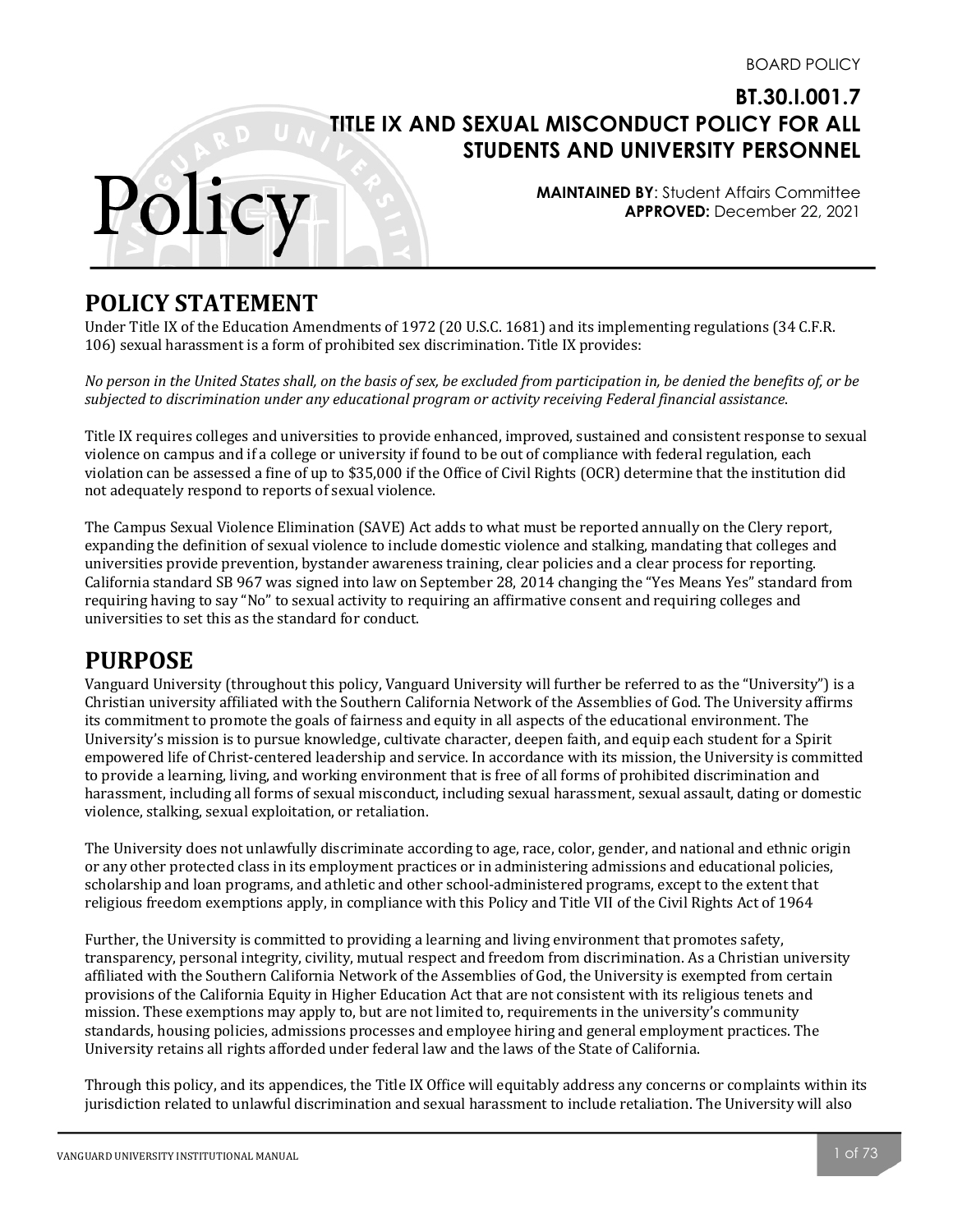**MAINTAINED BY**: Student Affairs Committee **APPROVED:** December 22, 2021

strive to support any person who has been impacted by discrimination, sexual harassment, or other sexual misconduct, whether or not the complainant elects to report to law enforcement and whether or not the alleged offense occurred within the jurisdiction of the University.

The Title IX Office provides training for faculty, staff, and students to help support and foster an environment free from all forms of prohibited discrimination. Through our training, policy, and procedures, the University will strive to deter discrimination and retaliation and ensure just outcomes when a complaint of sex discrimination is reported.

Violations of this Policy may result in the imposition of sanctions up to, and including, termination, dismissal, suspension, or expulsion, as determined by the appropriate officials at the University.

Retaliation against an individual for raising an allegation of sexual or gender-based harassment, or harassment based on status of a protected class, or for cooperating in an investigation of such a complaint, or for opposing discriminatory practices is prohibited. Submitting a complaint that is not in good faith or providing false or misleading information in any investigation of complaints is also prohibited.

Nothing in this Policy shall be construed to abridge academic freedom and inquiry or the University's educational mission.

# **REVIEW**

Polic

The Board of Trustees maintains the right to revise this policy at any time. Any recommendation for changes and/or additions to this policy should be presented to the Vice President for Student Affairs for review and discussion with the University President.

# **APPROVAL**

Upon review by the University President or his designee, final recommendation for changes and/or additions to this policy will be presented to the Board of Trustee for approval, via the Student Affairs Committee. All authority for adoption of this policy is set forth in the minutes of the Board of Trustees.

## **1. Glossary**

- *Advisor* means a person chosen by a party or appointed by the University to accompany the party to meetings related to the resolution process, to advise the party on that process, and to conduct cross-examination for the party at the hearing, if any.
- *Complainant* means an individual who is alleged to be the victim of conduct that could constitute harassment or discrimination based on a protected class; or retaliation for engaging in a protected activity.
- *Complaint (formal)* means a document submitted or signed by a Complainant or signed by the Title IX  $Coordinator(s)$  alleging harassment or unlawful discrimination based upon an allegation of sexual misconduct in relation to a protected class or retaliation for engaging in a protected activity against a Respondent and requesting that the University investigate the allegation.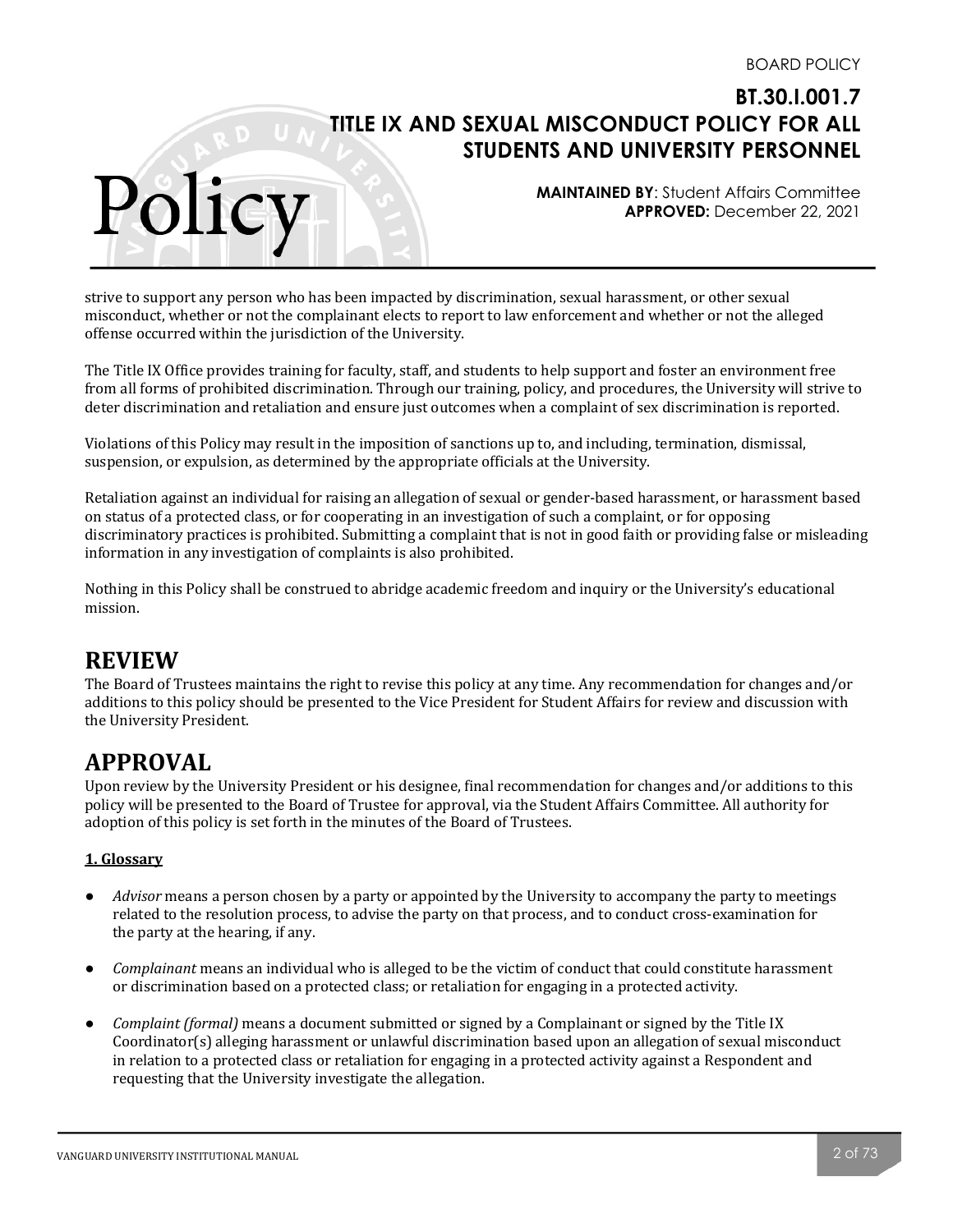**MAINTAINED BY**: Student Affairs Committee **APPROVED:** December 22, 2021

- *Confidential Resource* means an employee who is not a Responsible Employee or Official With Authority for Title IX purposes of notice of harassment, discrimination, and/or retaliation. These same resources, however, may have obligations under either federal or state law to report certain information outside of Title IX.
- *Day* means a business day when the University is in normal operation.

Polic

- *Directly Related Evidence* is evidence connected to the complaint but is neither inculpatory (tending to prove a violation) nor exculpatory (tending to disprove a violation) and will not be relied upon by the investigation report.
- *Education program or activity* means locations, events, or circumstances where the University exercises substantial control over both the Respondent and the context in which the sexual harassment or discrimination occurs and also includes any building owned or controlled by a student organization that is officially recognized by the University.
- *Final Determination:* A conclusion by the preponderance of the evidence that the alleged conduct did or did not violate policy.
- *Finding:* A conclusion by the preponderance of the evidence that the conduct did or did not occur as alleged (as in a "finding of fact").
- *Grievance Process Pool* includes any Investigators, Hearing Officers, Appeal Officers, and Advisors who may perform any or all of these roles (though not at the same time or with respect to the same case).
- *Hearing Panel* refers to those who have decision-making and sanctioning authority within the University's Formal Grievance process.
- *Investigator* means the person or persons charged by the University with gathering facts about an alleged violation of this Policy, assessing relevance and credibility, synthesizing the evidence, and compiling this information into an investigation report and file of directly related evidence.
- Responsible *Employee* means an employee formally attached to the Title IX office, i.e. the Title IX Team, excluding student workers, who is obligated by policy to share knowledge, notice, and/or reports of harassment, discrimination, and/or retaliation with the Title IX Coordinator(s). Responsible Employee further means an employee who has the authority to take action to redress sexual harassment or provide supportive measures to students, or who has the duty to report sexual harassment to an appropriate school official who has that authority. All Vanguard University employees are considered responsible employees.
- *Notice* means that an employee, student, or third-party informs the Title IX Coordinator(s)or other Official with Authority of the alleged occurrence of sexual misconduct to include harassing, discriminatory, and/or retaliatory conduct.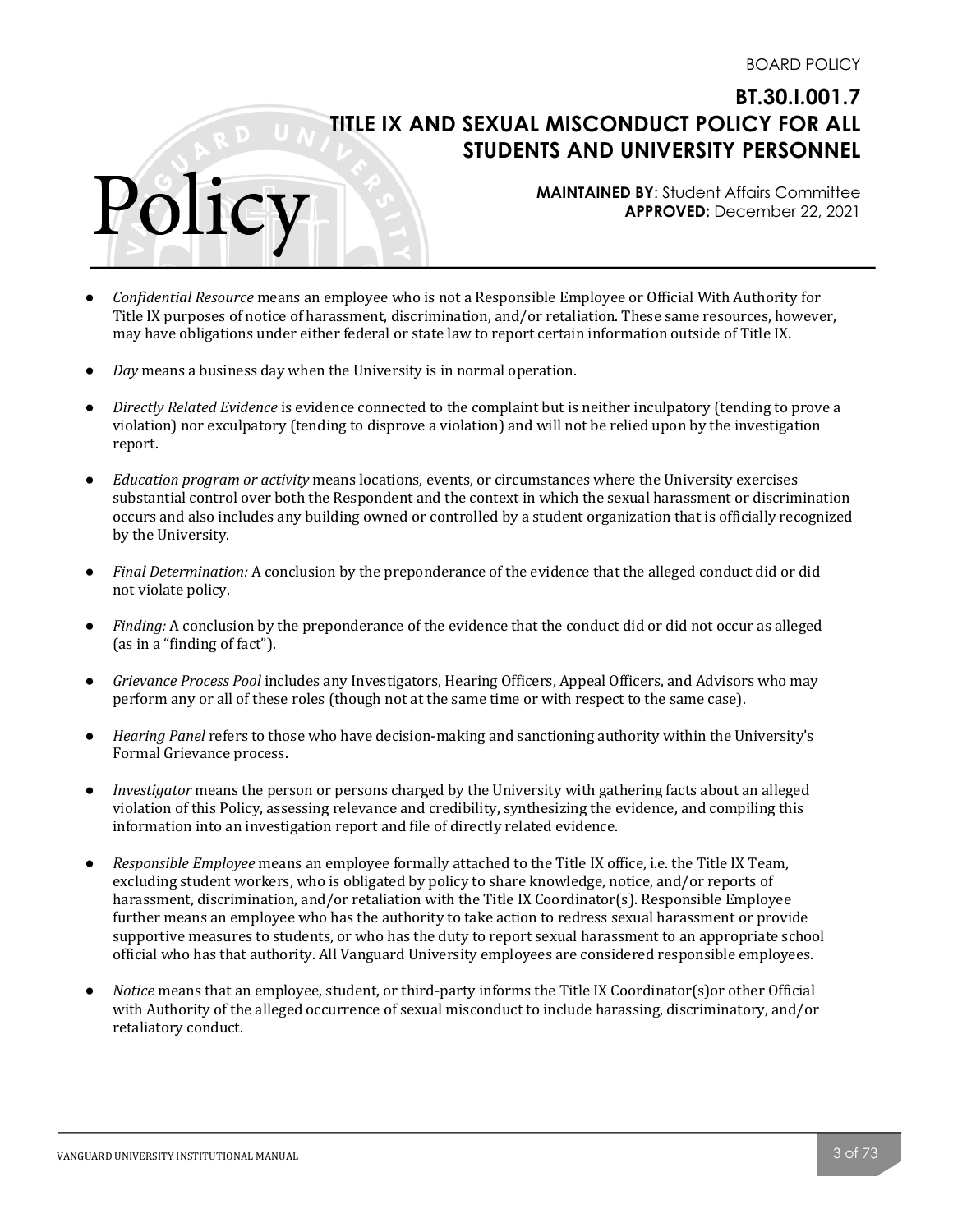**MAINTAINED BY**: Student Affairs Committee **APPROVED:** December 22, 2021

- *Official with Authority* (OWA) means an employee of the University in a designated role within the Title IX Team or in a Senior Official University position. At Vanguard, this shall include the Title IX Team, the President, Provost, Deans of Schools, Director of Athletics, Vice Presidents, and Vice Provosts of the University.
- *Parties* include the Complainant(s) and Respondent(s), collectively.
- *Relevant Evidence* is evidence that tends to prove or disprove an issue in the complaint.
- *Remedies* are post-finding actions directed to the Complainant and/or the community as mechanisms to address safety, prevent recurrence, and restore access to the University's educational program.
- *Respondent* means an individual who has been reported to be the perpetrator of conduct that could constitute harassment or discrimination based on a protected class; or retaliation for engaging in a protected activity.
- *Resolution* means the result of an informal or Formal Grievance Process.
- *Sanction* means a consequence imposed by the University on a Respondent who is found to have violated this policy.
- *Title IX Coordinator(s)* is at least one official designated by the University to ensure compliance with Title IX and the University's Title IX program. References to the Coordinator throughout this policy may also encompass a designee of the Coordinator for specific tasks.
- *Title IX Team* refers to the Title IX Coordinator(s), any deputy coordinators, and any member of the Grievance Process Pool.

#### **2. Applicable Scope**

Polic

The Title IX Sexual Harassment Policy shall address complaints of Sexual Harassment as defined by the U.S. Department of Education under Title IX of the Education Amendments Act of 1972, and this process shall be limited by, among other things, conduct that occurs within the United States and conduct that occurs within the University's education program or activity (a concept further defined and discussed below) (hereinafter **Process A**, i.e. Title IX Sexual Harassment).

All students, faculty, staff, affiliates and others participating in University programs and activities in the United States are subject to this Process A. The Title IX regulations define "sexual harassment" to include three types of misconduct on the basis of sex which jeopardize the equal access to education that Title IX is designed to protect. These types of misconduct include: any instance of quid pro quo harassment by a University employee; any conduct on the basis of sex that in the view of a reasonable person is so severe and pervasive and objectively offensive that it effectively denies a person equal access to a University education program or activity; and any instance of sexual assault, dating violence, domestic violence, or stalking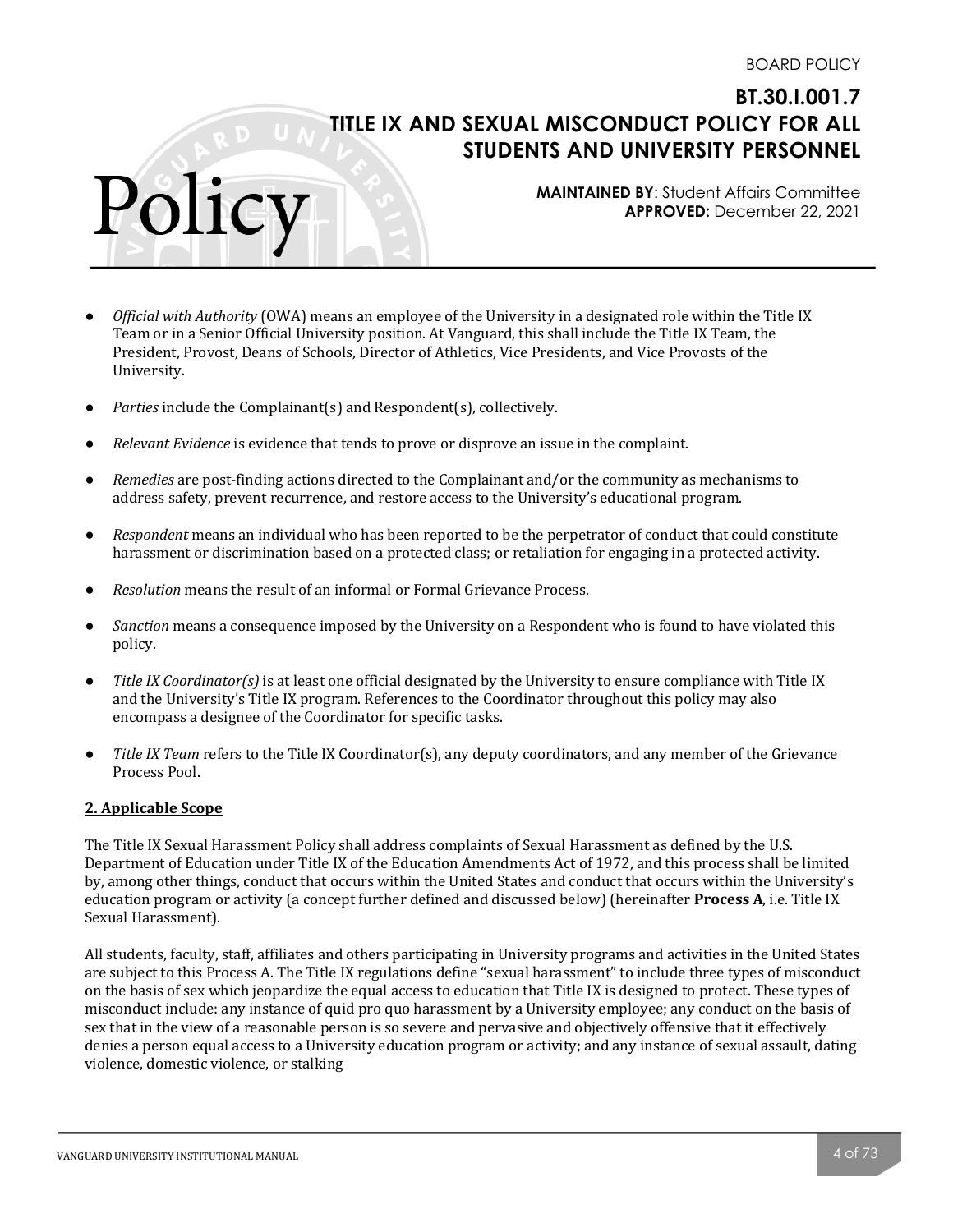**MAINTAINED BY**: Student Affairs Committee **APPROVED:** December 22, 2021

Complaints of other Sexual Misconduct or other Misconduct related to a Persons Status in a Protected Class, i.e. Civil Rights Violations, not falling under the narrowed definition of Sexual Harassment under Title IX, shall be addressed by the Title IX Office through **Process B, Sexual Misconduct and Civil Rights violations** (further described below).

Further, complaints of civil rights violations or other harassment or discrimination based on a person's status in a protected class shall be evaluated in accordance with this document and shall follow the procedures of Process B (further described below).

When a complaint of discrimination on the basis of sex is received by the Title IX Co-Coordinator or OWA, the Title IX Co-Coordinator shall make the determination as to whether the incident shall be resolved under 1) Process A, Title IX Sexual Harassment, or 2) dismissed from Process A and referred to Process B, Sexual Misconduct and/or a civil rights violation or 3) dismissed from Process A and forwarded to another office for other conduct violations in accordance with University policies and regulations.

When the Respondent is a member of the University community, a grievance process may be available regardless of the status of the Complainant, who may or may not be a member of the University community. This community includes, but is not limited to, students,<sup>1</sup> student organizations, faculty, administrators, staff, and third parties such as guests, visitors, volunteers, invitees, and campers. The procedures below may be applied to incidents, to patterns, and/or to the campus climate, all of which may be addressed and investigated in accordance with this policy.

## **3. Title IX Coordinator(s)**

Polic

Angela Bennett serves as the Title IX Coordinator and oversees the University's policy related to Title IX. The Title IX Coordinator(s) have the primary responsibility for coordinating the University's efforts related to the intake, investigation, resolution, and implementation of supportive measures to stop, remediate, and prevent sexual misconduct including unlawful discrimination, harassment, and retaliation prohibited under this policy in regard to Process A, Title IX Sexual Harassment, and Process B, other Sexual Misconduct.

#### **4. Independence and Conflict-of-Interest**

The Title IX Coordinator(s) manages the Title IX Team and acts with independence and authority free from bias and conflicts of interest. The Title IX Coordinator(s) oversee all resolutions under this policy and these procedures. The members of the Title IX Team are vetted and trained to ensure they are not biased for or against any party in a specific case, or for or against Complainants and/or Respondents, generally.

To raise any concern involving bias or conflict of interest by the Title IX Coordinator(s), contact the University Vice President for Student Affairs at OfficeVPSA@vanguard.edu. Concerns of bias or a potential conflict of interest by any other Title IX Team member should also be raised with the Title IX Coordinator(s).

Reports of misconduct or discrimination committed by the Title IX Coordinator(s) should be reported to the University Vice President for Student Affairs at OfficeVPSA@vanguard.edu. Reports of misconduct or discrimination committed by any other Title IX Team member should be reported to the Title IX Coordinator(s).

 $1$  For the purpose of this policy, the University defines "student" as any individual who has accepted an offer of admission, or who is registered or enrolled for credit or non-credit bearing coursework, and who maintains an ongoing relationship with the University.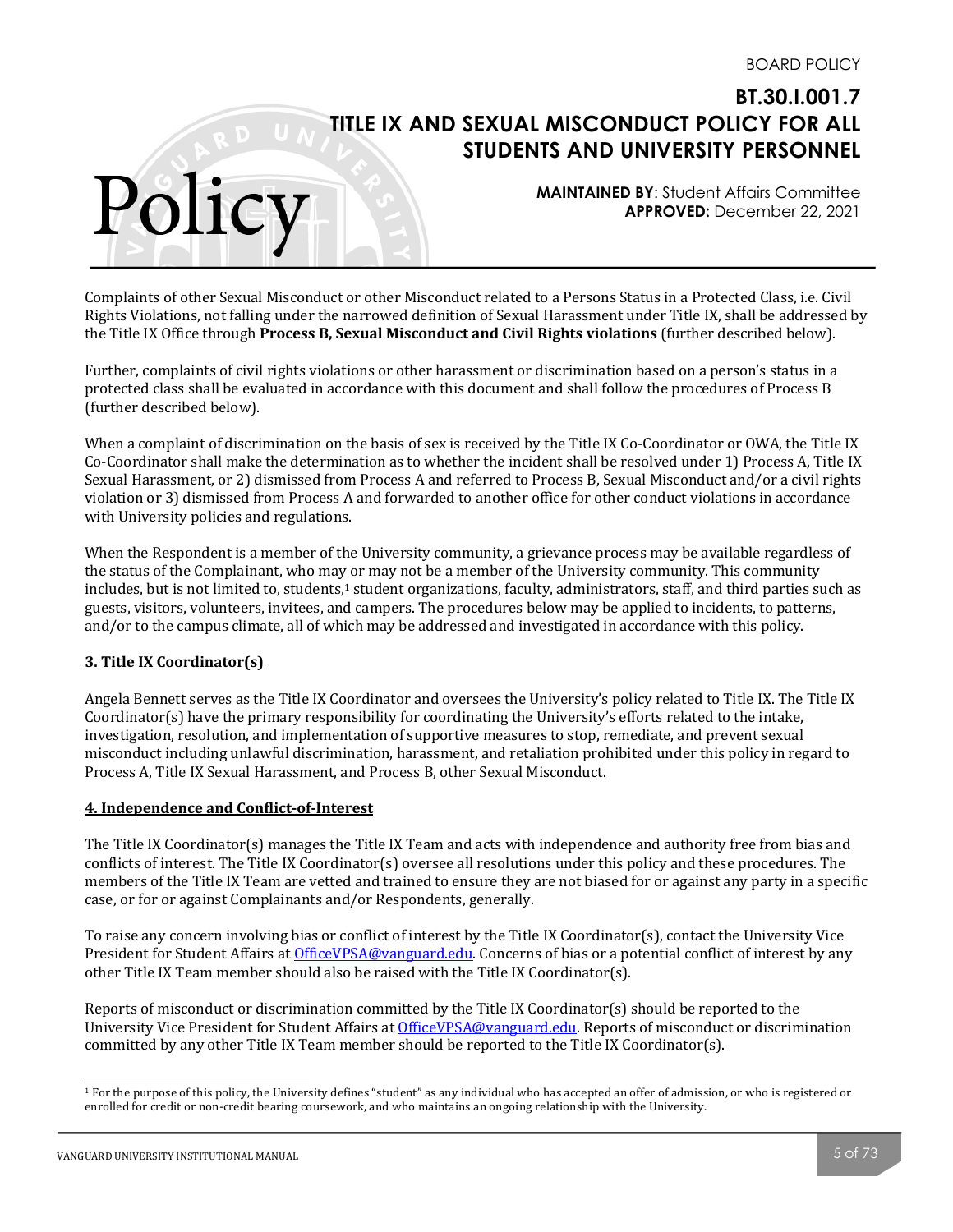**MAINTAINED BY**: Student Affairs Committee **APPROVED:** December 22, 2021

#### **5. Administrative Contact Information**

Polic

Complaints or notice of alleged policy violations, or inquiries about or concerns regarding this policy and procedures, may be made internally to:

Angela Bennett Title IX Coordinator and Clery Compliance Officer Office of Title IX – Smith Hall Building,  $1<sup>st</sup>$  Floor 55 Fair Drive, Costa Mesa, CA 92626 (714) 662-5271 | VUTitleIX@vanguard.edu https://www.vanguard.edu/resources/title-ix

Elizabeth Banks Student Services and Program Coordinator Counseling and Health Center, Office of Title IX - Smith Hall Building, 1st Floor 55 Fair Drive, Costa Mesa, CA 92626 (714) 662-5271 | VUTitleIX@vanguard.edu https://www.vanguard.edu/resources/title-ix

**Title IX Deputy Coordinators:** Deputy Coordinators may fill any role within the grievance process and thus, may serve as Coordinator, Advisor, Investigator, Hearing Panel Chair or Member, or Appeals Panel Chair or Member.

Ken Bott, Sr. Director, Human Resources Title IX Deputy Coordinator of Staff and ADA/504 Coordinator- Smith Annex

Stephanie D'Auria, Associate Professor, Chair, Department of Sociology Title IX Deputy Coordinator of Faculty - Social Sciences Offices

Dellareese Cofield-Martinez, Director of Diversity and Inclusion Title IX Deputy Coordinator of Students - The Bridge, Huntington Hall

Jane Teixeira, Assistant Athletic Director of Compliance, Title IX Deputy Coordinator of Athletics - Athletics Administration Offices

Tom Weizoerick, Assistant Director of Campus Safety Title IX Deputy Coordinator - Laguna Hall, 1st Floor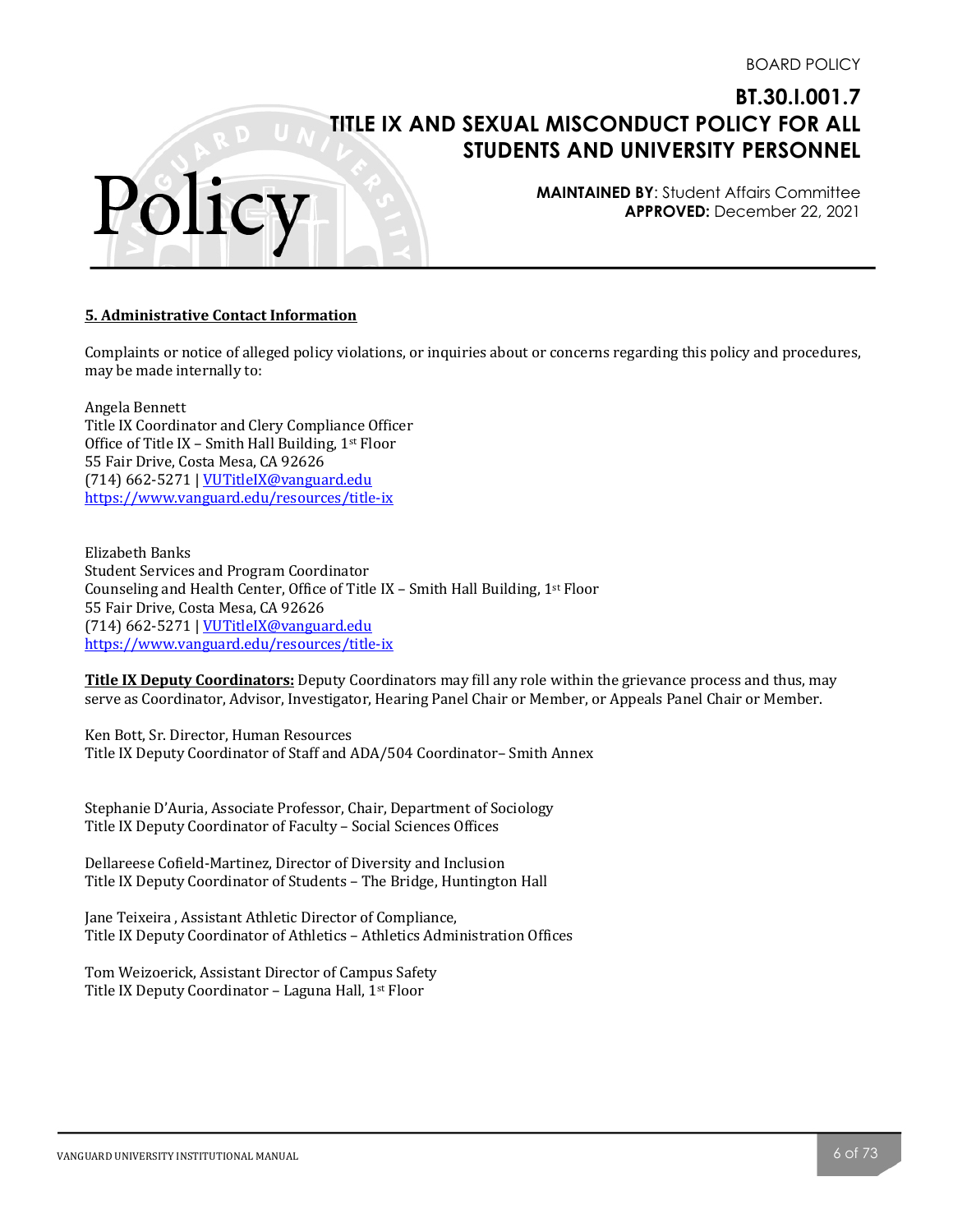**MAINTAINED BY**: Student Affairs Committee **APPROVED:** December 22, 2021

**Grievance Process Pool:** Members of the Grievance Process Pool and the Title IX Team named above, may serve as Investigators, Hearing Officers, Appeal Officers, and Advisors and may perform any or all of these roles (though not at the same time or with respect to the same case). See Grievance Process Pool below for more information.

The University has also classified only members of the Title IX Team, excluding Confidential Resources, as mandated reporters of any knowledge they have that a member of the community is experiencing harassment, discrimination, and/or retaliation in regard to sexual misconduct. The section below on mandated reporting details which employees have this responsibility and their duties, accordingly.

Inquiries may be made externally to:

Polic

Office for Civil Rights (OCR) U.S. Department of Education 400 Maryland Avenue, SW Washington, D.C. 20202-1100 Customer Service Hotline #: (800) 421-3481 Facsimile: (202) 453-6012 TDD#: (877) 521-2172 Email: OCR@ed.gov Web: http://www.ed.gov/ocr

#### **California**

Office for Civil Rights, *San Francisco Office* U.S. Department of Education 50 United Nations Plaza San Francisco, CA 94102 Telephone: (415) 486-5555 Facsimile: (415) 486-5570 Email: OCR.SanFrancisco@ed.gov

Any person who believes an organization has violated HIPAA (Health Insurance Portability and Accountability Act) may file a complaint by contacting:

#### **Office for Civil Rights**

U.S. Department of Health and Human Services (HHS) 200 Independence Avenue, SW Room 509F, HHH Building Washington, D.C. 20201 Toll-free: (800) 368-1019 TDD toll-free: (800) 537-7697 https://www.hhs.gov/hipaa/filing-a-complaint/index.html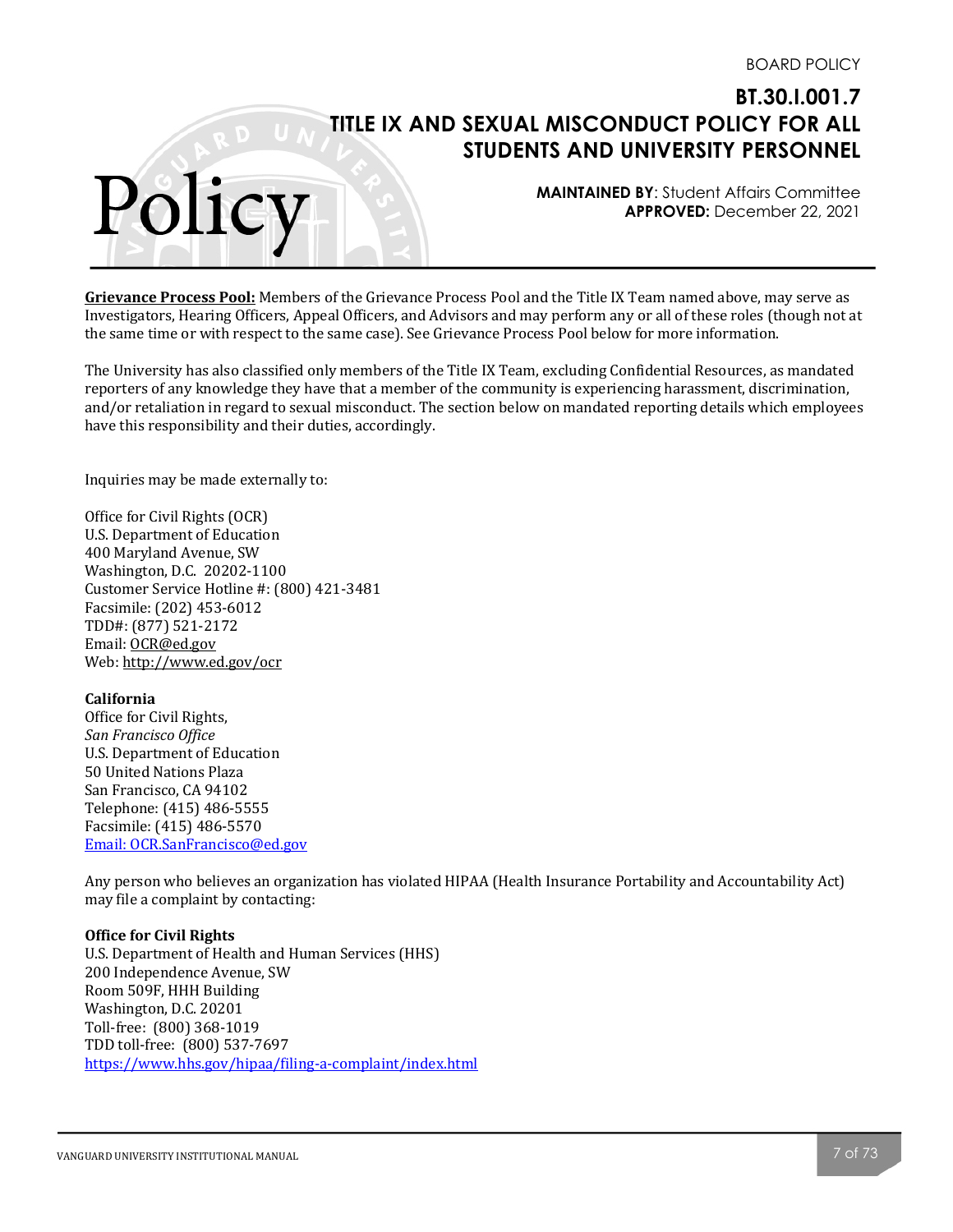**MAINTAINED BY**: Student Affairs Committee **APPROVED:** December 22, 2021

Pacific Region - California Michael Leoz, Regional Manager Office for Civil Rights U.S. Department of Health and Human Services 90 7th Street, Suite 4-100 San Francisco, CA 94103 Customer Response Center: (800) 368-1019 Fax: (202) 619-3818 TDD: (800) 537-7697 Email: ocrmail@hhs.gov

Polic

Messages to the Department of Justice, including the Attorney General, may be sent using the online form at https://www.justice.gov/doj/webform/your-message-department-justice. Your message will be forwarded to the responsible Department of Justice component for appropriate handling.

Correspondence to the Department of Justice, including the Attorney General, maybe sent to: U.S. Department of Justice 950 Pennsylvania Avenue, NY Washington, DC 20530-0001

The Department of Justice may be contacted by phone at the following:

- Department Comment Line: 202-353-1555
- Department of Justice Main Switchboard: 202-514-2000
- TTY/ASCII/TDD: 800-877-8339

For complaints involving employees: Equal Employment Opportunity Commission (EEOC) Contact: https://www.eeoc.gov/contact-eeoc

Los Angeles District Office Roybal Federal Building 255 East Temple St., 4th Floor Los Angeles, CA 90012 (800) 669-4000 TTY: (800) 669-6820 ASL Video Phone: (844) 234-5122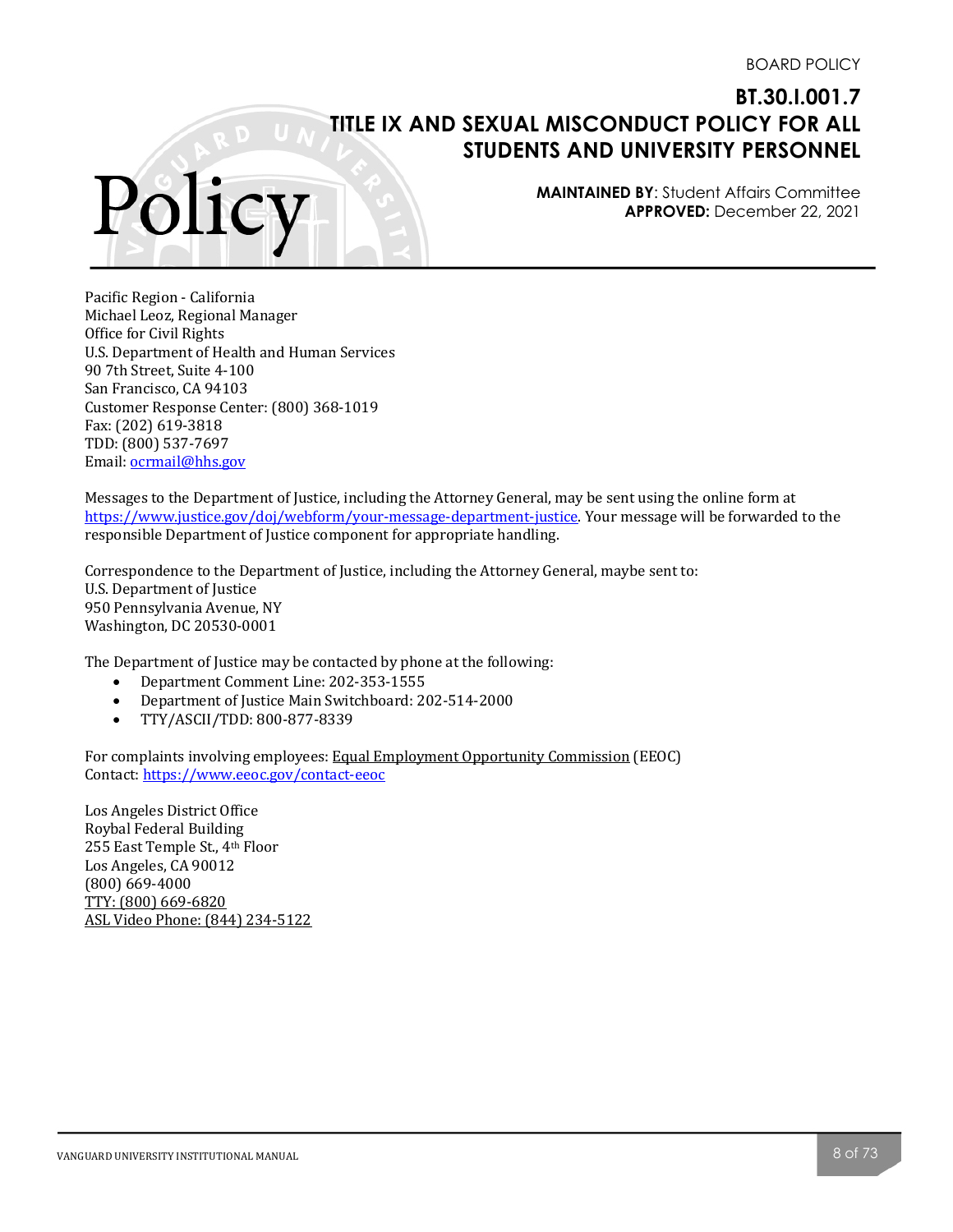**MAINTAINED BY**: Student Affairs Committee **APPROVED:** December 22, 2021

#### **6. Notice/Complaints of Sexual Misconduct and Unlawful Discrimination, Harassment, and/or Retaliation**

Notice or complaints of unlawful discrimination, sexual harassment, and/or retaliation may be made using any of the following options:

a) File a complaint with, or give verbal notice to, the Title IX Coordinator(s), a Title IX Deputy Coordinator, or other designated Official with Authority through the University website or VUTitleIX@vanguard.edu or by phone. 

Such a report may be made at any time (including during non-business hours) by using the Title IX Office telephone number, 714-662-5271 or email VUTitleIX@vanguard.edu, or by mail to the office address, listed for the Title IX Coordinator(s) or any other official listed.

Report online, using the reporting form posted at www.vanguard.edu/title-ix-reporting. Anonymous reports are accepted but can give rise to a need to investigate. The University tries to provide supportive measures to all Complainants, which is impossible with an anonymous report. Because reporting carries no obligation to initiate a formal response, and as the University respects a Complainant request to dismiss complaints unless there is a compelling threat to health and/or safety, the Complainant is largely in control and should not fear a loss of privacy by making a report that allows the University to discuss and/or provide supportive measures.

b) Vanguard offers students, faculty and staff access to a confidential, anonymous reporting system that is not part of the university. Available 24/7/365, LIGHTHOUSE sends the report to VU while protecting the reporter's identity and allowing anonymous follow-up.

Lighthouse does not replace existing university processes for reporting concerns. It's an alternative for anyone who feels unsafe using the existing reporting channels. To make a report through LIGHTHOUSE, call (855) 636-0005 or online at https://www.lighthouse-services.com/vanguard/IncidentLandingPageV2vanguard.asp. 

#### **7. Formal Complaints**

Polic

A Formal Complaint under Process A means a document submitted or signed by the Complainant or signed by the Title IX Coordinator(s) alleging a Policy violation by a Respondent and requesting that the University investigate the allegation(s). 

After the Initial Report, the Title IX Procedure for Sexual Harassment (Process A) will not move forward until a Formal Complaint is filed. A Formal Complaint can be filed in one of two ways:

- a) Complainant submits Formal Complaint.
	- i) A Complainant may complete and sign a Formal Complaint alleging Title IX Prohibited Conduct against a Respondent and requesting that the University investigate the allegation of Title IX Prohibited Conduct.
	- ii) A complaint may be filed directly with the Title IX Coordinator(s) in person, by mail, by electronic mail, or via the University Title IX website complaint form, and by using the contact information in the section immediately above. As used in this paragraph, the phrase "document filed by a Complainant" means a document or electronic submission that contains the Complainant's physical or digital signature, or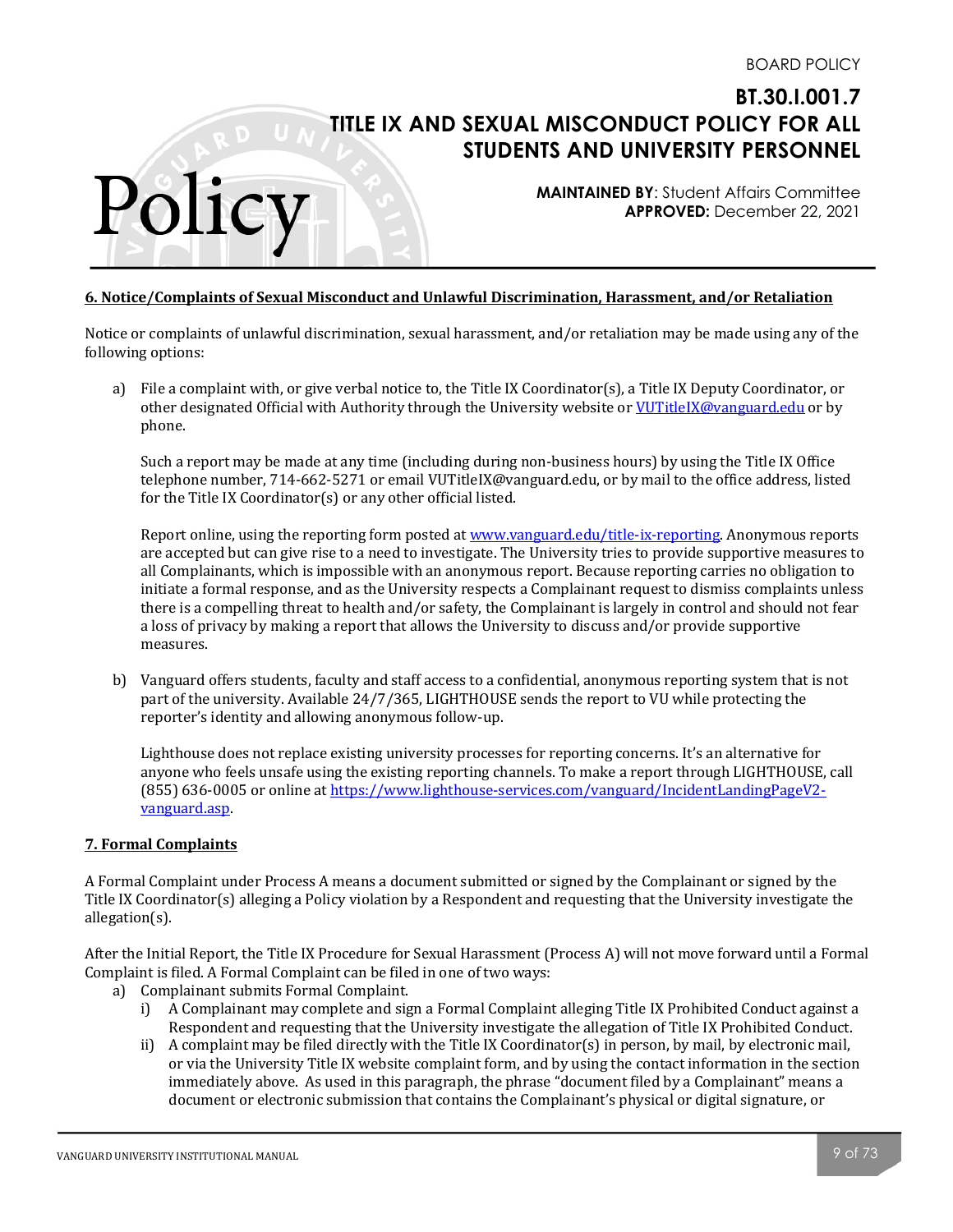**MAINTAINED BY**: Student Affairs Committee **APPROVED:** December 22, 2021

otherwise indicates that the Complainant is the person filing the complaint, and requests that the University investigate the allegations.

- iii) At the time of filing a Formal Complaint, a Complainant must be participating in or attempting to participate in one of the University's programs or activities.
- b) Title IX Coordinator submits Formal Complaint. The Title IX Coordinator may complete and sign a Formal Complaint.

If notice is submitted in a form that does not meet this standard, the Title IX Coordinator(s) will contact the Complainant verify the status of the report.

A Complainant may request that the University not proceed with an Investigation or further resolution under this Procedure. A Complainant's wishes with respect to whether the University investigates will be respected unless the Title IX Coordinator determines that signing a Formal Complaint over the wishes of the Complainant is not clearly unreasonable in light of the known circumstances. In such a case, the Title IX Coordinator will inform the Complainant that due to various federal and state laws and/or in order to protect the safety of the campus community some circumstances require the University to move forward with an investigation, even if the Complainant requests otherwise. 

#### **8. Supportive Measures**

Polic

The University will offer and implement appropriate and reasonable supportive measures to the parties upon notice of alleged sexual misconduct, sexual harassment, or retaliation.

Supportive measures are non-disciplinary, non-punitive individualized services offered as appropriate, as reasonably available, and without fee or charge to the parties to restore or preserve access to the University's education program or activity, including measures designed to protect the safety of all parties or the University's educational environment, and/or deter harassment, discrimination, and/or retaliation.

The Title IX Coordinator(s) promptly makes supportive measures available to the parties upon receiving notice or a complaint. At the time that supportive measures are offered, the University will inform the Complainant, in writing, that they may file a formal complaint with the University either at that time or in the future, if they have not done so already. The Title IX Coordinator(s) works with the Complainant to ensure that their wishes are taken into account with respect to the supportive measures that are planned and implemented.

The University will maintain the privacy of the supportive measures, provided that privacy does not impair the University's ability to provide the supportive measures. University will act to ensure as minimal academic or occupational impact on the parties as possible. The University will implement measures in a way that does not unreasonably burden the other party.

These actions may include, but are not limited to:

- Referral to counseling, medical, and/or other healthcare services
- Referral to law enforcement
- Referral to the Employee Assistance Program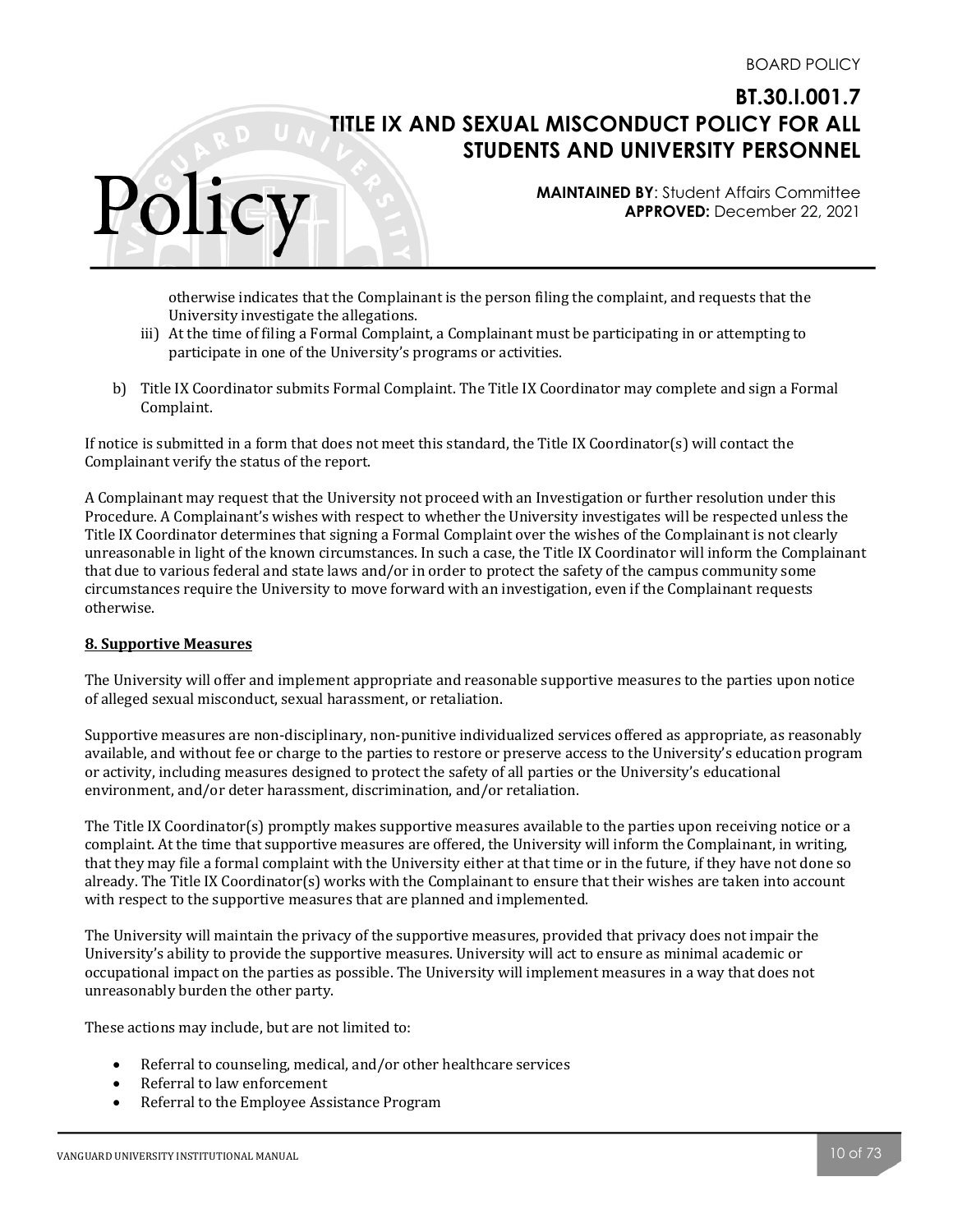# Polic

**MAINTAINED BY**: Student Affairs Committee **APPROVED:** December 22, 2021

- Referral to community-based service providers
- Referral for visa and immigration assistance
- Student financial aid counseling
- Altering campus housing assignment(s)
- Altering work arrangements for employees or student-employees
- Safety planning
- Providing campus safety escorts
- Providing transportation accommodations
- Implementing contact limitations (no contact orders) between the parties
- Academic support, extensions of deadlines, or other course/program-related adjustments
- Trespass or Be-On-the-Lookout (BOLO) order
- Timely warnings
- Class schedule modifications, withdrawals, or leaves of absence
- Increased security and monitoring of certain areas of the campus
- Any other actions deemed appropriate by the Title IX Coordinator(s)

Violations of no contact orders will be referred to Campus Safety and the appropriate student or employee conduct processes for enforcement.

#### **9. Emergency Removal**

The University can act to remove a student Respondent entirely or partially from its education program or activities on an emergency basis when an individualized safety and risk analysis has determined that an immediate threat to the physical health or safety of any student or other individual justifies removal. This risk analysis is performed by the Title IX Coordinator(s) and a recommendation shall be submitted to the Vice President for Student Affairs, using standard objective violence risk assessment procedures.

In all cases in which an emergency removal is imposed, the student will be given notice of the action and the option to appeal and request to meet with the Vice President for Student Affairs prior to such action/removal being imposed, or as soon thereafter as reasonably possible, to show cause why the action/removal should not be implemented or should be modified.

This meeting is not a hearing on the merits of the allegation(s), but rather is an administrative process intended to determine solely whether the emergency removal is appropriate. When this meeting is not requested *within three* (3) *business days of the action,* objections to the emergency removal will be deemed waived. The Complainant and their Advisor may be permitted to participate in this meeting if the Title IX Coordinator(s) determines it is equitable to do so. This section also applies to any restrictions that a coach or athletic administrator may place on a student-athlete arising from allegations related to Title IX. There is no secondary appeal process for emergency removal decisions.

A Respondent may be accompanied by an Advisor of their choice when meeting with the Vice President for Student Affairs for the show cause meeting. The Respondent will be given access to a written summary of the basis for the emergency removal prior to the meeting to allow for adequate preparation.

The Vice President for Student Affairs has sole discretion under this policy to implement or stay an emergency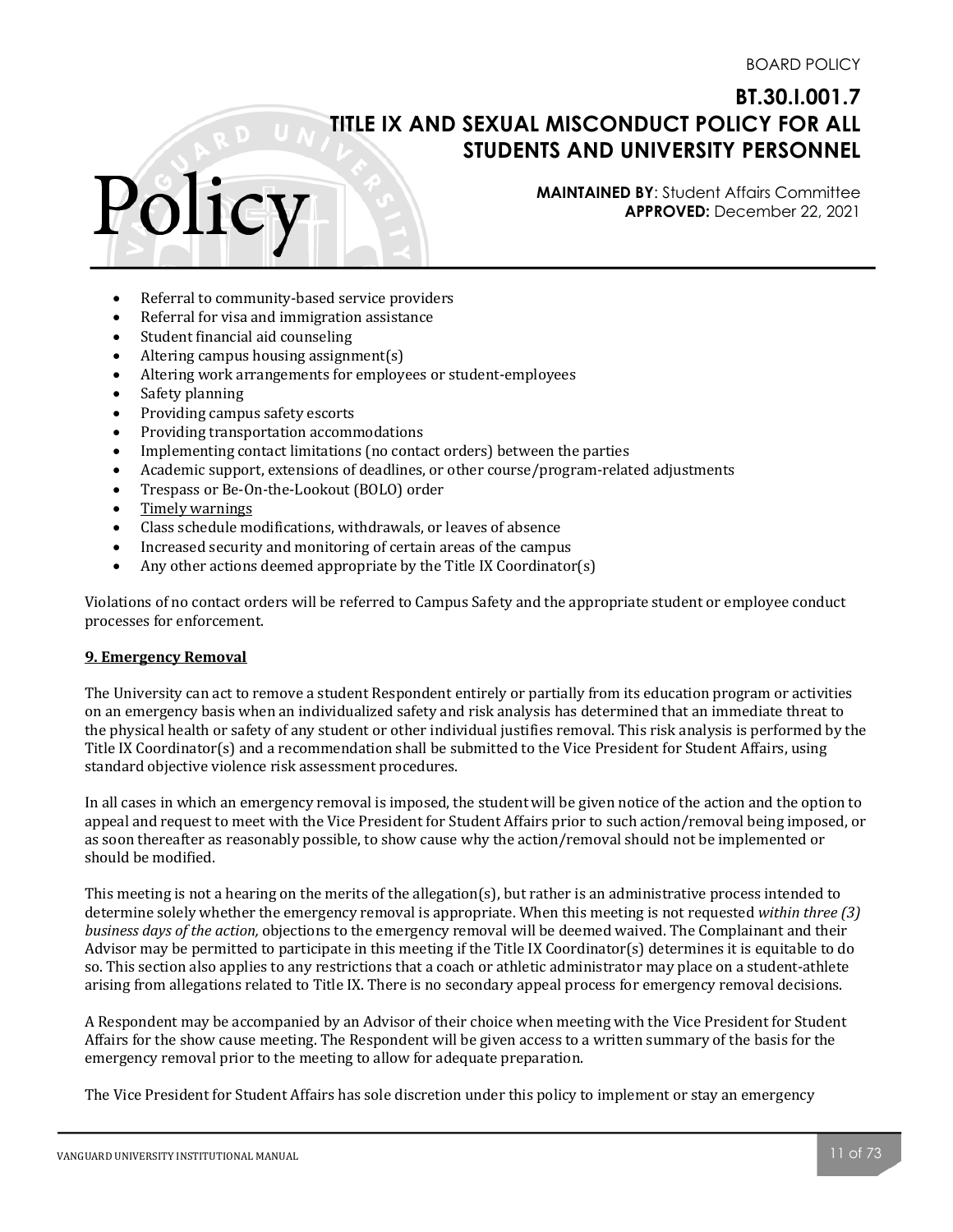**MAINTAINED BY**: Student Affairs Committee **APPROVED:** December 22, 2021

removal and to determine the conditions and duration. Violation of an emergency removal under this policy will be grounds for discipline, which may include expulsion.

The University will implement the least restrictive emergency actions possible in light of the circumstances and safety concerns. As determined by the Vice President for Student Affairs, these actions could include, but are not limited to: removing a student from a residence hall, temporarily re-assigning an employee, restricting a student's or employee's access to or use of facilities or equipment, allowing a student to withdraw or take grades of incomplete without financial penalty, authorizing an administrative leave, and suspending a student's participation in extracurricular activities, student employment, student organizational leadership, or intercollegiate/intramural athletics. For any action involving an employee who is a faculty member, the Vice President for Student Affairs shall consult with the Provost. For any staff employee, the Vice President for Student Affairs shall consult with Human Resources.

At the discretion of the Title IX Coordinator(s), alternative coursework options may be pursued to ensure as minimal an academic impact as possible on the parties.

#### **10. Promptness**

Polic

All allegations are acted upon promptly by the University once it has received notice or a formal complaint. The University will strive to resolve a complaint within 90 calendar days; however, in cases involving multiple complaints or other extenuating circumstances, such a timeframe may be impracticable. In such cases, the University shall document any delays beyond 90 days and provide notice to the Parties of the cause of the delay, and an estimate of the anticipated additional time that will be needed as a result of the delay.

## **11. Privacy**

Every effort is made by the University to preserve the privacy of reports.<sup>2</sup> The University will not share the identity of any student who has made a report or complaint of harassment, discrimination, or retaliation; any Complainant, any individual who has been reported to be the perpetrator of sex discrimination, any Respondent, or any witness, except as permitted by the Family Educational Rights and Privacy Act (FERPA), 20 U.S.C. 1232g; FERPA regulations,

<sup>&</sup>lt;sup>2</sup> For the purpose of this policy, privacy and confidentiality have distinct meanings. **Privacy** means that information related to a complaint will be shared with a limited number of University employees who "need to know" in order to assist in the assessment, investigation, and resolution of the report. All employees who are involved in the University's response to notice under this policy receive specific training and guidance about sharing and safeguarding private information in accordance with state and federal law. The privacy of student education records will be protected in accordance with the Family Educational Rights and Privacy Act ("FERPA"). The privacy of employee records will be protected in accordance with Human Resources policies. **Confidentiality** exists in the context of laws that protect certain relationships, including those who provide services related to medical and clinical care (the University's Nurse Practitioner and Nursing Interns serving in the campus Health Center, mental health providers (licensed therapist and therapist trainees/associates serving in the campus Counseling Center), and ordained clergy (Campus Pastors serving in the Spiritual Formation Department). The law creates a privilege between certain health care providers, mental health care providers, attorneys, clergy, spouses, and others, with their patients, clients, parishioners, and spouses. The University has designated individuals who have the ability to have privileged communications as Confidential Resources. When information is shared by a Complainant with a Confidential Resource, the Confidential Resource cannot reveal the information to any third party except when an applicable law or a court order requires or permits disclosure of such information. For example, information may be disclosed when: (i) the individual gives written consent for its disclosure; (ii) there is a concern that the individual will likely cause serious physical harm to self or others; or (iii) the information concerns conduct involving suspected abuse or neglect of a minor under the age of 18, elders, or individuals with disabilities. Non-identifiable information may be shared by Confidential Resources for statistical tracking purposes as required by the federal Clery Act.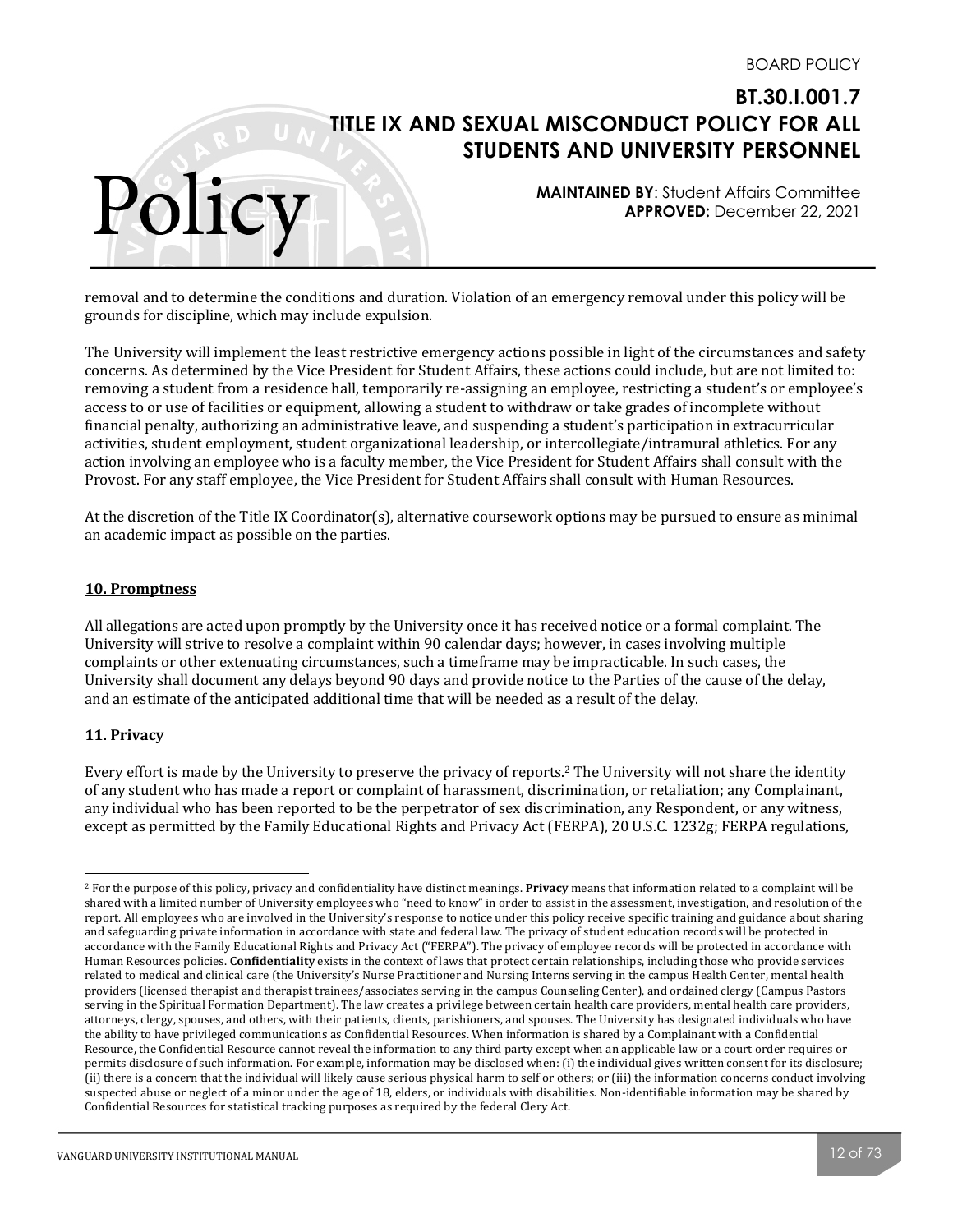**MAINTAINED BY**: Student Affairs Committee **APPROVED:** December 22, 2021

34 CFR part 99; or as required by law; or to carry out the purposes of 34 CFR Part 106, including the conducting of any investigation, hearing, or grievance proceeding arising under these policies and procedures.

The University reserves the right to share the identity of the reporting individual, Complainant, or Respondent if they are non-student employees of the University, to necessary University officials, for the purpose of conducting any investigation, hearing, or grievance proceedings arising under these policies and procedures, and for employment screening procedures.

The University reserves the right to determine which University officials have a legitimate educational interest in being informed about incidents that fall within this policy, pursuant to the FERPA.

In certain cases, the University may contact parents/guardians to inform them of situations in which there is a significant and articulable health and/or safety risk but will usually consult with the student first before doing so.

#### **12. Jurisdiction of the University**

Polic

This policy under Process A applies to the education program and activities of the University, to conduct that takes place on the campus or on property owned or controlled by the University, at University-sponsored events, or in buildings owned or controlled by the University's recognized student organizations. The Respondent must be a member of the University's community in order for its policies to apply.

This policy under Process A can also be applicable to the effects of off-campus misconduct that effectively deprive someone of access to the University's educational program or which cause substantial interference with someone's work environment The University may also extend jurisdiction to off-campus and/or to online conduct when the Title IX Coordinator(s) determines that the conduct affects a substantial University interest.

This policy, under Process B, applies to offenses not falling under Process A, and to the education program and activities of the University and the learning, working, and living environment of the University, which takes place on the campus or on property owned or controlled by the University, at University-sponsored events, or in buildings owned or controlled by the University's recognized student organizations. The Respondent must be a member of the University's community in order for its policies to apply.

This policy, under Process B, applies to offenses not falling under Process A, and the effects of off-campus misconduct that effectively deprive someone of access to the University's educational program, cause a hostile work environment, or which cause substantial interference with someone's work environment. The University may also extend jurisdiction to off-campus and/or to online conduct when the Title IX Coordinator(s) determines that the conduct affects a substantial University interest.

Regardless of where the conduct occurred, the University will address notice/complaints to determine whether the conduct occurred in the context of its employment or educational program or activity and/or has continuing effects on campus or in an off-campus sponsored program or activity. A substantial University interest includes: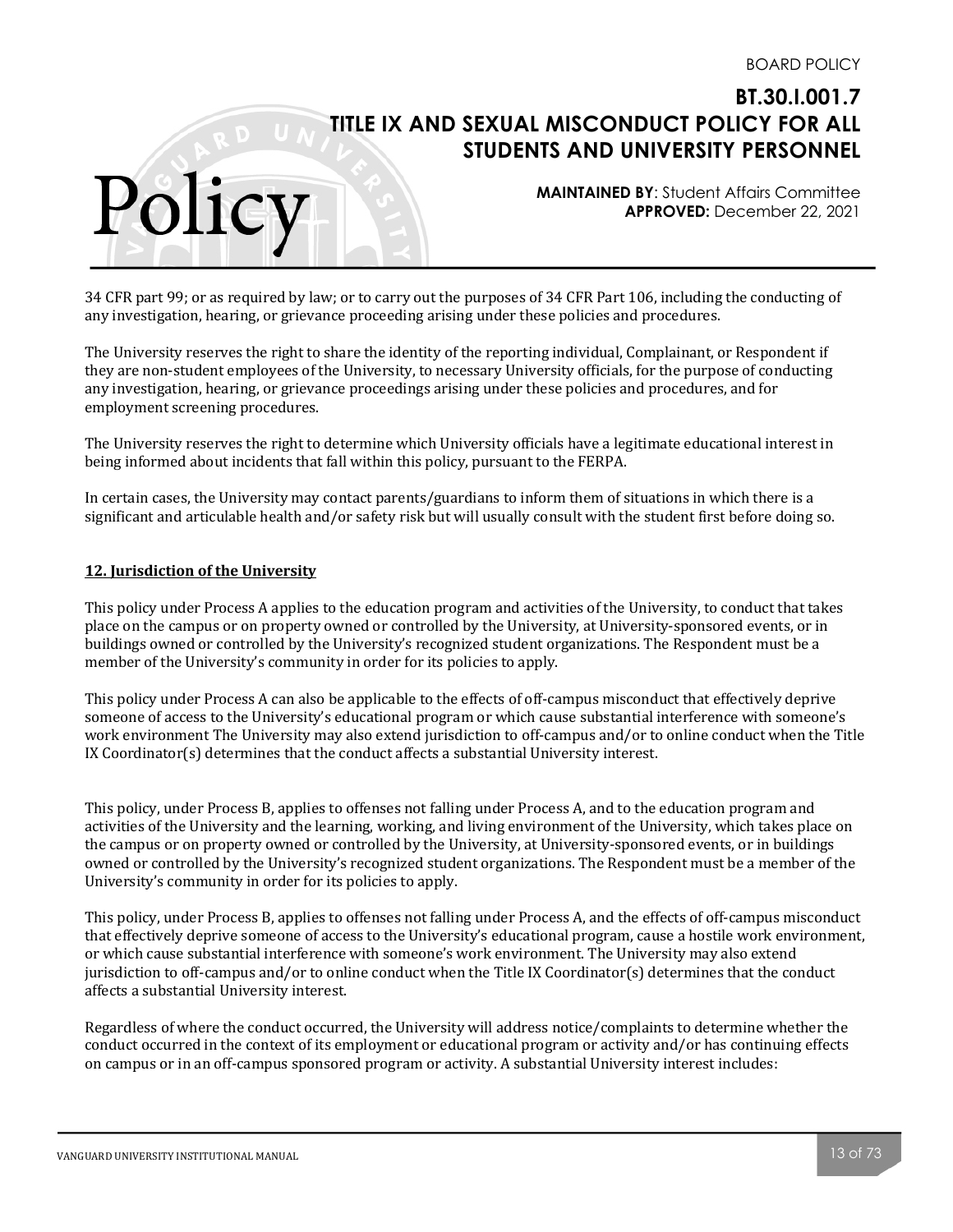**MAINTAINED BY**: Student Affairs Committee **APPROVED:** December 22, 2021

- a) Any action that constitutes a criminal offense as defined by law. This includes, but is not limited to, single or repeat violations of any local, state, or federal law;
- b) Any situation in which it is determined that the Respondent poses an immediate threat to the physical health or safety of any student or other individual:
- c) Any situation that significantly impinges upon the rights, property, or achievements of oneself or others or significantly breaches the peace and/or causes social disorder; and/or
- d) Any situation that is detrimental to the educational interests or mission of the University.

If the Respondent is unknown or is not a member of the University community, the Title IX Coordinator(s) will assist the Complainant in identifying appropriate campus and local resources and support options and/or, when criminal conduct is alleged, in contacting local or campus law enforcement if the individual would like to file a police report.

In addition, the University may take other actions as appropriate to protect the Complainant against third parties, such as barring individuals from University property and/or events.

The Title IX Coordinator(s) may be able to assist and support a student or employee Complainant who experiences discrimination in an externship, study abroad program, or other environment external to the University where sexual harassment or nondiscrimination policies and procedures of the facilitating or host organization may give recourse to the Complainant.

#### **13. Time Limits on Reporting**

Polic

There is no time limitation on providing notice/complaints to the Title IX Coordinator(s). However, if the Respondent is no longer subject to the University's jurisdiction and/or significant time has passed, the ability to investigate, respond, and provide remedies may be more limited or impossible.

Acting on notice/complaints significantly impacted by the passage of time (including, but not limited to, the rescission or revision of policy) is at the discretion of the Title IX Coordinator(s), who may document allegations for future reference, offer supportive measures and/or remedies, and/or engage in informal or formal action, as appropriate.

When notice/complaint is affected by a time delay, the University will, generally, apply the policy in place at the time of the alleged misconduct and the procedures in place at the time of notice/complaint.

## **13. Sexual Harassment (Process A)**

The Department of Education's Office for Civil Rights (ED-OCR), the Equal Employment Opportunity Commission (EEOC), and the State of California regard Sexual Harassment, a specific form of discriminatory harassment, as an unlawful discriminatory practice. Sexual Assault is also prohibited and shall be addressed under this Process. Acts of sexual harassment may be committed by any person upon any other person, regardless of the sex, sexual orientation, and/or gender identity of those involved.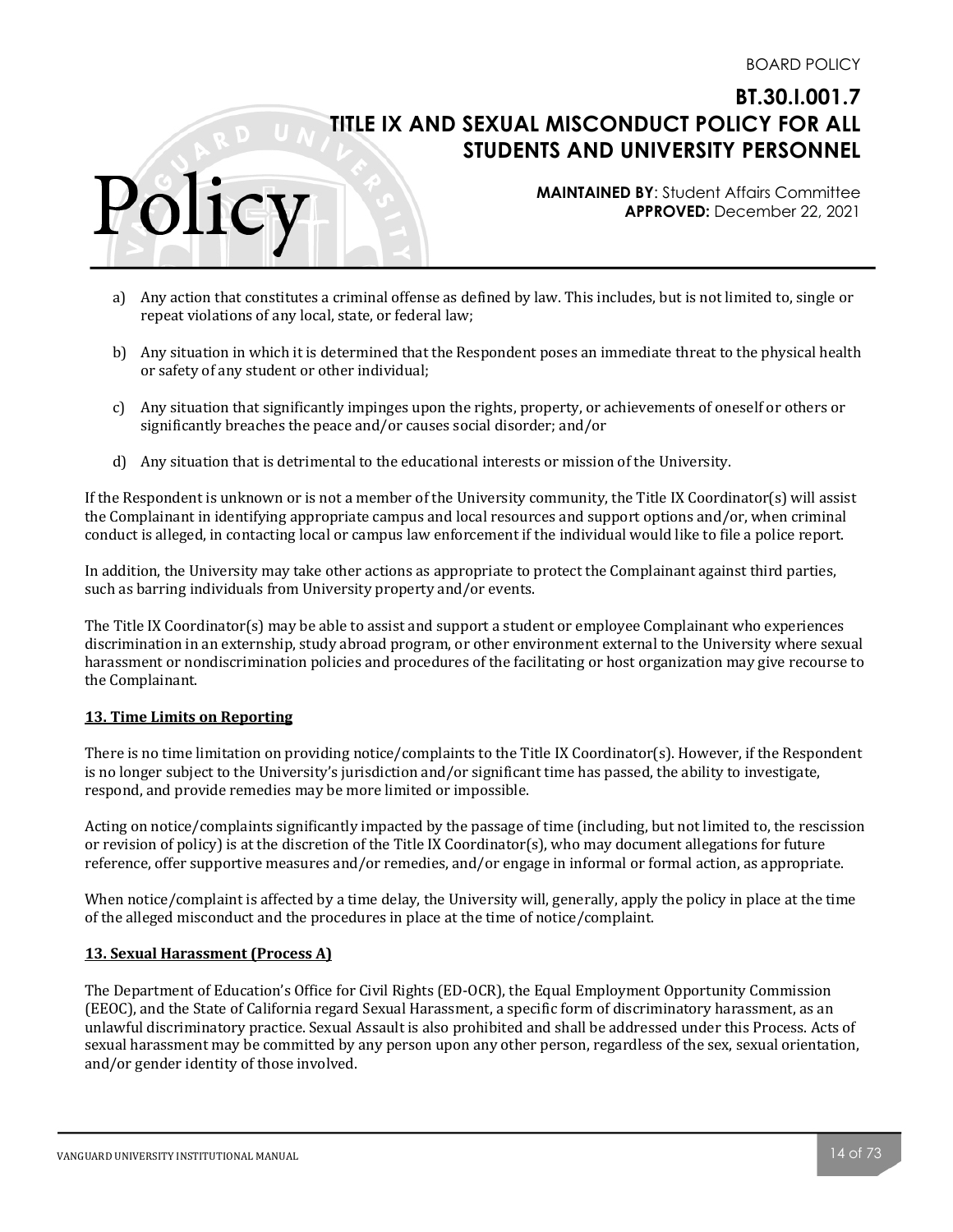**MAINTAINED BY**: Student Affairs Committee **APPROVED:** December 22, 2021

Other sexual misconduct or other discrimination on the basis of sex that does not fall within these specific definitions may still violate University policy and may be reported to the Title IX Office.

- a) The types of Sexual Harassment covered by this Title IX Procedure includes conduct on the basis of sex that satisfies one or more of the following categories:
	- i. Unwelcome conduct determined by a reasonable person to be so severe, pervasive, and objectively offensive that it denies a person equal educational access.
		- 1. Conduct is unwelcome if a person  $(1)$  did not request or invite it and  $(2)$  regarded the unrequested or uninvited conduct as undesirable or offensive. That a person welcomes some sexual contact does not necessarily mean that person welcomes other or all sexual contact. Similarly, that a person willingly participates in conduct on one occasion does not necessarily mean that the same conduct is welcome on a subsequent occasion.
		- 2. Whether conduct is unwelcome is determined based on the totality of the circumstances, including various objective and subjective factors. The following types of information may be helpful in making that determination: statements by any witnesses to the alleged incident; information about the relative credibility of the parties and witnesses; the detail and consistency of each person's account; the absence of corroborating information where it should logically exist; information that the Respondent has been found to have harassed others; information that the Complainant has been found to have made false allegations against others; information about the Complainant's reaction or behavior after the alleged incident; and information about any actions the parties took immediately following the incident, including reporting the matter to others.
		- 3. In addition, when a person is so impaired or incapacitated as to be incapable of requesting or inviting the conduct, conduct of a sexual nature is deemed unwelcome, provided that the Respondent knew or reasonably should have known of the person's impairment or incapacity. The person may be impaired or incapacitated as a result of drugs or alcohol or for some other reason, such as sleep or unconsciousness. A Respondent's impairment at the time of the incident as a result of drugs or alcohol does not, however, diminish the Respondent's responsibility for sexual or gender-based harassment under this Policy

## 4. **Gender-Based Harassment**

- a. Gender-based harassment is verbal, nonverbal, graphic, or physical aggression, intimidation, or hostile conduct based on sex, sex-stereotyping, sexual orientation or gender identity, but not involving conduct of a sexual nature, when such conduct is sufficiently severe, persistent, or pervasive that it interferes with or limits a person's ability to participate in or benefit from the University's education or work programs or activities.
- b. For example, persistent disparagement of a person based on a perceived lack of stereotypical masculinity or femininity or exclusion from an activity based on sexual orientation or gender identity also may violate this Policy.

Polic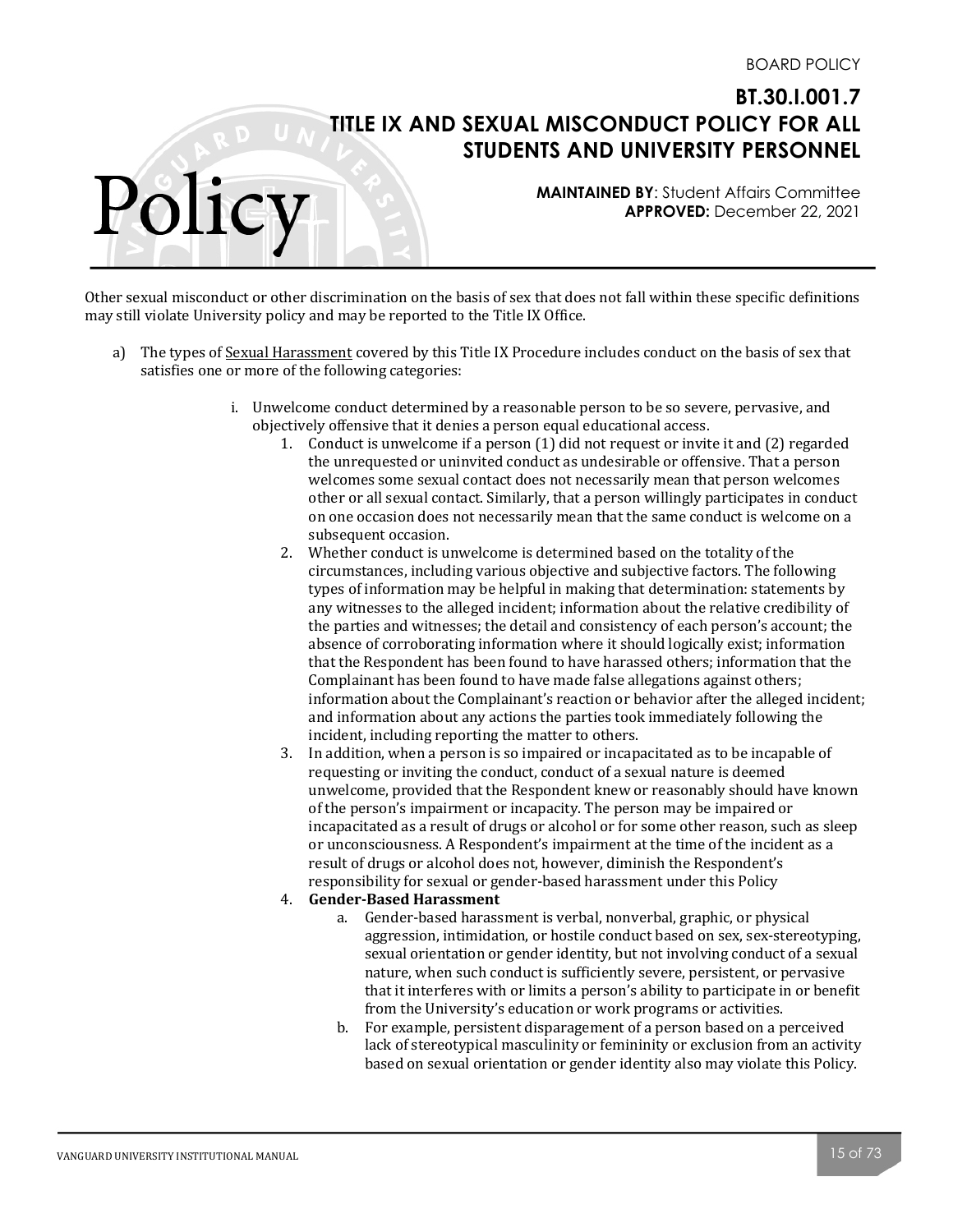**MAINTAINED BY**: Student Affairs Committee **APPROVED:** December 22, 2021

- i. An employee of the University conditioning the provision of an aid, benefit, or service of the University on an individual's participation in unwelcome sexual conduct, i.e. quid pro quo (hostile environment).
	- 1. A hostile environment can be created by persistent or pervasive conduct or by a single severe episode. The more severe the conduct, the less need there is to show a repetitive series of incidents to prove a hostile environment.
	- 2. Sexual violence, including rape, sexual assault, and domestic and dating violence, is a form of sexual harassment.
- b) Sexual Assault is the umbrella category including the offenses of sexual assault, stalking, and dating violence and domestic violence.

Sexual assault, includes:

Polic

- a) Sex Offenses, Forcible: Any sexual act directed against another person, without the consent of the Complainant, including instances in which the Complainant is incapable of giving consent.
	- i. A "sexual act" is specifically defined by federal regulations to include one or more of the following:
		- 1) Forcible Rape:
			- (a) Penetration,
			- (b) however slight,
			- (c) of the vagina or anus with any body part or object, or
			- $(d)$  oral penetration by a sex organ of another person,
			- (e) without the consent of the Complainant.
		- 2) Forcible Sodomy:
			- (a) Oral or anal sexual intercourse with another person,
			- (b) forcibly,
			- (c) and/or against that person's will (non-consensually), or
			- (d) not forcibly or against the person's will in instances in which the Complainant is incapable of giving consent because of age or because of temporary or permanent mental or physical incapacity.
		- 3) Sexual Assault with an Object:
			- (a) The use of an object or instrument to penetrate,
			- (b) however slightly,
			- (c) the genital or anal opening of the body of another person,
			- (d) forcibly,
			- (e) and/or against that person's will (non-consensually),
			- (f) or not forcibly or against the person's will in instances in which the Complainant is incapable of giving consent because of age or because of temporary or permanent mental or physical incapacity.
		- 4) Forcible Fondling:
			- (a) The touching of the private body parts of another person (buttocks, groin, breasts),
			- (b) for the purpose of sexual gratification,
			- (c) forcibly,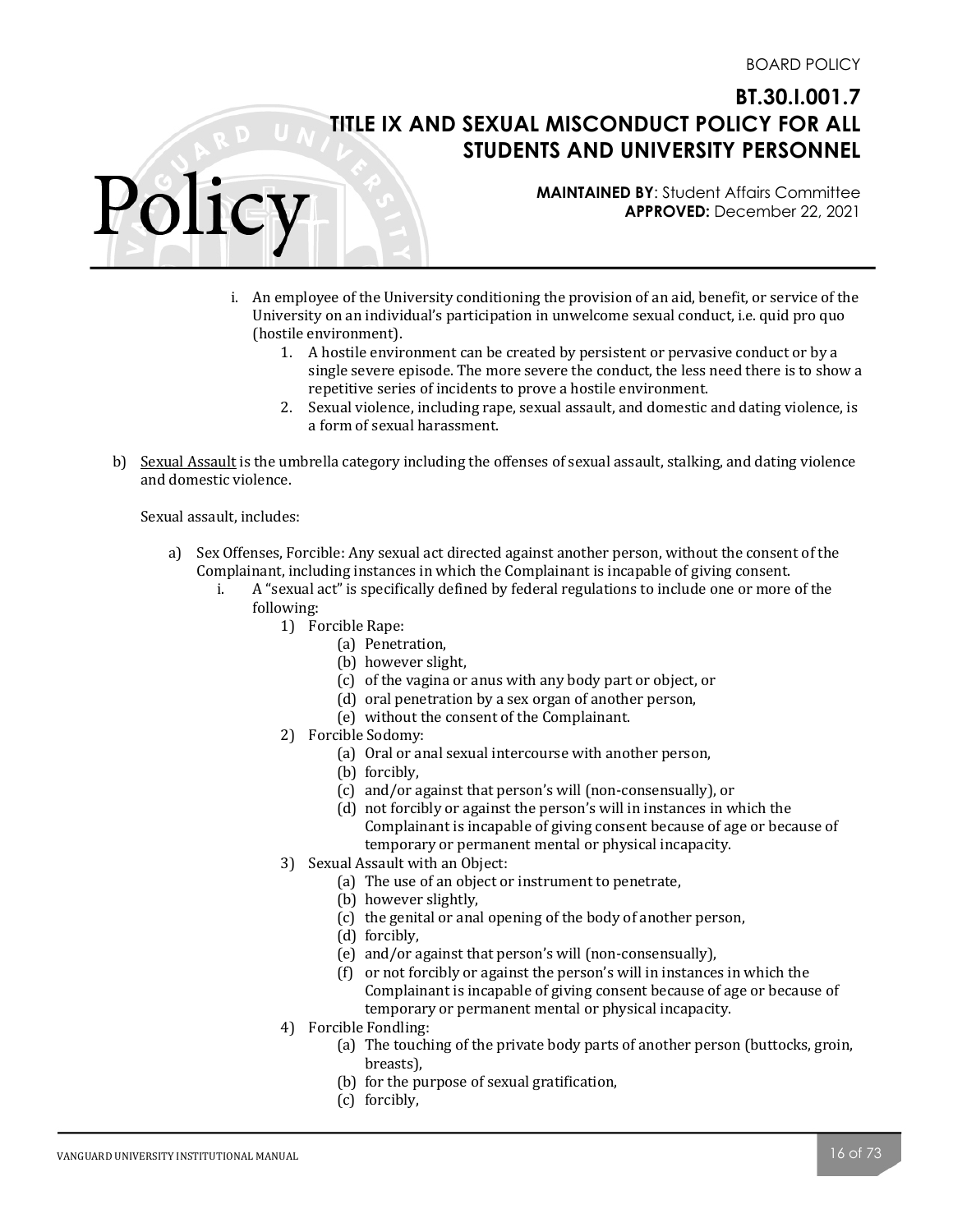**MAINTAINED BY**: Student Affairs Committee **APPROVED:** December 22, 2021

- (d) and/or against that person's will (non-consensually), or not forcibly or against the person's will in instances in which the Complainant is incapable of giving consent because of age or because of temporary or permanent mental or physical incapacity.
- b) Sex Offenses, Non-forcible:
	- i. Incest:

Policy

- 1) Non-forcible sexual intercourse,
- 2) between persons who are related to each other,
- 3) within the degrees wherein marriage is prohibited by California state law.
- ii. Statutory Rape:
	- 1) Unlawful sexual intercourse is an act of sexual intercourse accomplished with a person who is not the spouse of the perpetrator, if the person is a minor, For the purposes of this section, a "minor" is a person under the age of 18 years and an "adult" is a person who is at least 18 years of age. (Penal Code section  $261.5 -$ California Legislative Information)
- c) Dating Violence:
	- i. Violence
	- ii. on the basis of sex
	- iii. committed by a person,
	- iv. who is in or has been in a social relationship of a romantic or intimate nature with the Complainant.
		- 1) The existence of such a relationship shall be determined based on the Complainant's statement and with consideration of the length of the relationship, the type of relationship, and the frequency of interaction between the persons involved in the relationship. For the purposes of this definition dating violence includes but is not limited to sexual or physical abuse or the threat of such abuse.
		- 2) Dating violence does not include acts covered under domestic violence.
- d) Domestic Violence<sup>3</sup>:
	- i. Violence
	- ii. On the basis of sex
	- iii. committed by a current or former spouse or intimate partner of the Complainant,
	- iv. by a person with whom the Complainant shares a child in common, or
	- v. by a person who is cohabitating with, or has cohabitated with, the Complainant as a spouse or intimate partner, or
	- vi. by a person similarly situated to a spouse of the Complainant under the domestic or family violence laws of California, or
	- vii. by any other person against an adult or youth Complainant who is protected from that person's acts under the domestic or family violence laws of California.

<sup>&</sup>lt;sup>3</sup> To categorize an incident as Domestic Violence, the relationship between the Respondent and the Complainant must be more than just two people living together as roommates. The people cohabitating must be current or former spouses or have an intimate relationship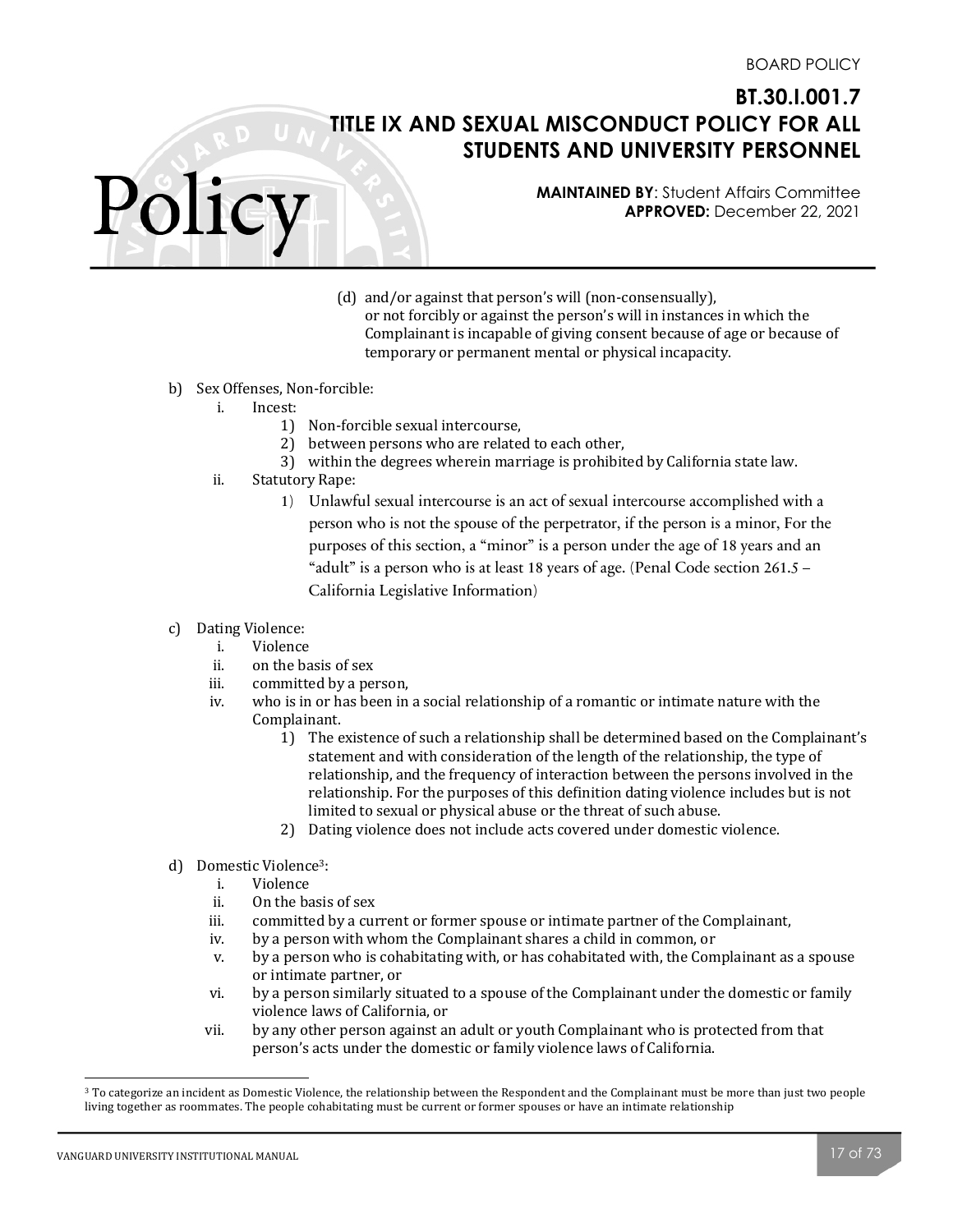**MAINTAINED BY**: Student Affairs Committee **APPROVED:** December 22, 2021

e) Stalking:

Polic

- i. engaging in a course of conduct<sup>4</sup>,
- ii. on the basis of sex
- iii. directed at a specific person, that would cause a reasonable person to fear for one's safety or the safety of others or suffer substantial emotional distress<sup>5</sup>.

In addition to the sexual misconduct violations above (sexual harassment, sexual assault, dating violence, domestic violence, and stalking), Process A will also cover additional sexual offenses addressed in the California Senate Bill 493 (CA SB 493). Please see Appendix G: California Senate Bill 493.

The University reserves the right to impose any level of sanction, ranging from a verbal counseling, reprimand, up to and including suspension or expulsion/termination, for any offense under this policy.

#### **15. Force, Coercion, Consent, and Incapacitation**<sup>6</sup>

As used in the offenses above, the following definitions and understandings apply:

**Force:** Force is the use of physical violence and/or physical imposition to gain sexual access. Force also includes threats, intimidation (implied threats), and coercion that is intended to overcome resistance or produce consent.

Sexual activity that is forced is, by definition, non-consensual. Silence or the absence of resistance alone is not consent. Consent is not demonstrated by the absence of resistance. While resistance is not required or necessary, it is a clear demonstration of non-consent.

**Coercion**: Coercion is unreasonable pressure for sexual activity. Coercive conduct differs from seductive conduct based on factors such as the type and/or extent of the pressure used to obtain consent. When someone makes clear that they do not want to engage in certain sexual activity, that they want to stop, or that they do not want to go past a certain point of sexual interaction, continued pressure beyond that point can be coercive.

**Consent:** Consent is knowing, voluntary, and clear permission by word or action to engage in sexual activity.

Individuals may experience the same interaction in different ways. Therefore, it is the responsibility of each party to determine that the other has consented before engaging in the activity.

<sup>&</sup>lt;sup>4</sup> Course of conduct means two or more acts, including, but not limited to, acts in which the Respondent directly, indirectly, or through third parties, by any action, method, device, or means, follows, monitors, observes, surveils, threatens, or communicates to or about a person, or interferes with a person's property.

<sup>&</sup>lt;sup>5</sup> Substantial emotional distress means significant mental suffering or anguish that may but does not necessarily require medical or other professional treatment or counseling.

 $6$  The definition of consent is positive cooperation in act or attitude pursuant to an exercise of free will. The person must act freely or voluntarily and have knowledge of the nature of the act or transaction involved.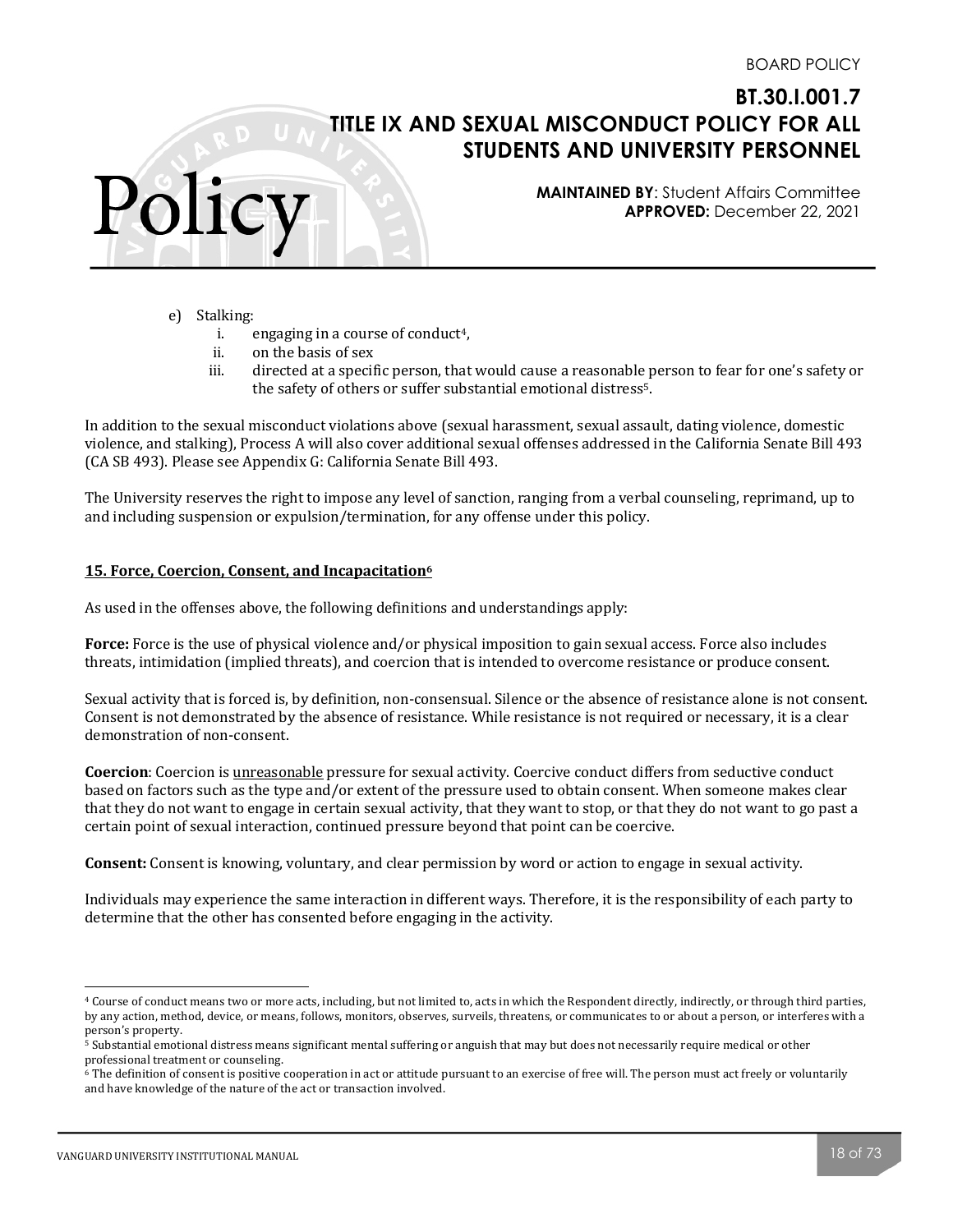**MAINTAINED BY**: Student Affairs Committee **APPROVED:** December 22, 2021

If consent is not clearly provided prior to engaging in the activity, consent may be ratified by word or action at some point during the interaction or thereafter, but clear communication from the outset is strongly encouraged.

For consent to be valid, there must be a clear expression in words or actions that the other individual consented to that specific sexual conduct.

Consent can also be withdrawn once given, as long as the withdrawal is reasonably and clearly communicated. If consent is withdrawn, that sexual activity should cease within a reasonable time.

Consent to some sexual contact (such as kissing or fondling) cannot be presumed to be consent for other sexual activity (such as intercourse). A current or previous intimate relationship is not sufficient to constitute consent.

The existence of consent is based on the totality of the circumstances evaluated from the perspective of a reasonable person in the same or similar circumstances, including the context in which the alleged incident occurred and any similar, previous patterns that may be evidenced.

## **16. Incapacitation**

Polic

A person cannot consent if they are unable to understand what is happening, helpless, asleep, or unconscious, for any reason, including by alcohol or other drugs. As stated above, a Respondent violates this policy if they engage in sexual activity with someone who is incapable of giving consent.

It is a defense to a sexual assault policy violation that the Respondent neither knew nor should have known the Complainant to be physically or mentally incapacitated. "Should have known" is an objective, reasonable person standard that assumes that a reasonable person is both sober and exercising sound judgment.

Incapacitation occurs when someone cannot make rational, reasonable decisions because they lack the capacity to give knowing/informed consent  $(e.g., to understand the "who, what, when, where, why, or how" of their sexual$ interaction). 

Incapacitation is determined through consideration of all relevant indicators of an individual's state and is not synonymous with intoxication, impairment, blackout, and/or being drunk.

This policy also covers a person whose incapacity results from a temporary or permanent physical or mental health condition, involuntary physical restraint, and/or the consumption of incapacitating drugs.

#### **17. Other Sexual Misconduct (Process B)**

In addition to the forms of sexual harassment described above, which are covered by Title IX, Sexual Harassment, the University additionally prohibits the following offenses as forms of discrimination on the basis of sex that may be within or outside of Title IX when the act is based upon the Complainant's actual or perceived membership in a protected class. Such allegations may also be reported to the Title VII Officer or the Office of Human Resources and shall be addressed through Process B as delineated herein.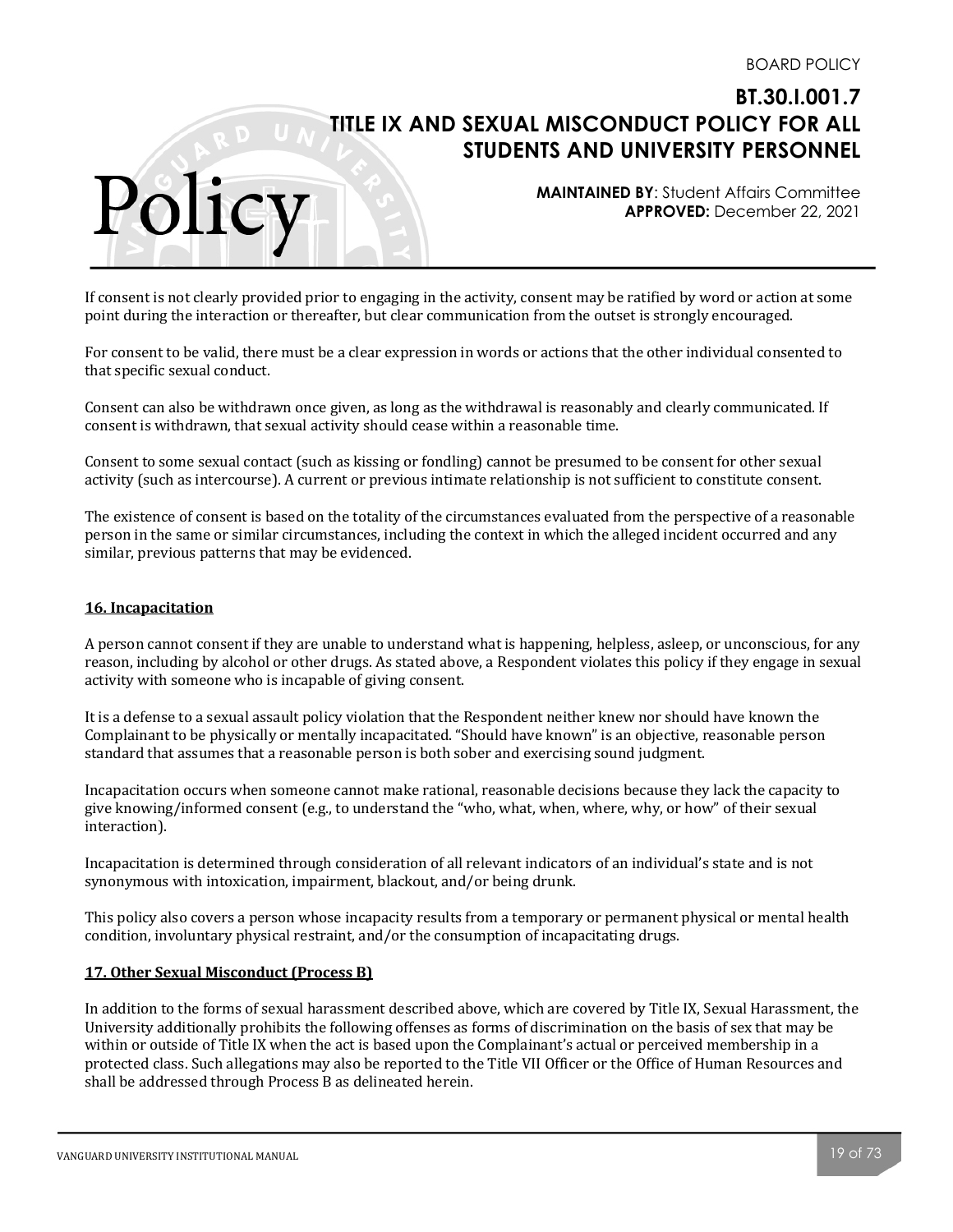**MAINTAINED BY**: Student Affairs Committee **APPROVED:** December 22, 2021

a) Invasion of sexual privacy.

Polic

- b) Engaging in sexual activity with another person while knowingly infected with human immunodeficiency virus (HIV) or a sexually transmitted disease (STD) or infection (STI), without informing the other person of the infection
- c) Stealthing, is the practice of covertly removing or damaging a condom during sexual intercourse, when the other party has only consented to condom-protected sex. Such behavior may be regarded as sexual assault or rape and is a form of reproductive coercion.
- d) Causing or attempting to cause the incapacitation of another person (through alcohol, drugs, or any other means) for the purpose of compromising that person's ability to give consent to sexual activity, or for the purpose of making that person vulnerable to non-consensual sexual activity
- e) Misappropriation of another person's identity on apps, websites, or other venues designed for dating or sexual connections
- f) Forcing a person to take an action against that person's will by threatening to show, post, or share information, video, audio, or an image that depicts the person's nudity or sexual activity
- g) Knowingly soliciting a minor for sexual activity
- h) Creation, possession, or dissemination of child pornography
- i) Sexual advances, whether or not they involve physical touching
- j) Commenting about or inappropriately touching an individual's body
- k) Lewd or sexually suggestive comments, jokes, innuendoes, or gestures.

#### **18. Other Civil Rights Offenses, not on the basis of sex**

Other forms of discrimination as outlined below, shall be addressed through the Office of Human Resources, the Title VII office, or through the Student Code of Conduct. Such allegations shall be remedied through the University's Process B, as delineated herein. These forms of discrimination, include:

- a) Threatening or causing physical harm, extreme verbal, emotional, or psychological abuse, or other conduct which threatens or endangers the health or safety of any person;
- b) Discrimination, defined as actions that deprive, limit, or deny other members of the community of educational or employment access, benefits, or opportunities;
- c) Intimidation, defined as implied threats or acts that cause an unreasonable fear of harm in another;
- d) Hazing, defined as acts likely to cause physical or psychological harm or social ostracism to any person within the University community, when related to the admission, initiation, pledging, joining, or any other groupaffiliation activity;
- e) Harassment that is severe, pervasive, or objectively offensive or intimidating, which alters the conditions of employment and results in an abusive or hostile working environment;
- f) Harassment based upon any of the protected Title VII characteristics that is severe, pervasive, or objectively offensive, which alters the conditions of employment and results in an abusive or hostile working environment;
- g) Any unlawful conduct which threatens or endangers the health or safety of any person;
- h) Bullying, defined as: repeated and/or severe aggressive behavior likely to intimidate or intentionally hurt, control, or diminish another person, physically and/or mentally, that is not speech or conduct otherwise protected by the First Amendment.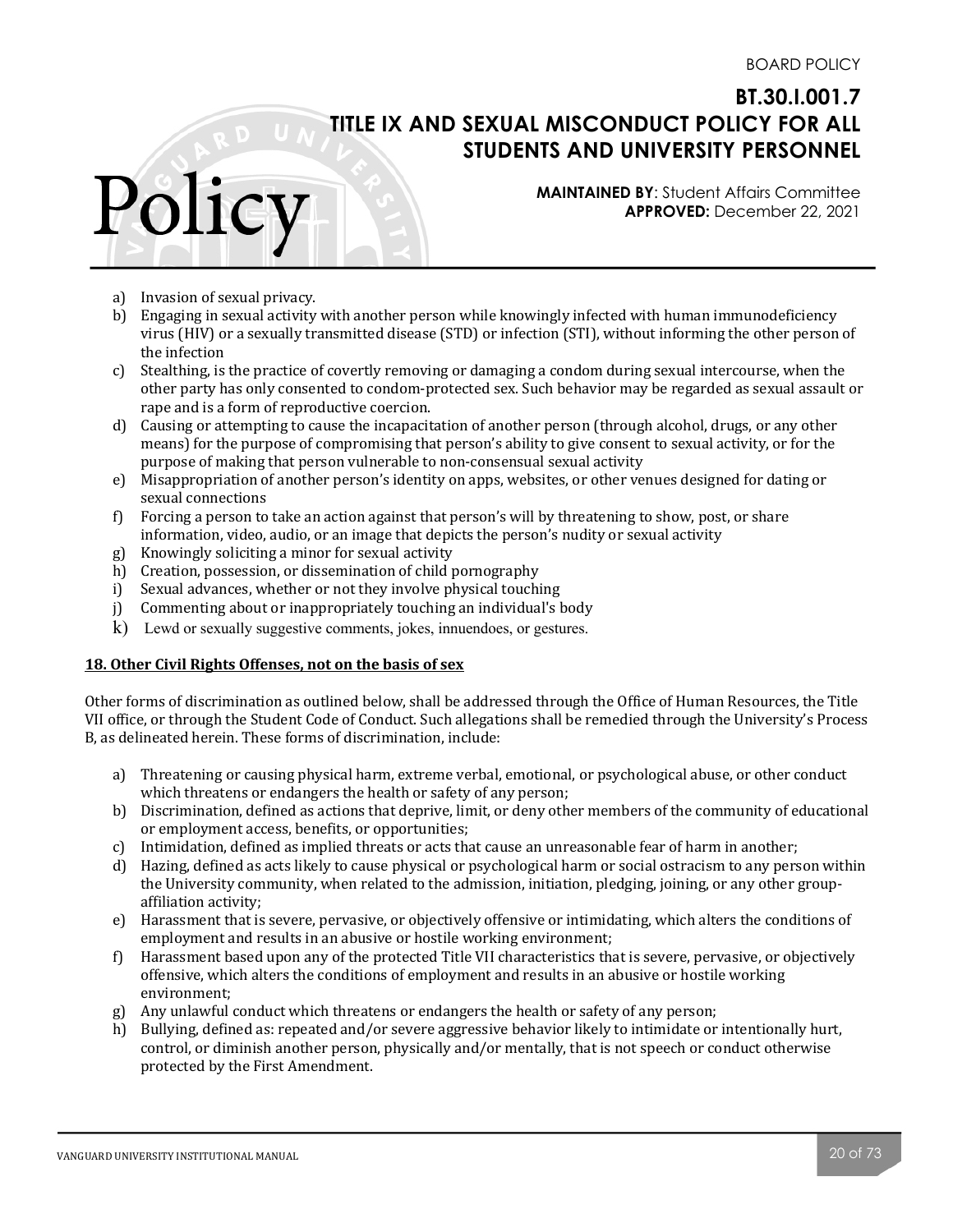**MAINTAINED BY**: Student Affairs Committee **APPROVED:** December 22, 2021

Violation of any other University policies may constitute a Civil Rights Offense when a violation is motivated by actual or perceived membership in a protected class, and the result is a discriminatory limitation or denial of employment or educational access, benefits, or opportunities.

Sanctions for the above-listed Civil Rights Offenses range from reprimand through expulsion/termination.

#### **19. Retaliation**

Polic

Protected activity under this policy includes reporting an incident that may implicate this policy, participating in the grievance process, supporting a Complainant or Respondent, assisting in providing information relevant to an investigation, and/or acting in good faith to oppose conduct that constitutes a violation of this Policy.

Acts of alleged retaliation should be reported immediately to the Title IX Coordinator(s) and will be promptly investigated. The University will take all appropriate and available steps to protect individuals who fear that they may be subjected to retaliation.

The University and any member of the University's community are prohibited from taking or attempting to take materially adverse action by intimidating, threatening, coercing, harassing, or discriminating against any individual for the purpose of interfering with any right or privilege secured by law or policy, or because the individual has made a report or complaint, testified, assisted, or participated or refused to participate in any manner in an investigation, proceeding, or hearing under this policy and procedure.

The exercise of rights protected under the First Amendment does not constitute retaliation.

Charging an individual with a code of conduct violation for making a materially false statement in bad faith in the course of a grievance proceeding under this policy and procedure does not constitute retaliation, provided that a determination regarding responsibility, alone, is not sufficient to conclude that any party has made a materially false statement in bad faith.

#### **20. Mandated Reporting**

All members of the Title IX Team, Responsible Employees, or OWAs are expected to report actual or suspected unlawful discrimination or harassment on the basis of sex to appropriate officials immediately, though there are some limited exceptions.

Notice of allegations of Title IX Sexual Harassment, or other Sexual Misconduct, to the Title IX Coordinator(s), a Deputy Title IX Coordinator, or an official with authority to institute corrective measures on the University's behalf, triggers the University's response obligations under Title IX. At Vanguard, such officials include the Title IX Team, the President, Provost, Deans of Schools, Director of Athletics, Vice Presidents, and Vice Provosts of the University.

In order to make informed choices, it is important to be aware of confidentiality and mandatory reporting requirements when consulting campus resources. On campus, some resources may maintain confidentiality and are not required to report actual or suspected discrimination or harassment. They may offer options and resources without any obligation to inform an outside agency or campus official unless a Complainant has requested the information be shared.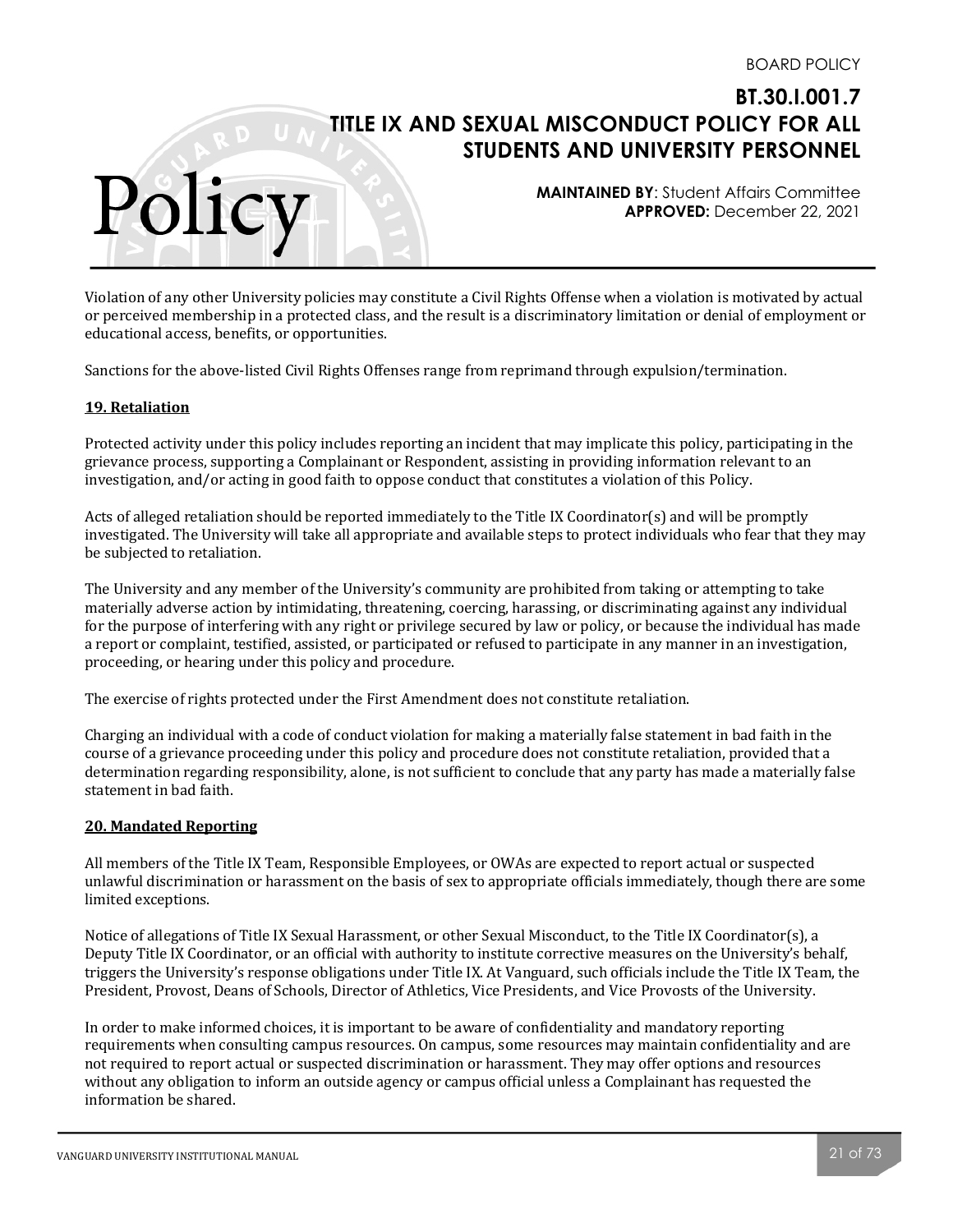**MAINTAINED BY**: Student Affairs Committee **APPROVED:** December 22, 2021

If a Complainant expects formal action in response to their allegations, reporting to any OWA can connect them with resources to report crimes and/or policy violations, and these employees will immediately pass reports to the Title IX Coordinator(s) (and/or police, if desired by the Complainant), who will take action when an incident is reported to them. 

The following sections describe the reporting options at the University for a Complainant or third-party (including parents/guardians when appropriate):

## **a) Confidential Resources**

Polic

If a Complainant would like the details of an incident to be kept confidential, the Complainant may speak with:

- On-campus therapists working in the Counseling Center
- On-campus health service providers employed in the University Health Center
- Employee Assistance Program (for employees)
- Campus Pastors employed by the Spiritual Formation Department
- Athletic Trainers, if they are licensed medical professionals or a working under the supervision of a health professional
- Off-campus (non-employees):
	- Licensed professional counselors and other medical providers
	- Local rape crisis counselors
	- Domestic violence resources
	- Local or state assistance agencies
	- Clergy/Chaplains
	- Attorneys retained by the Complainant

All of the above-listed individuals will maintain confidentiality when acting under the scope of their licensure, professional ethics, and/or professional credentials, except in extreme cases of immediacy of threat or danger to self or others, or abuse of a minor, elder or individual with a disability, or when required to disclose by law or court order.

Campus counselors (for students) and the Employee Assistance Program (for employees) are available to help free of charge and may be consulted on an emergency basis during normal business hours.

#### b) **Anonymous Notice to OWAs**

At the request of a Complainant, notice may be given by an OWA to the Title IX Coordinator(s) anonymously, without identification of the Complainant.

If a Complainant has requested that an OWA maintain the Complainant's anonymity, the OWA may do so unless it is reasonable to believe that a compelling threat to health or safety could exist. The OWA can consult with the Title IX  $Coordinator(s)$  on that assessment without revealing personally identifiable information.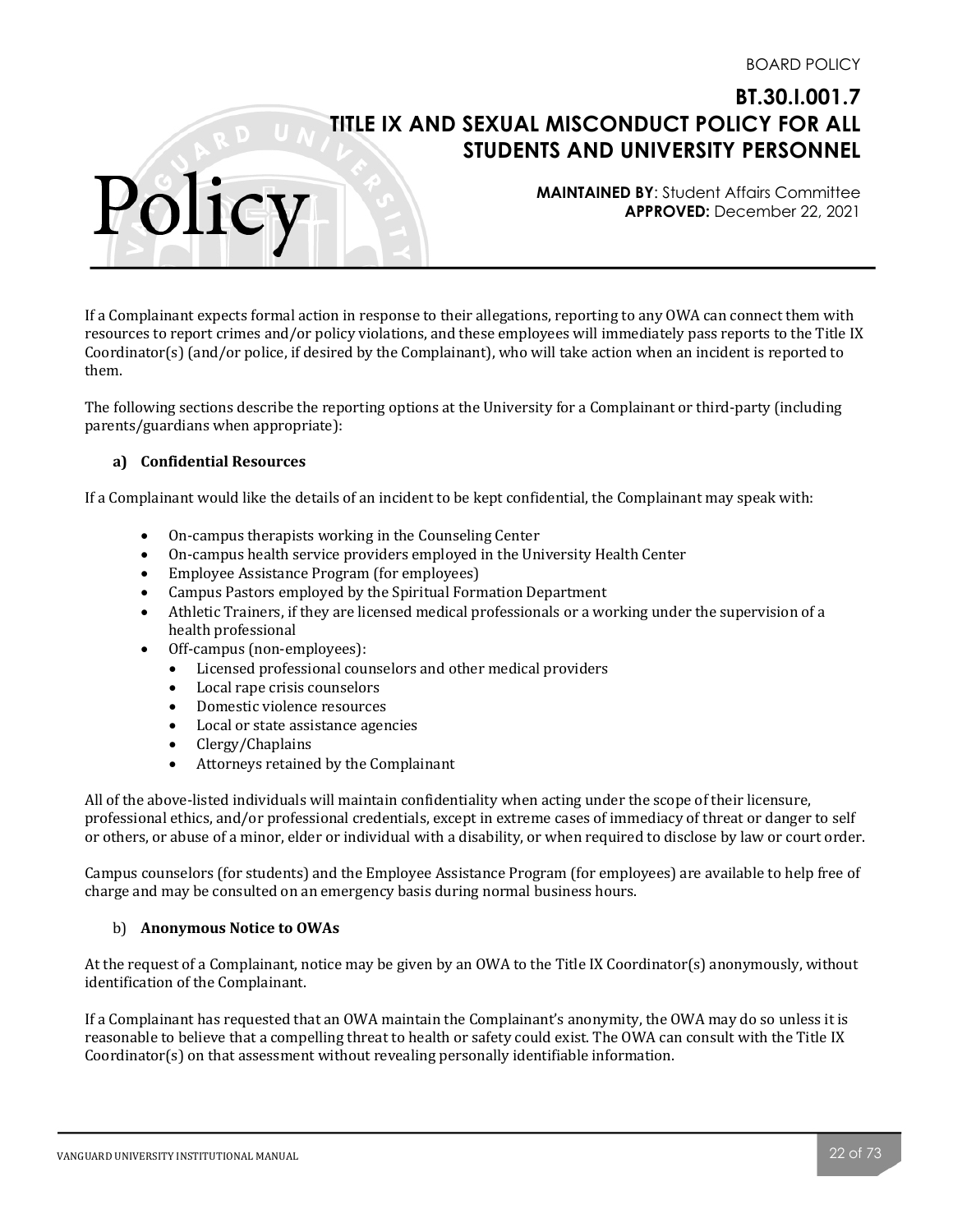**MAINTAINED BY**: Student Affairs Committee **APPROVED:** December 22, 2021

Anonymous notice will be investigated by the University to the extent possible, both to assess the underlying allegation(s) and to determine if supportive measures or remedies can be provided. However, anonymous notice typically limits the University's ability to investigate, respond, and provide remedies, depending on what information is shared. An anonymous notice shall not amount to a formal complaint.

## c) **OWAs and Formal Notice/Complaints**

Polic

All OWAs, with the exception of those who are designated as Confidential Resources, are mandated reporters for the purposes of Title IX and must promptly share with the Title IX Coordinator(s) all known details of a report made to them in the course of their employment.

Supportive measures may be offered as the result of such disclosures without formal University action.

Failure of an OWA to report an incident of harassment or discrimination of which they become aware is a violation of the University policy and can be subject to disciplinary action for failure to comply.

Though this may seem obvious, when an OWA is engaged in harassment or other violations of this policy, they still have a duty to report their own misconduct, though the University is technically not on notice when a harasser is also an OWA unless the harasser does in fact report themselves.

Finally, it is important to clarify that an OWA who is themselves a target of harassment or other misconduct under this policy is not required to report their own experience, though they are, of course, encouraged to do so.

#### **21. When a Complainant Does Not Wish to Proceed**

If a Complainant does not wish for their name to be shared, does not wish for an investigation to take place, or does not want a formal complaint to be pursued, they may make such a request to the Title IX Coordinator(s), who will evaluate that request in light of the duty to ensure the safety of the campus and to comply with state or federal law.

The Title IX Coordinator(s) has ultimate discretion over whether the University proceeds when the Complainant does not wish to do so, and the Title IX Coordinator(s) may sign a formal complaint to initiate a grievance process upon completion of an appropriate violence risk assessment.

The Title IX Coordinator(s)' decision should be based on results of the violence risk assessment that show a compelling risk to health and/or safety that requires the University to pursue formal action to protect the community.

A compelling risk to health and/or safety may result from evidence of patterns of misconduct, predatory conduct, threats, abuse of minors, use of weapons, and/or violence. The University may be compelled to act on alleged employee misconduct irrespective of a Complainant's wishes.

The Title IX Coordinator(s) must also consider the effect that non-participation by the Complainant may have on the availability of evidence and the University's ability to pursue a Formal Grievance Process fairly and effectively.

When the University proceeds, the Complainant (or their Advisor) may have as much or as little involvement in the process as they wish. The Complainant retains all rights of a Complainant under this Policy irrespective of their level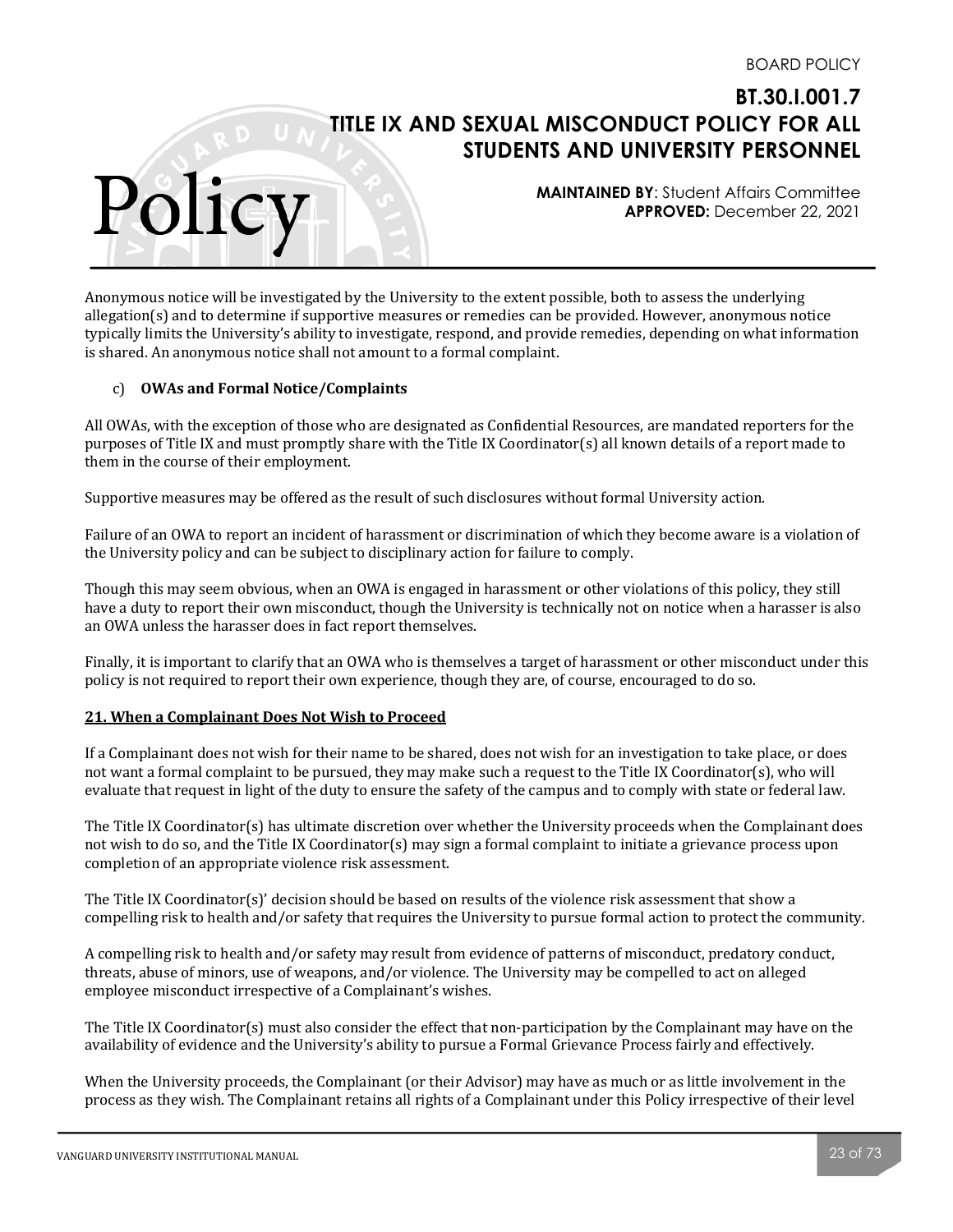**MAINTAINED BY**: Student Affairs Committee **APPROVED:** December 22, 2021

of participation. Typically, when the Complainant chooses not to participate, the Advisor may be appointed as proxy for the Complainant throughout the process, acting to ensure and protect the rights of the Complainant, though this does not extend to the provision of evidence or testimony.

In cases in which the Complainant requests confidentiality/no formal action and the circumstances allow the University to honor that request, the University will offer informal resolution options (see below), supportive measures, and remedies to the Complainant and the community, but will not otherwise pursue formal action.

If the Complainant elects to take no action, they can change that decision if they decide to pursue a formal complaint at a later date. Upon making a formal complaint, a Complainant has the right, and can expect, to have allegations taken seriously by the University, and to have the incidents investigated and properly resolved through these procedures.

## **22. Federal Timely Warning Obligations**

Polic

Parties reporting sexual assault, domestic violence, dating violence, and/or stalking should be aware that under the Clery Act, the University must issue timely warnings for incidents reported to them that pose a serious or continuing threat of bodily harm or danger to members of the campus community.

The University will ensure that a Complainant's name and other identifying information is not disclosed, while still providing enough information for community members to make safety decisions in light of the potential danger.

#### **23. False Allegations and Evidence**

Deliberately false and/or malicious accusations under this policy are a serious offense and will be subject to appropriate disciplinary action. This does not include allegations that are made in good faith but are ultimately shown to be erroneous or do not result in a policy violation determination.

Additionally, witnesses and parties knowingly providing false evidence, tampering with or destroying evidence, or deliberately misleading an official conducting an investigation can be subject to discipline under University policy.

#### **24. Amnesty for Complainants and Witnesses**

The University community encourages the reporting of misconduct and crimes by Complainants and witnesses. Sometimes, student-Complainants or student-witnesses are hesitant to report to University officials or participate in grievance processes because they fear that they themselves may be in violation of certain policies, such as underage drinking or use of illicit drugs at the time of the incident. Student-Respondents may hesitate to be forthcoming during the process for the same reasons.

It is in the best interests of the University community that Student-Complainants choose to report misconduct to University officials, that witnesses come forward to share what they know, and that all parties be forthcoming during the process.

To encourage reporting and participation in the process, the University maintains a policy of offering student-parties and student-witnesses amnesty from minor policy violations - such as underage consumption of alcohol or the use of illicit drugs - related to the incident.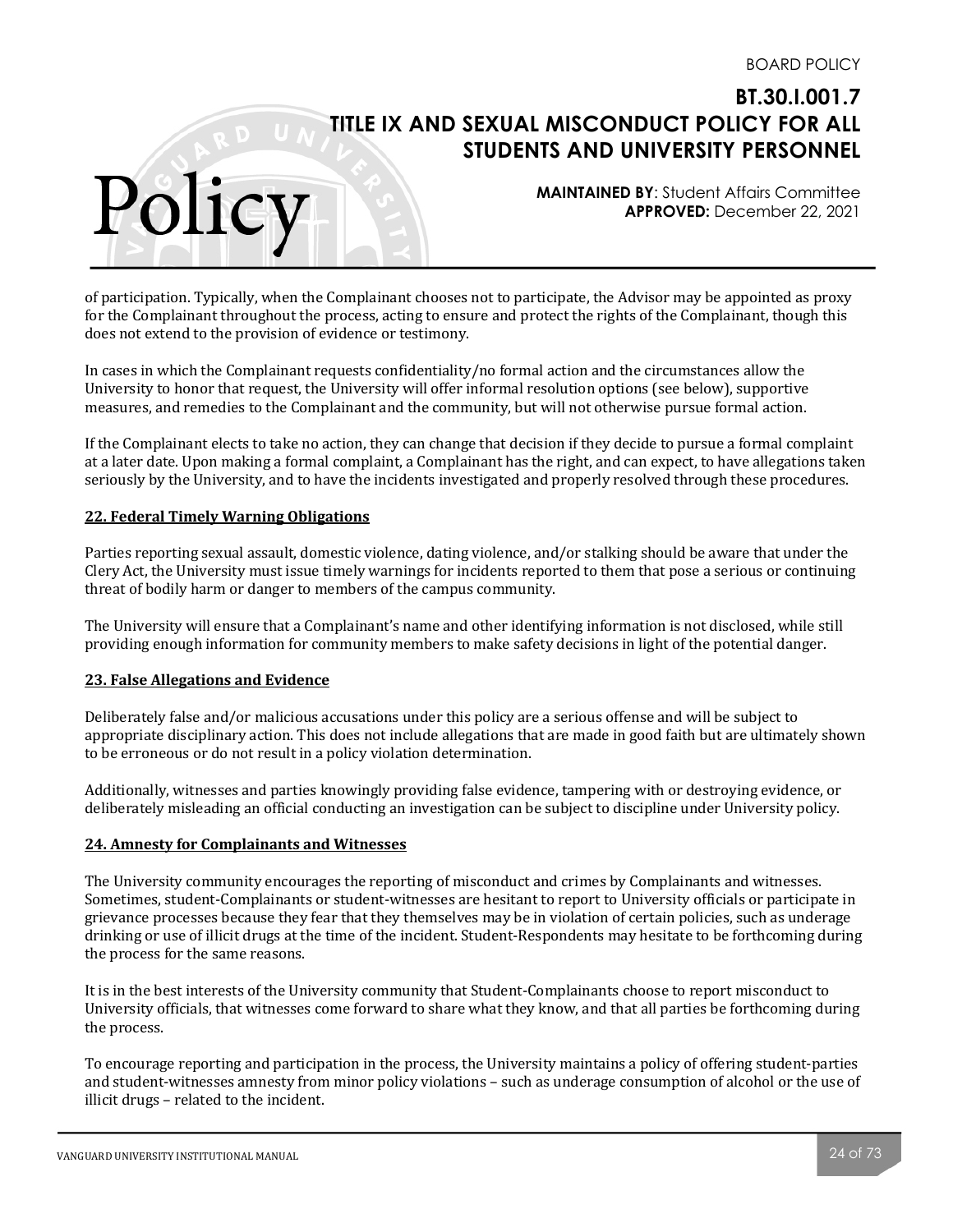**MAINTAINED BY**: Student Affairs Committee **APPROVED:** December 22, 2021

Amnesty does not apply to more serious allegations such as physical abuse of another or illicit drug distribution. The decision not to offer amnesty is based on neither sex nor gender, but on the fact that collateral misconduct is typically addressed for all students within a progressive discipline system, and the rationale for amnesty – the incentive to report serious misconduct – is rarely applicable to Respondent with respect to a Complainant.

## **25. Federal Statistical Reporting Obligations**

Polic

Certain campus officials – those deemed Campus Security Authorities – have a duty to report the following for federal statistical reporting purposes (Clery Act)

- a) All "primary crimes," which include homicide, sexual assault, robbery, aggravated assault, burglary, motor vehicle theft, and arson;
- b) Hate crimes, which include any bias-motivated primary crime as well as any bias motivated larceny or theft, simple assault, intimidation, or destruction/damage/vandalism of property;
- c) VAWA-based crimes,<sup>7</sup> which include sexual assault, domestic violence, dating violence, and stalking; and
- d) Arrests and referrals for disciplinary action for weapons-related law violations, liquor-related law violations, and drug abuse-related law violations.

When the allegations described could be a crime under California law, Campus Security Authorities are also required by California law to notify the University's Campus Safety Office.

Except in the event the person who is the subject of the potential criminal act is a minor, the name of this individual should not be released to the Campus Safety without the individual's consent. All personally identifiable information is kept private, but statistical information must be shared with campus safety regarding the type of incident and its general location (on or off-campus or in the surrounding area, but no addresses are given) for publication in the Annual Security Report and daily campus crime log.

Campus Security Authorities include: student affairs/student conduct staff, campus safety, local police, coaches, athletic directors, residence life staff, student activities staff, human resources staff, advisors to student organizations, and any other official with significant responsibility for student and campus activities.

#### **26. Preservation of Evidence**

The preservation of evidence in incidents of sexual assault is critical to potential criminal prosecution and to obtaining restraining orders and are particularly time sensitive. The University will inform the Complainant of the importance of preserving evidence by taking the following actions:

- a) Seek forensic medical assistance at a hospital with a designated Sexual Assault Forensic Examiner, ideally within 120 hours of the incident (sooner is better).
- b) Avoid showering, bathing, washing hands or face, or douching, if possible, but evidence may still be collected even if you do.
- c) Try not to urinate.

<sup>&</sup>lt;sup>7</sup> VAWA is the Violence Against Women Act, enacted in 1994 codified in part at 42 U.S.C. sections 13701 through 14040.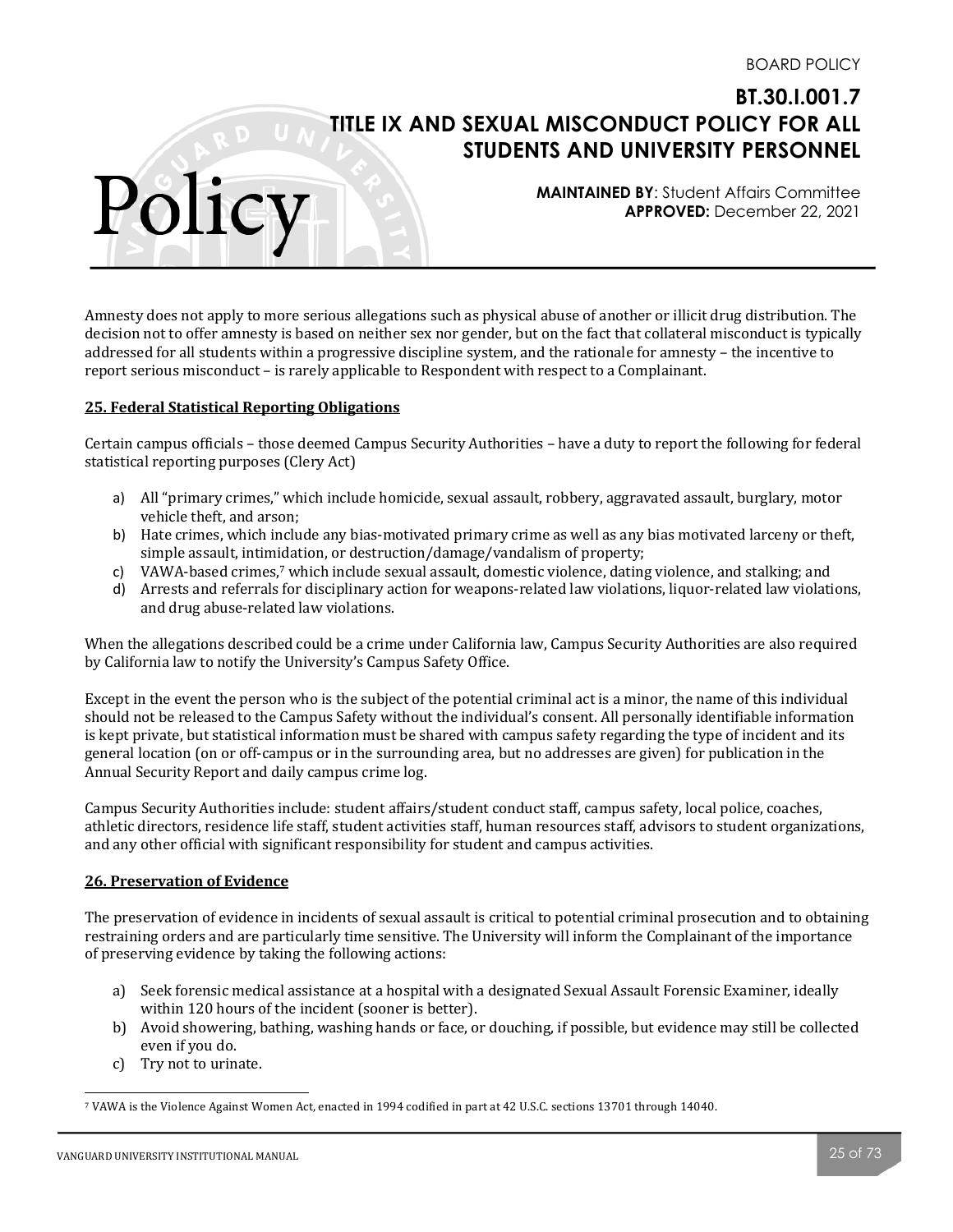**MAINTAINED BY**: Student Affairs Committee **APPROVED:** December 22, 2021

- d) If oral sexual contact took place, refrain from smoking, eating, drinking, or brushing teeth.
- e) If clothes are changed, place soiled clothes in a paper bag (plastic destroys evidence) or secure evidence container.
- f) Seeking medical treatment can be essential even if it is not for the purposes of collecting forensic evidence.

During the initial meeting between the Complainant and the Title IX Coordinator(s), the importance of taking these actions will be reiterated, if timely.

## 27. Overview of Procedure: Formal Complaint, Investigation, Informal Resolution, Hearing, and Appeal **(Process A)**

The University will act on any formal or informal notice/complaint of violation of this policy on Equal Opportunity, Harassment, and Nondiscrimination ("the Policy") that is received by the Title IX Coordinator(s)<sup>8</sup> or any other OWA by applying these procedures.

The procedures below apply **only** to qualifying allegations of sexual harassment (including sexual assault, dating violence, domestic violence, and stalking, as defined above) involving students, staff, administrator, or faculty members. 

If other policies are invoked, such as policies on protected class harassment or discrimination above, please see Appendix  $E$  for a description of the procedures applicable to the resolution of such offenses, known as "Process B."

Process B can also apply to sexual harassment (including sexual assault, dating violence, domestic violence, and stalking, as defined above) when jurisdiction does not fall within Process A, as determined by the Title IX Coordinator(s). 

Unionized/other categorized employees are subject to the terms of their agreements/employees' rights to the extent those agreements do not conflict with federal or state compliance obligations.

The procedures below may be used to address collateral misconduct arising from the investigation of or occurring in conjunction with reported misconduct (e.g., vandalism, physical abuse of another). All other allegations of misconduct unrelated to incidents covered by the Policy will be addressed through procedures described in the student, faculty, and staff handbooks in coordination with the Vice President for Student Affairs, the Provost, and Human Resources as applicable. 

## **28. Notice/Complaint**

Polic

Upon receipt of a complaint or notice to the Title IX Coordinator(s) of an alleged violation of the Policy, the Title IX  $Coordinator(s)$  initiates a prompt initial assessment to determine the next steps the University needs to take.

The Title IX Coordinator(s) will initiate at least one of three responses:

- 1) Offering supportive measures because the Complainant does not want to file a formal complaint; and/or
- 2) An informal resolution (upon submission of a formal complaint); and/or

 $8$  Anywhere this procedure indicates "Title IX Coordinator(s)," the University may substitute a trained designee.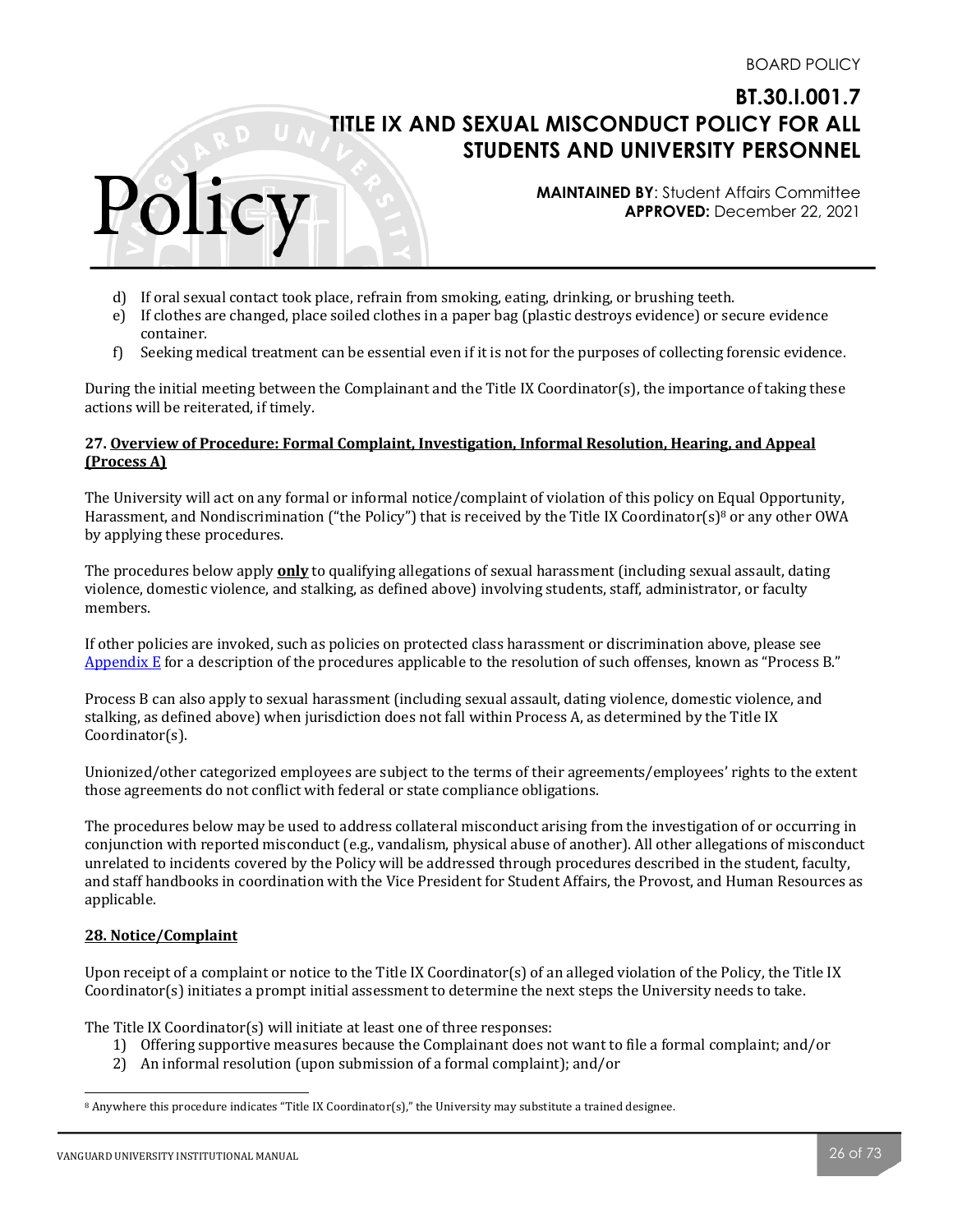**MAINTAINED BY**: Student Affairs Committee **APPROVED:** December 22, 2021

3) A Formal Grievance Process including an investigation and a hearing (upon submission of a formal complaint). 

The University uses the Formal Grievance Process to determine whether or not the Policy has been violated. If so, the University will promptly implement effective remedies designed to ensure that it is not deliberately indifferent to harassment or discrimination, their potential recurrence, or their effects.

## **29. Initial Assessment**

Polic

Following receipt of notice or a complaint of an alleged violation of this Policy, the Title IX Coordinator(s)<sup>9</sup> engages in an initial assessment, typically within one to five business days. The steps in an initial assessment can include:

- If notice is given, the Title IX Coordinator(s) seeks to determine if the person impacted wishes to make a formal complaint, and will assist them to do so, if desired.
	- $\circ$  If they do not wish to do so, the Title IX Coordinator(s) determines whether to initiate a complaint because a violence risk assessment indicates a compelling threat to health and/or safety.
- If a formal complaint is received, the Title IX Coordinator(s) assesses its sufficiency and works with the Complainant to make sure it is correctly completed.
- The Title IX Coordinator(s) reaches out to the Complainant to offer supportive measures.
- The Title IX Coordinator(s) works with the Complainant to ensure they are aware of the right to have an Advisor.
- The Title IX Coordinator(s) works with the Complainant to determine whether the Complainant prefers a supportive and remedial response, an informal resolution option, or a formal investigation and grievance process.
	- $\circ$  If a supportive and remedial response is preferred, the Title IX Coordinator(s) works with the Complainant to identify their wishes, assesses the request, and implements accordingly. No Formal Grievance Process is initiated, though the Complainant can elect to initiate one later, if desired.
	- $\circ$  If an informal resolution option is preferred, the Title IX Coordinator(s) assesses whether the complaint is suitable for informal resolution and may seek to determine if the Respondent is also willing to engage in informal resolution.
	- $\circ$  If a Formal Grievance Process is preferred, the Title IX Coordinator(s) determines if the misconduct alleged falls within the scope of Title IX:
		- If it does, the Title IX Coordinator(s) will initiate the formal investigation and grievance process, directing the investigation to address:
			- an incident, and/or
			- a pattern of alleged misconduct, and/or
			- a culture/climate issue based on the nature of the complaint.
		- **•** If it does not, the Title IX Coordinator(s) determines that Title IX does not apply (and will "dismiss" that aspect of the complaint, if any), assesses which other policies may apply, and will refer the matter accordingly.

<sup>&</sup>lt;sup>9</sup> If circumstances require, the President or Title IX Coordinator(s) will designate another person to oversee the process below should an allegation be made about the Coordinator or the Coordinator be otherwise unavailable or unable to fulfill their duties.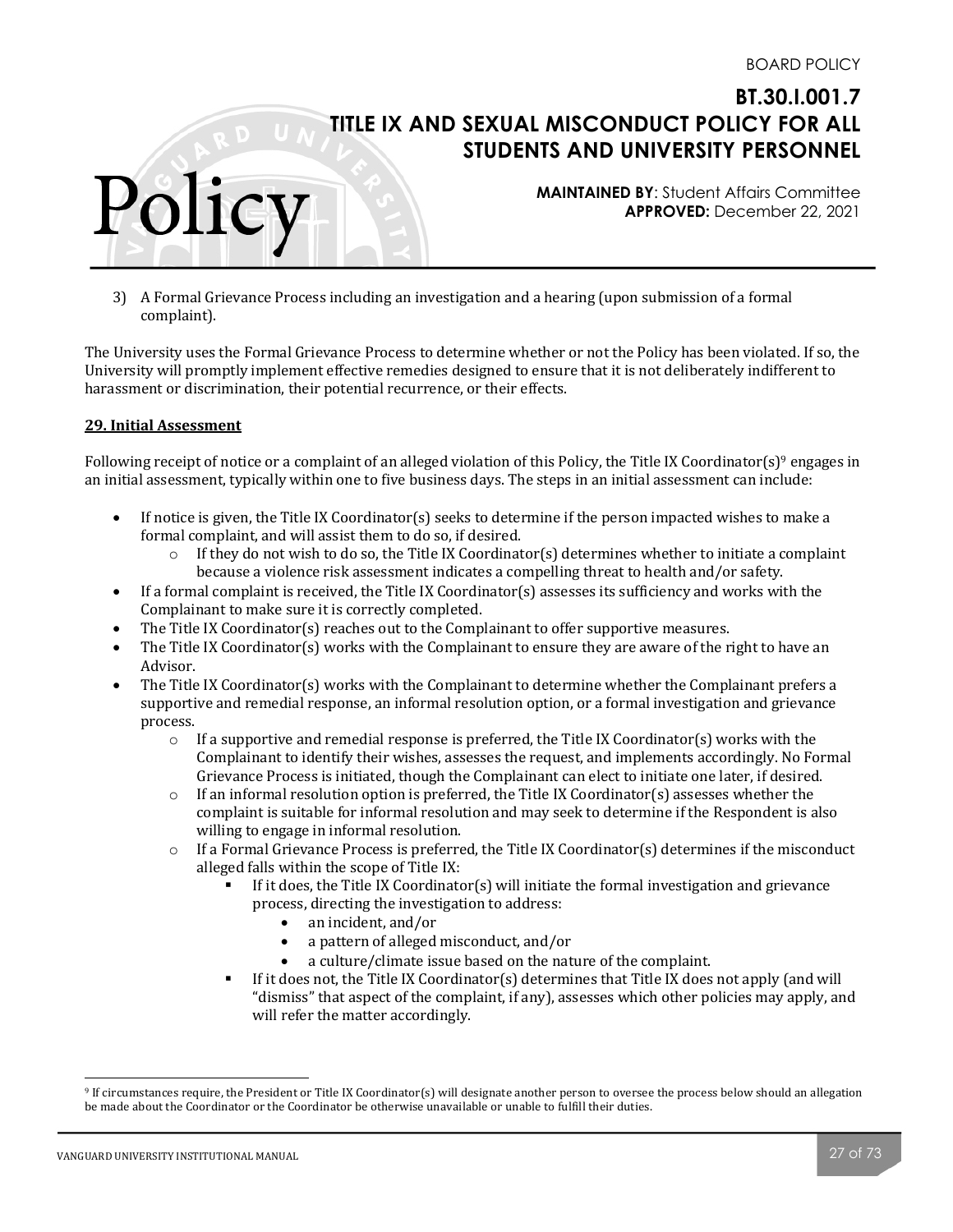**MAINTAINED BY**: Student Affairs Committee **APPROVED:** December 22, 2021

• Please note that dismissing a complaint under Title IX is solely a procedural requirement under Title IX and does not limit the University's authority to address a complaint with an appropriate process and remedies.

#### **30. Violence Risk Assessment**

Polic

In many cases, the Title IX Coordinator(s) may determine that a Violence Risk Assessment (VRA) should be conducted by the Title IX Co-Coordinator or Director/Assistant Director of Campus Safety as part of the initial assessment. A VRA can aid in ten critical and/or required determinations, including:

- Emergency removal of a Respondent on the basis of immediate threat to physical health/safety;
- Whether the Title IX Coordinator(s) should pursue/sign a formal complaint absent a willing/able Complainant;
- Whether to put the investigation on the footing of incident and/or pattern and/or climate;
- To help identify potential predatory conduct;
- To help assess/identify grooming behaviors;
- Whether it is reasonable to try to resolve a complaint through informal resolution, and what modality may be most successful:
- Whether to permit a voluntary withdrawal by the Respondent;
- Whether to impose transcript notation or communicate with a transfer university about a Respondent;
- Assessment of appropriate sanctions/remedies (to be applied post-hearing); and/or
- Whether a Clery Act Timely Warning, Trespass order, or BOLO is needed.

Threat assessment is the process of evaluating the actionability of violence by an individual against another person or group following the issuance of a direct or conditional threat. A VRA is a broader term used to assess any potential violence or danger, regardless of the presence of a vague, conditional, or direct threat.

VRAs require specific training and are typically conducted by psychologists, clinical counselors, social workers, case managers, law enforcement officers, student conduct officers, or other Student CARE team members. A VRA, at the discretion of Title IX Coordinator(s) should occur in collaboration with Campus Safety and on occasion the Director of the Student CARE team. Where a VRA is required by the Title IX Coordinator(s), a Respondent refusing to cooperate may result in a charge of failure to comply within the appropriate student or employee conduct process.

A VRA is not an evaluation for an involuntary behavioral health hospitalization  $(e.g., 5150$  in California,), nor is it a psychological or mental health assessment. A VRA assesses the risk of actionable violence, often with a focus on targeted/predatory escalations, and is supported by research from the fields of law enforcement, criminology, human resources, and psychology.

#### **31. Dismissal (Mandatory and Discretionary)**

The University must dismiss a formal complaint or any allegations therein if, at any time during the investigation or hearing, it is determined that: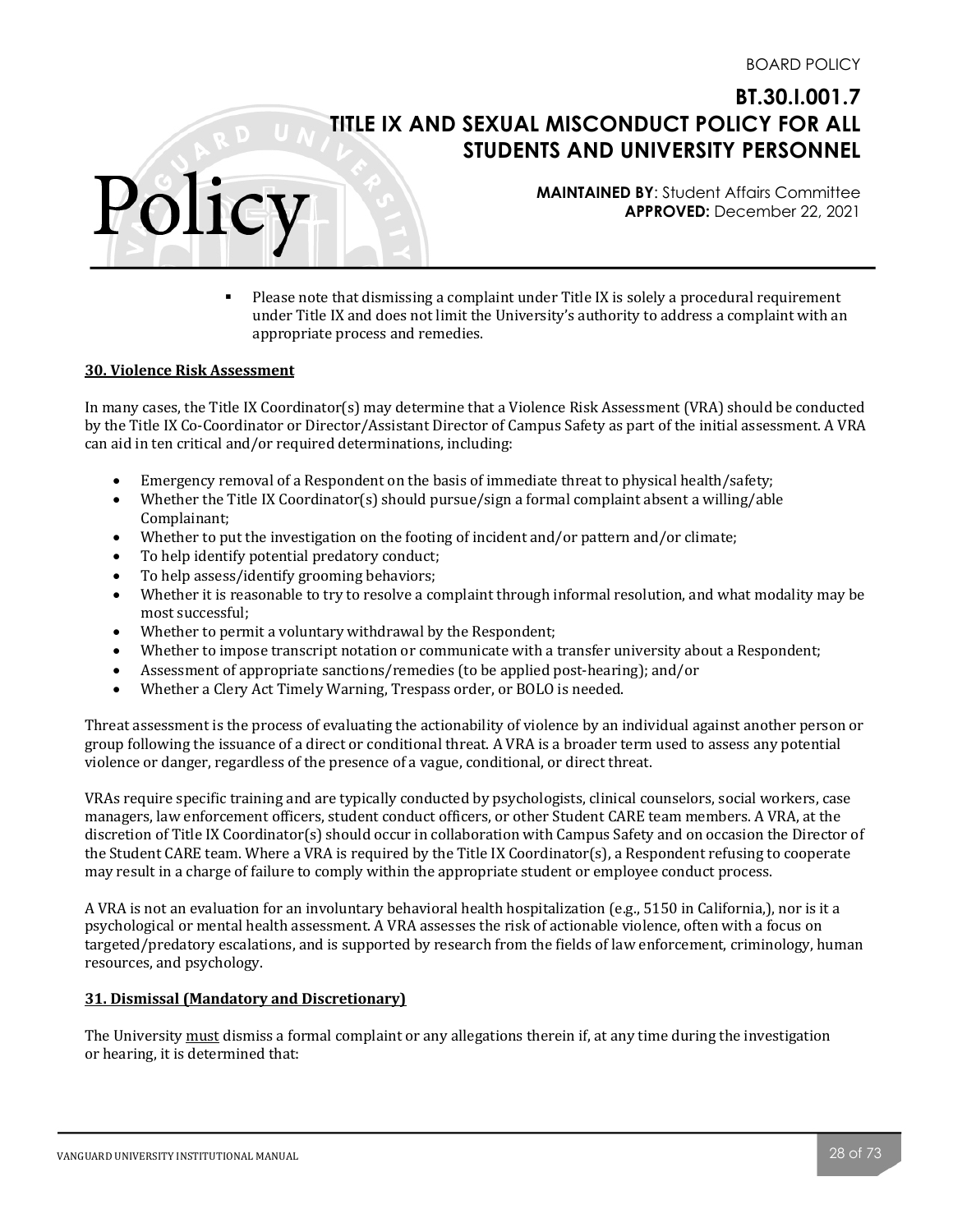**MAINTAINED BY**: Student Affairs Committee **APPROVED:** December 22, 2021

- a) The conduct alleged in the formal complaint would not constitute sexual harassment as defined above, even if proved; and/or
- b) The conduct did not occur in an educational program or activity controlled by the University (including buildings or property controlled by recognized student organizations), and/or the University does not have control of the Respondent: and/or
- c) The conduct did not occur against a person in the United States; and/or
- d) At the time of filing a formal complaint, a complainant is not participating in or attempting to participate in the education program or activity of the University<sup>10</sup>.

The University may dismiss a formal complaint or any allegations therein if, at any time during the investigation or hearing: 

- a) A Complainant notifies the Title IX Coordinator(s) in writing that the Complainant would like to withdraw the formal complaint or any allegations therein; or
- b) The Respondent is no longer enrolled in or employed by the University; or
- c) Specific circumstances prevent the University from gathering evidence sufficient to reach a determination as to the formal complaint or allegations therein.

Upon any dismissal, the University will promptly send written notice of the dismissal and the rationale for doing so simultaneously to the parties.

This dismissal decision is appealable by any party under the procedures for appeal below.

#### **32. Counterclaims**

Polic

The University is obligated to ensure that the grievance process is not abused for retaliatory purposes. The University permits the filing of counterclaims but uses an initial assessment, described above, to assess whether the allegations in the counterclaim are made in good faith. Counterclaims by a Respondent may be made in good faith, but are, on occasion, made for purposes of retaliation, instead. Counterclaims made with retaliatory intent will not be permitted.

Counterclaims determined to have been reported in good faith will be processed using the grievance procedures below. Investigation of such claims may take place after resolution of the underlying initial allegation, in which case a delay may occur.

Counterclaims may also be resolved through the same investigation as the underlying allegation, at the discretion of the Title IX Coordinator(s). When counterclaims are not made in good faith, they will be considered retaliatory and may constitute a violation of this policy.

#### **33. Right to an Advisor**

The parties may each have an Advisor<sup>11</sup> of their choice present with them for all meetings, interviews, and hearings within the resolution process, if they so choose. The parties may select whoever they wish to serve as their Advisor as

 $10$  Such a Complainant is still entitled to supportive measures, but the formal grievance process is not applicable.

<sup>&</sup>lt;sup>11</sup> This could include an attorney, advocate, or support person.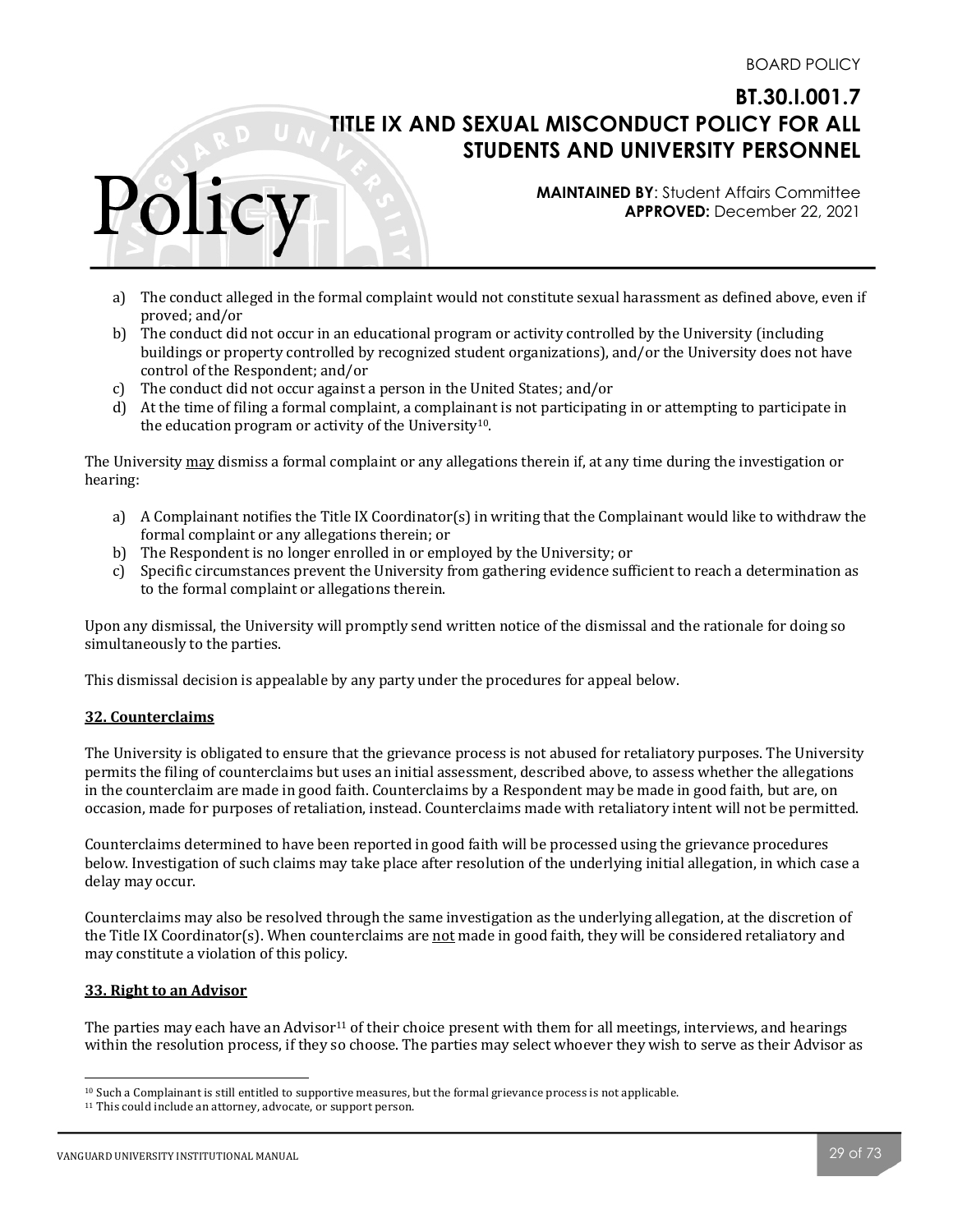**MAINTAINED BY**: Student Affairs Committee **APPROVED:** December 22, 2021

long as the Advisor is eligible and available.<sup>12</sup>

Polic

Choosing an Advisor who is also a witness in the process creates potential for bias and conflict-of-interest. A party who chooses an Advisor who is also a witness can anticipate that issues of potential bias will be explored by the hearing Decision-maker(s).

The University may permit parties to have more than one Advisor upon special request to the Title IX Coordinator(s). The decision to grant this request is at the sole discretion of the Title IX Coordinator(s) and will be granted equitably to all parties.

#### a) **Who Can Serve as an Advisor**

The Advisor may be a friend, mentor, family member, attorney, or any other individual a party chooses to advise, support, and/or consult with them throughout the resolution process. The parties may choose Advisors from inside or outside of the University community.

The Title IX Coordinator(s) will also offer to assign a trained Advisor for any party if the party so chooses. If the parties choose an Advisor from the pool available from the University, the Advisor will be trained by the University and be familiar with the University's resolution process.

If the parties choose an Advisor from outside the pool of those identified by the University, the Advisor may not have been trained by the University and may not be familiar with University policies and procedures.

Parties also have the right to choose not to have an Advisor in the initial stages of the resolution process, prior to a hearing. 

#### b) Advisor's Role in Meetings and Interviews

The parties may be accompanied by their Advisor in all meetings and interviews at which the party is entitled to be present, including intake and interviews. Advisors should help the parties prepare for each meeting and are expected to advise ethically, with integrity, and in good faith.

The University cannot guarantee equal Advisory rights, meaning that if one party selects an Advisor who is an attorney, but the other party does not or cannot afford an attorney, the University is not obligated to provide an attorney. 

Advisors or attorneys are permitted to fully represent their advisees or clients in resolution proceedings, including all meetings, interviews, and hearings. Although the University prefers to hear from parties directly, in these cases, parties are entitled to have evidence provided by their chosen representatives.

<sup>&</sup>lt;sup>12</sup> "Available" means the party cannot insist on an Advisor who simply doesn't have inclination, time, or availability. Also, the Advisor cannot have institutionally conflicting roles, such as being a Title IX administrator who has an active role in the matter, or a supervisor who must monitor and implement sanctions.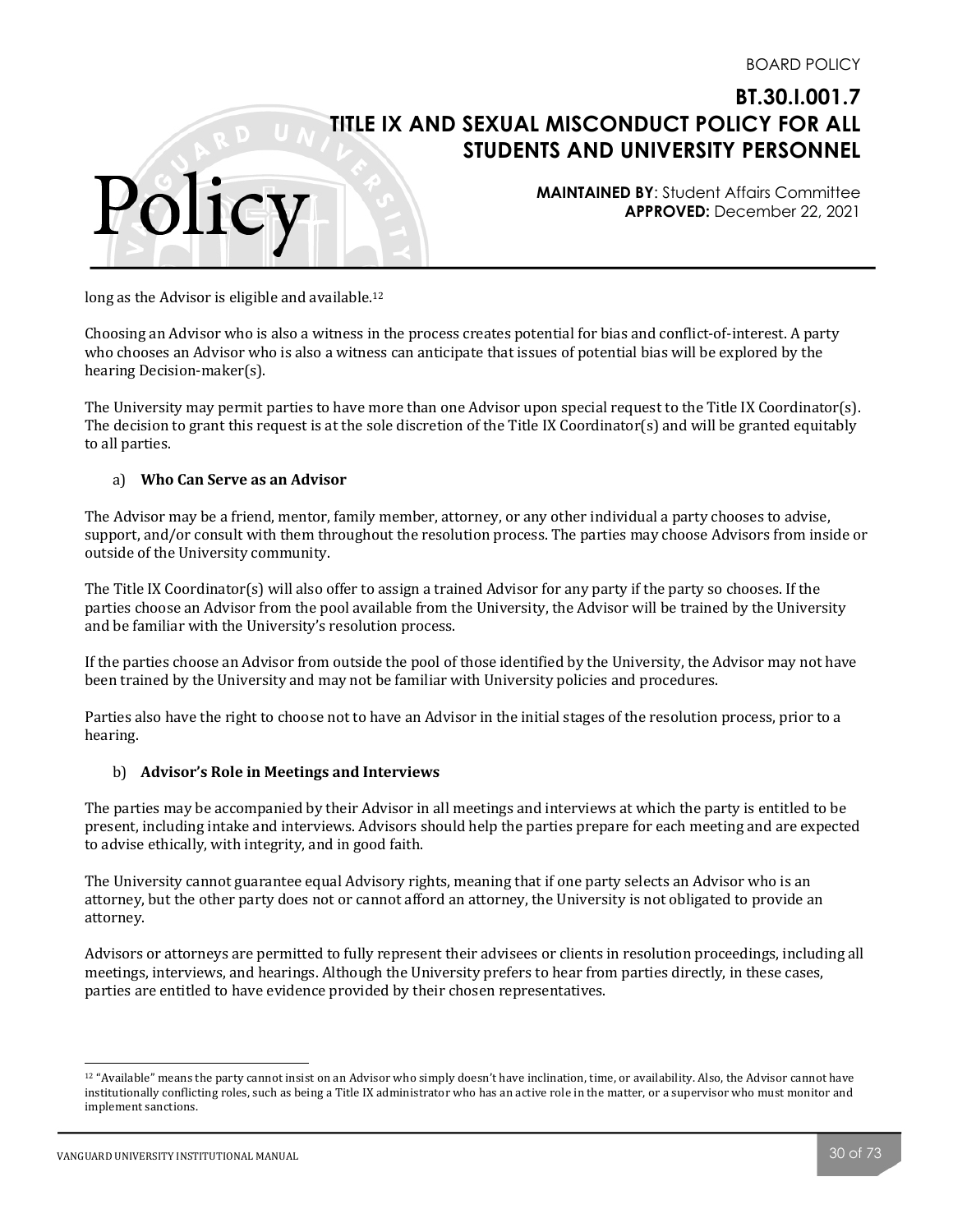**MAINTAINED BY**: Student Affairs Committee **APPROVED:** December 22, 2021

## c) Advisors in Hearings/University-Appointed Advisor

Under U.S. Department of Education regulations under Title IX, a form of indirect questioning is required during the hearing but must be conducted by the parties' Advisors. The parties are not permitted to directly question each other or any witnesses. If a party does not have an Advisor for a hearing, the University will appoint a trained Advisor for the limited purpose of conducting any questioning of the other party and witnesses.

A party may reject this appointment and choose their own Advisor, but they may not proceed without an Advisor. If the party's Advisor will not conduct questioning, the University will appoint an Advisor who will do so thoroughly, regardless of the participation or non-participation of the advised party in the hearing itself. Extensive questioning of the parties and witnesses will also be conducted by the Decision-maker(s) during the hearing.

#### d) Advisor's Role in Meetings and Interviews

The parties may be accompanied by their Advisor in all meetings and interviews at which the party is entitled to be present, including intake and interviews. Advisors should help the parties prepare for each meeting and are expected to advise ethically, with integrity, and in good faith.

The University cannot guarantee equal Advisory rights, meaning that if one party selects an Advisor who is an attorney, but the other party does not or cannot afford an attorney, the University is not obligated to provide an attorney. 

Advisors or attorneys are permitted to fully represent their advisees or clients in resolution proceedings, including all meetings, interviews, and hearings. Although the University prefers to hear from parties directly, in these cases, parties are entitled to have evidence provided by their chosen representatives.

#### e) **Pre-Interview Meetings**

Polic

Advisors may request to meet with the administrative officials conducting interviews/meetings in advance of these interviews or meetings. This pre-meeting allows Advisors to clarify and understand their role and the University's policies and procedures.

#### f) **Advisor Violations of University Policy**

All Advisors are subject to the same University policies and procedures, whether they are attorneys or not. Advisors are expected to advise their advisees without disrupting proceedings.

The parties are expected to ask and respond to questions on their own behalf throughout the investigation phase of the resolution process. Although the Advisor generally may not speak on behalf of their advisee, the Advisor may consult with their advisee, either privately as needed, or by conferring or passing notes during any resolution process meeting or interview. For longer or more involved discussions, the parties and their Advisors should ask for breaks to allow for private consultation.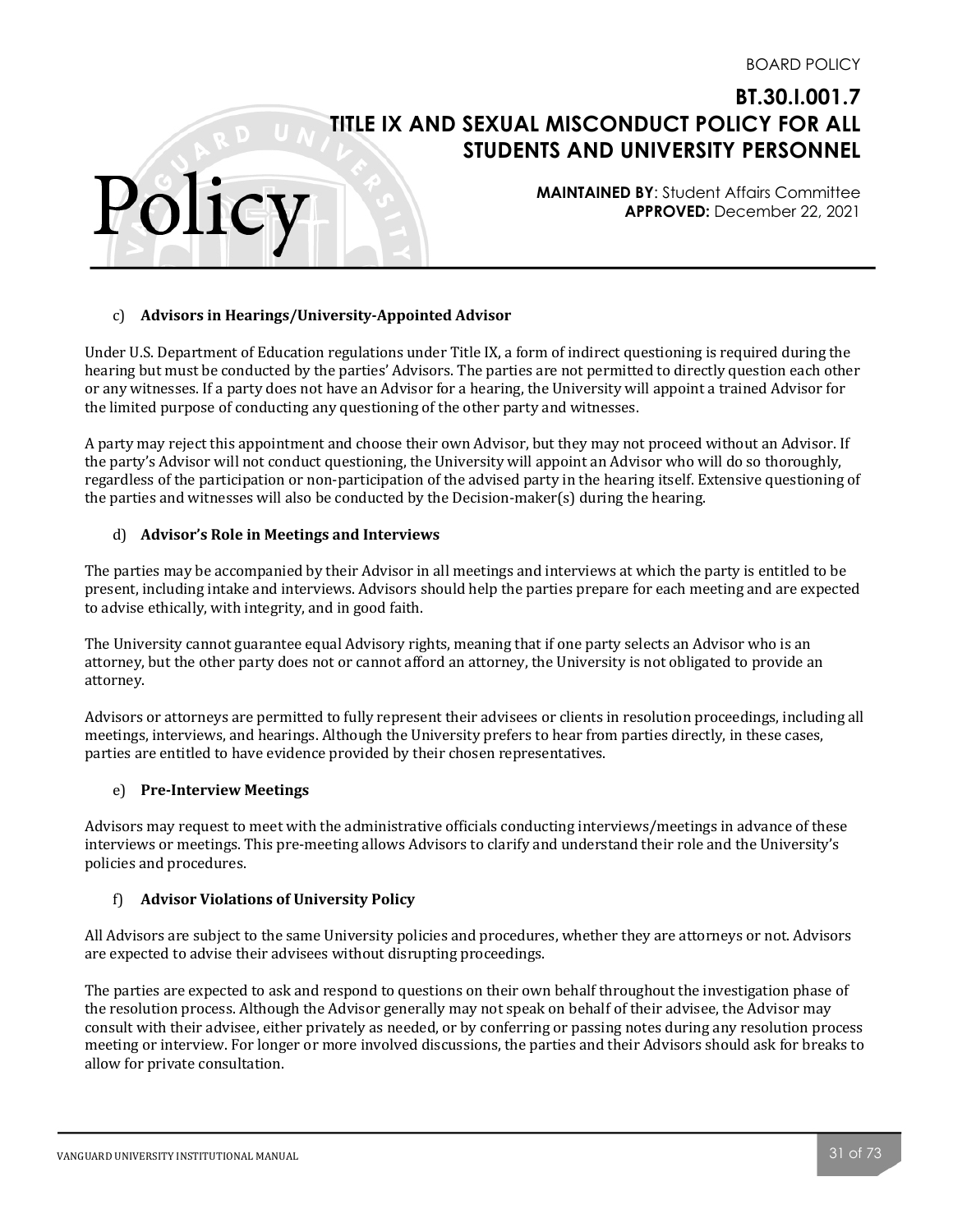**MAINTAINED BY**: Student Affairs Committee **APPROVED:** December 22, 2021

Any Advisor who oversteps their role as defined by this policy will be warned only once. If the Advisor continues to disrupt or otherwise fails to respect the limits of the Advisor role, the meeting will be ended, or other appropriate measures implemented. Subsequently, the Title IX Coordinator(s) will determine how to address the Advisor's noncompliance and future role.

## g) **Sharing Information with the Advisor**

Polic

The University expects that the parties may wish to have the University share documentation and evidence related to the allegations with their Advisors. Parties may share this information directly with their Advisor or other individuals if they wish. Doing so may help the parties participate more meaningfully in the resolution process.

The University also provides a consent form that authorizes the University to share such information directly with their Advisor. The parties must either complete and submit this form to the Title IX Coordinator(s) or provide similar documentation demonstrating consent to a release of information to the Advisor before the University is able to share records with an Advisor.

If a party requests that all communication be made through their attorney Advisor, the University will/will not comply with that request at the discretion of the Title IX Coordinator(s).

#### h) **Privacy of Records Shared with Advisor**

Advisors are expected to maintain the privacy of the records shared with them. These records may not be shared with third parties, disclosed publicly, or used for purposes not explicitly authorized by the University. The University may seek to restrict the role of any Advisor who does not respect the sensitive nature of the process or who fails to abide by the University's privacy expectations.

#### i) **Expectations of an Advisor**

The University generally expects an Advisor to adjust their schedule to allow them to attend University meetings when planned, but may change scheduled meetings to accommodate an Advisor's inability to attend, if doing so does not cause an unreasonable delay.

The University may also make reasonable provisions to allow an Advisor who cannot attend in person to attend a meeting by telephone, video conferencing, or other similar technologies as may be convenient and available.

#### i) Expectations of the Parties with Respect to Advisors

A party may elect to change Advisors during the process and is not obligated to use the same Advisor throughout. The parties are expected to inform the Investigator(s) of the identity of their Advisor at least two (2) business days before the date of their first meeting with Investigators (or as soon as possible if a more expeditious meeting is necessary or desired). 

The parties are expected to provide timely notice to the Title IX Coordinator(s) if they change Advisors at any time. It is assumed that if a party changes Advisors, consent to share information with the previous Advisor is terminated, and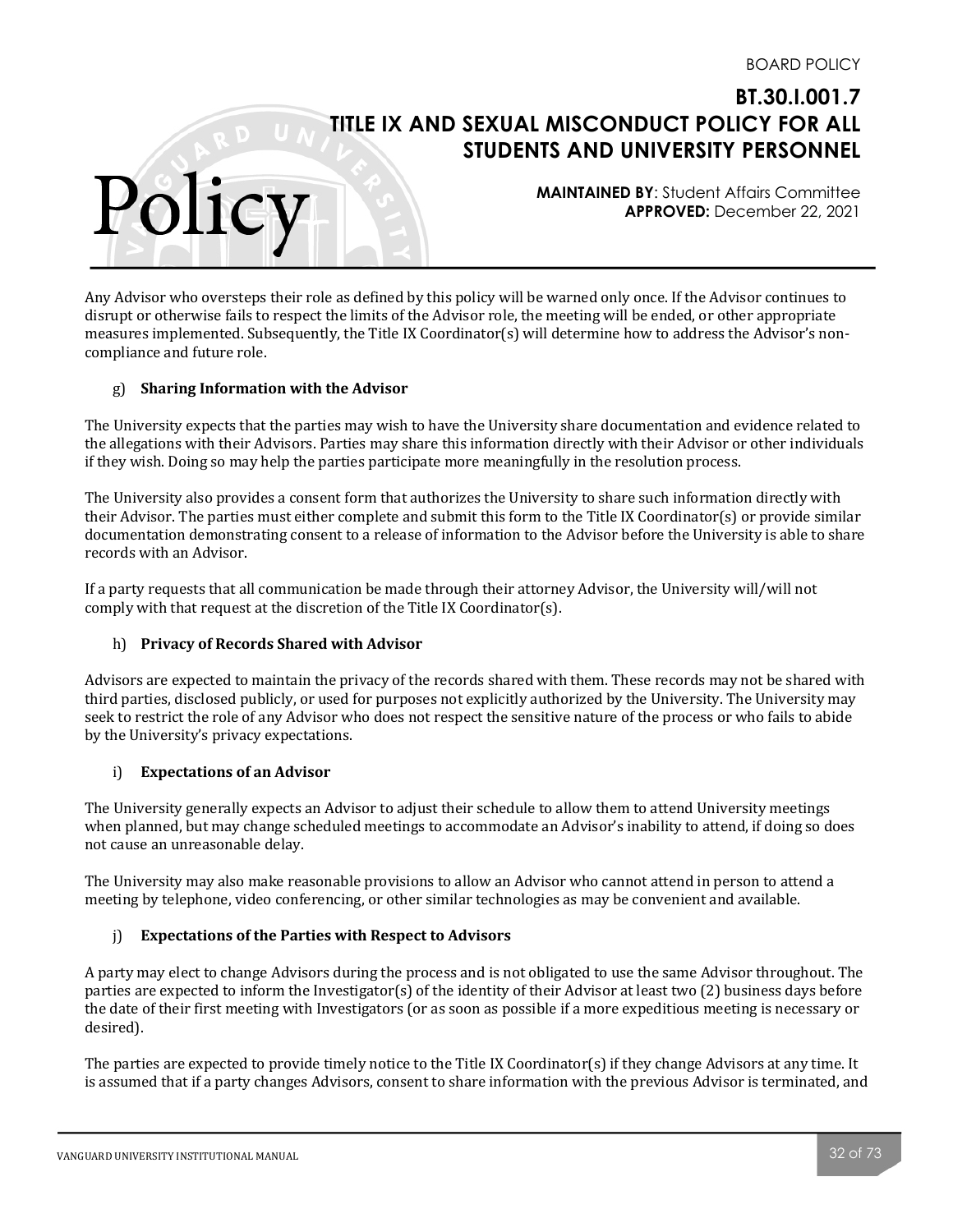**MAINTAINED BY**: Student Affairs Committee **APPROVED:** December 22, 2021

a release for the new Advisor must be secured. Parties are expected to inform the Title IX Coordinator(s) of the identity of their hearing Advisor at least two  $(2)$  business days before the hearing.

#### **34. Resolution Processes**

Polic

Resolution proceedings are private. All persons present at any time during the resolution process are expected to maintain the privacy of the proceedings in accordance with University policy. Although there is an expectation of privacy around what Investigators share with parties during interviews, the parties have discretion to share their own knowledge and evidence with others if they so choose, with the exception of information the parties agree not to disclose related to Informal Resolution, discussed below. The University encourages parties to discuss any sharing of information with their Advisors before doing so.

#### a) **Informal Resolution**

Informal Resolution can include three different approaches:

- i. When the Title IX Coordinator(s) can resolve the matter informally by providing supportive measures (only) to remedy the situation.
- ii. When the student-parties (both respondent and complainants are students) agree to resolve the matter through an alternate resolution mechanism as including mediation, restorative practices, etc. usually before a formal investigation takes place, and at the discretion of the Title IX Coordinator(s) or their designees;
- iii. When the employee-parties (both respondent and complainants are employees) agree to resolve the matter through an alternate resolution mechanism as including mediation, restorative practices, etc. usually before a formal investigation takes place, though one may be conducted in the bests interests of the University and at the discretion of the Title IX Coordinator(s) or their designees;
- iv. When the Respondent accepts responsibility for violating policy, and desires to accept a sanction and end the resolution process (similar to above, but usually occurs post-investigation); see discussion in c., below.

To initiate Informal Resolution, a Complainant needs to submit a formal complaint, as defined above. A Respondent who wishes to initiate Informal Resolution should contact the Title IX Coordinator(s).

Once a formal complaint has been opened for investigation and before the determination regarding responsibility has been provided to the parties, a party may request informal resolution as an alternative to formal resolution of the complaint, but that disposition requires agreement of the Complainant and the Respondent and the approval of the assigned University Title IX Coordinator. The Title IX Coordinator may consult with the University Legal counsel. Informal resolution may not be used to resolve allegations that an employee sexually harassed a student.

If such a request is approved, the timeframes will be stayed, and the Program Coordinator will assign the informal resolution to an Investigator, or another University officer trained to facilitate an informal resolution process; who will take such steps as they deem appropriate to assist in reaching a resolution.

The Investigator, or other University officer facilitating the informal resolution process, will:  $(1)$  provide the parties with a written notice disclosing the allegations, the requirements of the informal resolution process including the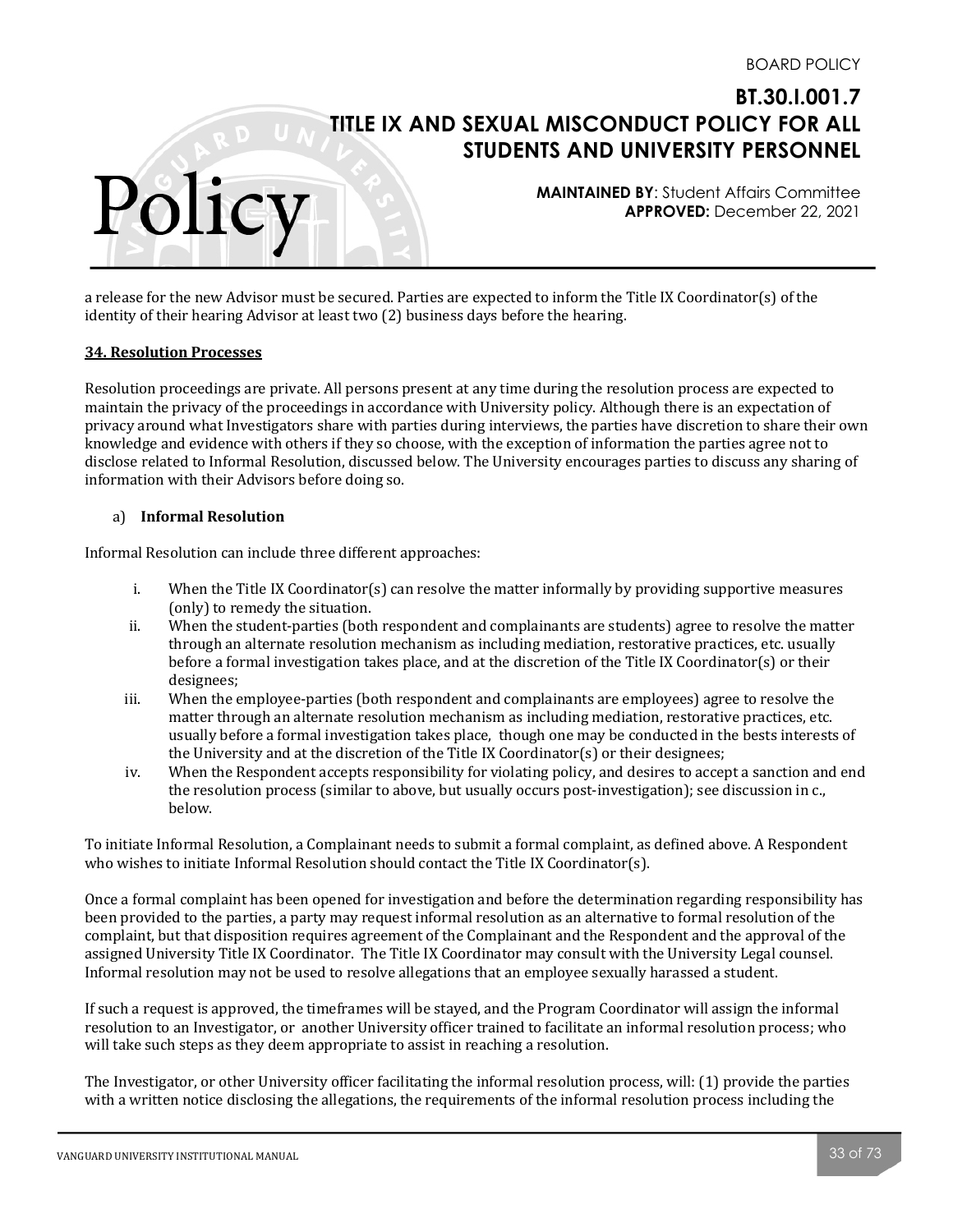**MAINTAINED BY**: Student Affairs Committee **APPROVED:** December 22, 2021

circumstances under which it precludes the parties from resuming a formal complaint arising from the same allegations, provided, however, that at any time prior to agreeing to a resolution, any party has the right to withdraw from the informal resolution process and resume the investigative or hearing process with respect to the formal complaint, and any consequences resulting from participating in the informal resolution process, including the records that will be maintained or could be shared; and (2) obtain the parties' voluntary, written consent to the informal resolution process.

The parties will ordinarily have up to two weeks from receipt of the request to reach a written informal resolution, unless extended by written agreement of the Complainant and the Respondent with the approval the University Title IX Coordinator. If the parties cannot reach an informal resolution, then the investigation or hearing will resume, in accordance with the formal complaint procedures.

In no case in which the allegation involves conduct by an employee, either staff or faculty, upon a student Complainant, will Informal Resolution be permitted. Such allegations must proceed to Formal Resolution.

It is not necessary to pursue Informal Resolution first in order to pursue a Formal Grievance Process, and any party participating in Informal Resolution can stop the process at any time and begin or resume the Formal Grievance Process. 

Prior to implementing Informal Resolution, the University will provide the parties with written notice of the reported misconduct and any sanctions or measures that may result from participating in such a process, including information regarding any records that will be maintained or shared by the University.

The University will obtain voluntary, written confirmation that all parties wish to resolve the matter through Informal Resolution before proceeding and will not pressure the parties to participate in Informal Resolution.

## **b) Alternate Resolution Mechanism**

Polic

Alternate Resolution is an informal mechanism by which the parties reach a mutually agreed upon resolution of an allegation. All parties must consent to the use of an Alternate Resolution mechanism.

The Title IX Coordinator(s) may look to the following factors to assess whether Alternate Resolution is appropriate, or which form of Alternate Resolution may be most successful for the parties:

- The parties' amenability to Alternate Resolution;
- Likelihood of potential resolution, taking into account any power dynamics between the parties;
- The parties' motivation to participate;
- Civility of the parties;
- Results of a violence risk assessment/ongoing risk analysis;
- Disciplinary history;
- Whether an emergency removal is needed;
- Skill of the Alternate Resolution facilitator with this type of allegation;
- Complaint complexity;
- Emotional investment/capability of the parties;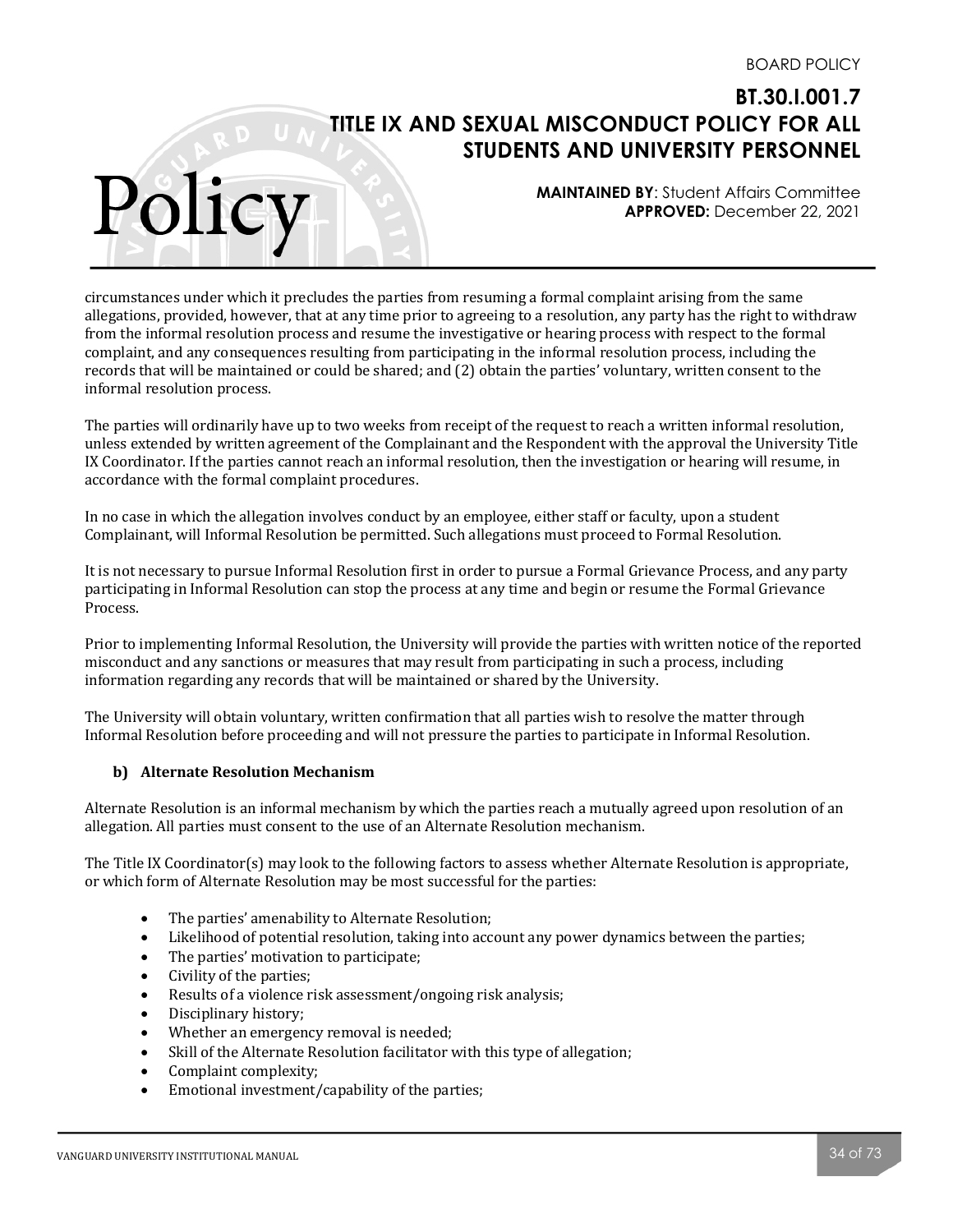**MAINTAINED BY**: Student Affairs Committee **APPROVED:** December 22, 2021

- $\bullet$  Rationality of the parties;
- Goals of the parties;

Polic

Adequate resources to invest in Alternate Resolution (time, staff, etc.)

The ultimate determination of whether Alternate Resolution is available or successful is to be made by the Title IX Coordinator(s). The Title IX Coordinator(s) maintains records of any resolution that is reached, and failure to abide by the resolution agreement may result in appropriate responsive/disciplinary actions. Results of complaints resolved by Informal Resolution or Alternate Resolution are not appealable.

## **c) Respondent Accepts Responsibility for Alleged Violations**

The Respondent may accept responsibility for all or part of the alleged policy violations at any point during the resolution process. If the Respondent indicates an intent to accept responsibility for all of the alleged misconduct, the formal process will be paused, and the Title IX Coordinator(s) will determine whether Informal Resolution can be used according to the criteria above.

If Informal Resolution is applicable, the Title IX Coordinator(s) will determine whether all parties and the University are able to agree on responsibility, sanctions, and/or remedies. If so, the Title IX Coordinator(s) implements the accepted finding that the Respondent is in violation of University policy and implements agreed-upon sanctions and/or remedies, in coordination with other appropriate administrator $(s)$ , as necessary.

This result is not subject to appeal once all parties indicate their written assent to all agreed upon terms of resolution. When the parties cannot agree on all terms of resolution, the Formal Grievance Process will resume at the same point where it was paused.

When a resolution is accomplished, the appropriate sanction or responsive actions are promptly implemented in order to effectively stop the harassment or discrimination, prevent its recurrence, and remedy the effects of the discriminatory conduct, both on the Complainant and the community.

## **d) Negotiated Resolution**

The Title IX Coordinator(s), with the consent of the parties, may negotiate and implement an agreement to resolve the allegations that satisfies all parties and the University. Negotiated Resolutions are not appealable.

## **35. Grievance Process Pool**

The Formal Grievance Process relies on a pool of administrators ("the Pool") to carry out the process. Members of the Pool are announced in an annual distribution of this policy to all students, parents/guardians of students, employees, prospective students, and prospective employees.

The list of Pool members and a description of the Pool can be found at: www.vanguard.edu/title-ix-team

## **a) Pool Member Roles**

Members of the Pool are trained annually, and may serve in in the following roles, at the direction of the Title IX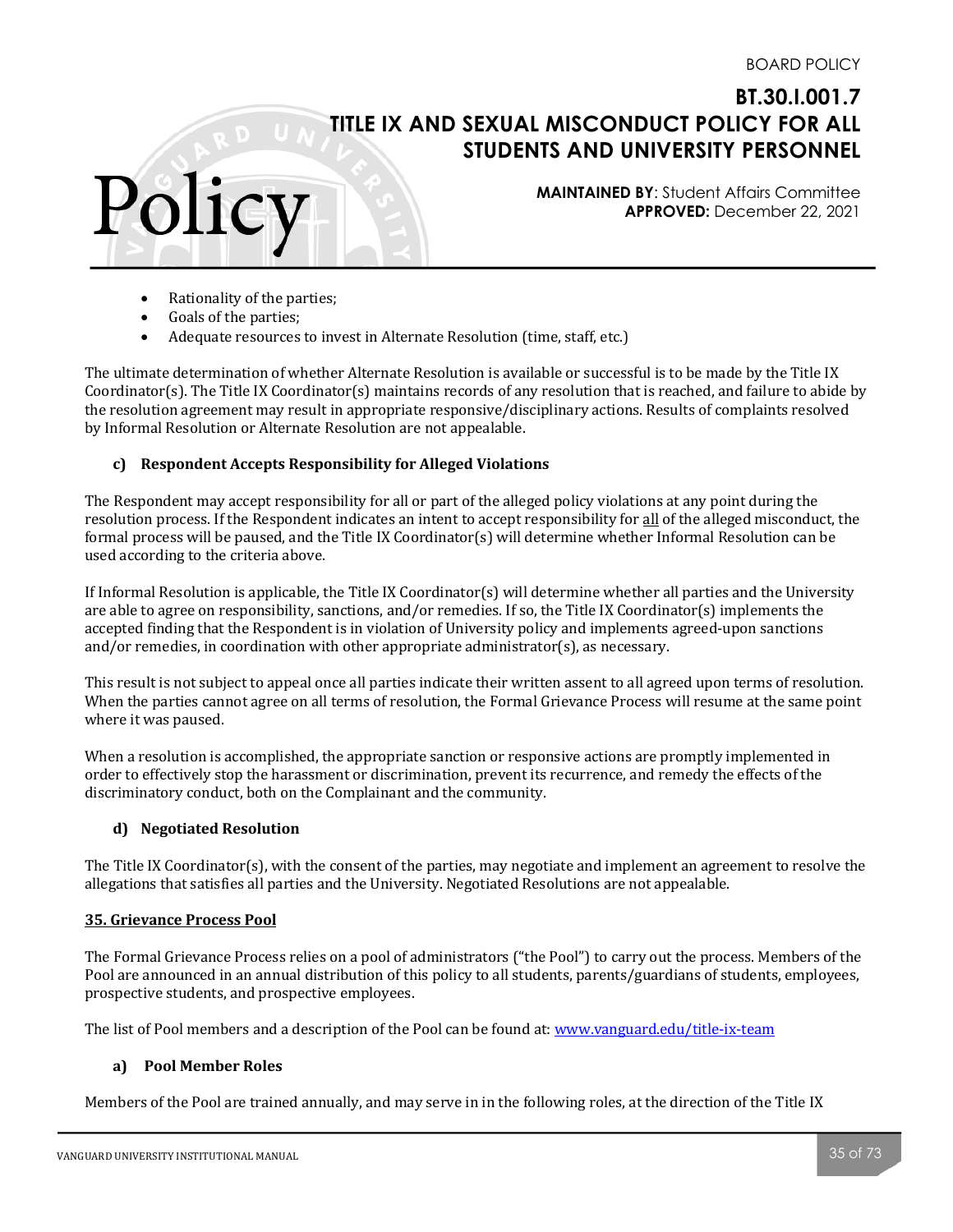**MAINTAINED BY**: Student Affairs Committee **APPROVED:** December 22, 2021

Coordinator(s), and in accordance with individual training/experience:

- To provide appropriate intake of and initial guidance pertaining to complaints
- To act as an Advisor to the parties
- To serve in a facilitation role in Informal Resolution or Alternate Resolution if appropriately trained in appropriate resolution modalities
- To perform or assist with initial assessment
- To investigate complaints

Polic

- To serve as a hearing facilitator (process administrator, no decision-making role)
- To serve as a Decision-maker regarding the complaint
- To serve as an Appeal Decision-maker

#### b) **Pool Member Appointment**

The Title IX Coordinator(s), in consultation with the Program Coordinator and the Vice President for Student Affairs, appoints the Pool<sup>13</sup>, which acts with independence and impartiality. Although members of the Pool are typically trained in a variety of skill sets and can rotate amongst the different roles listed above in different cases, the University can also designate permanent roles for individuals in the Pool, using others as substitutes or to provide greater depth of experience when necessary.

#### c) **Pool Member Training**

The Pool members receive annual training based upon their respective roles. This training includes, but is not limited to:

- The scope of the University's Title IX and Sexual Misconduct Policy and Procedures
- How to conduct investigations and hearings that protect the safety of Complainants and Respondents, and promote accountability
- Implicit bias
- Disparate treatment and impact
- Reporting, confidentiality, and privacy requirements
- Applicable laws, regulations, and federal regulatory guidance
- How to implement appropriate and situation-specific remedies
- How to investigate in a thorough, reliable, and impartial manner
- How to uphold fairness, equity, and due process
- How to weigh evidence
- How to conduct questioning
- How to assess credibility
- Impartiality and objectivity
- How to render findings and generate clear, concise, evidence-based rationales
- The definitions of all offenses

<sup>&</sup>lt;sup>13</sup> This does not preclude the University from having all members of the Pool go through an application and/or interview/selection process.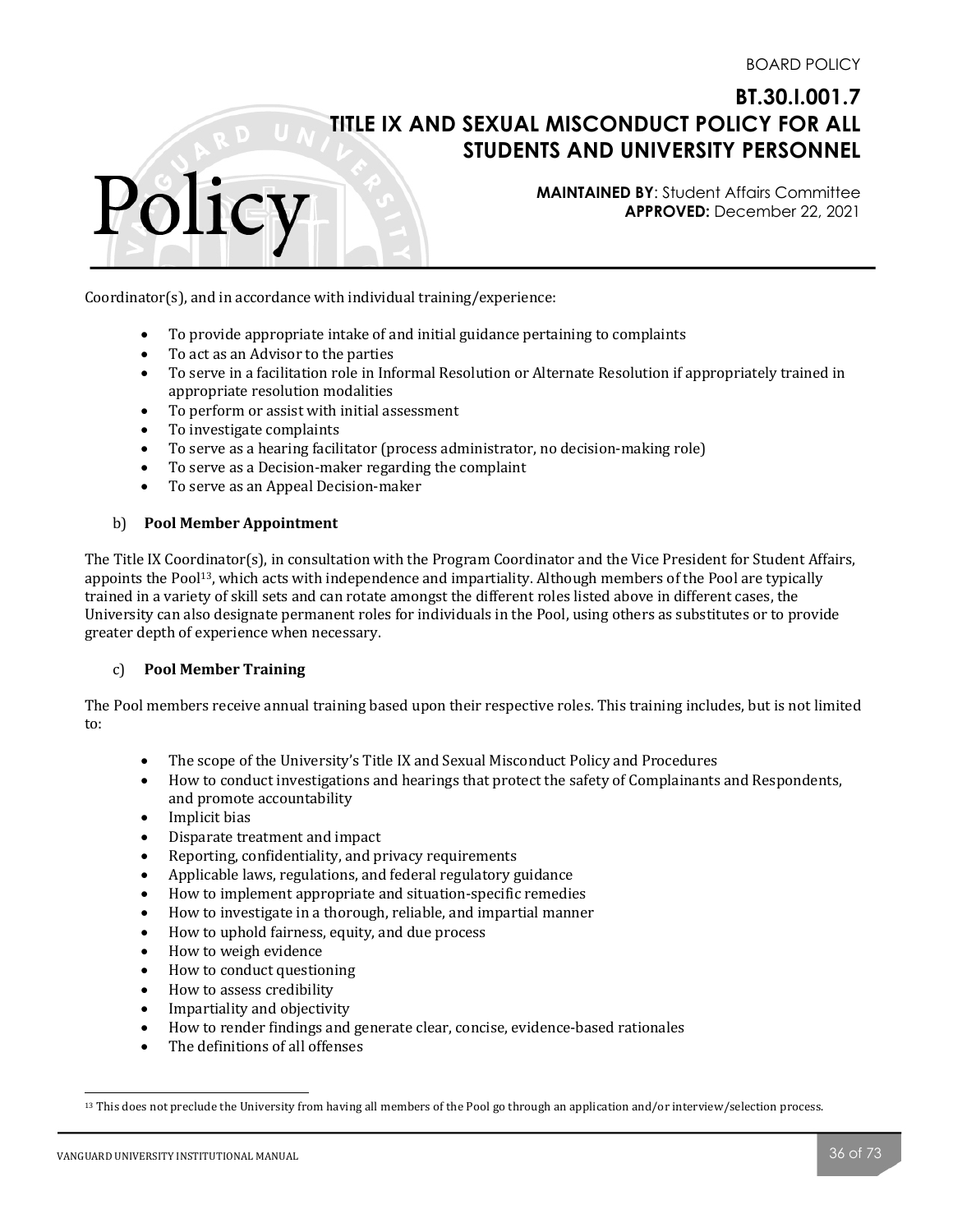**MAINTAINED BY**: Student Affairs Committee **APPROVED:** December 22, 2021

- How to apply definitions used by the University with respect to consent (or the absence or negation of consent) consistently, impartially, and in accordance with policy
- How to conduct an investigation and grievance process including hearings, appeals, and informal resolution processes
- How to serve impartially by avoiding prejudgment of the facts at issue, conflicts of interest, and bias
- Any technology to be used at a live hearing
- Issues of relevance of questions and evidence
- Issues of relevance to create an investigation report that fairly summarizes relevant evidence
- How to determine appropriate sanctions in reference to all forms of harassment, discrimination, and/or retaliation allegations
- Recordkeeping

Polic

Specific training is also provided for Appeal Decision-makers, intake personnel, Advisors (who are University employees), and Chairs. All Pool members are required to attend these trainings annually. The materials used to train all members of the Pool are publicly posted here: www.vanguard.edu/title-ix-training.

#### **36. Formal Grievance Process: Notice of Investigation and Allegations**

The Title IX Coordinator(s) or their designee(s) will provide written notice of the investigation and allegations (the "NOIA") to the Respondent upon commencement of the Formal Grievance Process. This facilitates the Respondent's ability to prepare for the interview and to identify and choose an Advisor to accompany them. The NOIA is also copied to the Complainant, who is to be given advance notice of when the NOIA will be delivered to the Respondent.

The NOIA will include:

- A meaningful summary of all of allegations,
- The identity of the involved parties (if known),
- The precise misconduct being alleged,
- The date and location of the alleged incident(s) (if known),
- The specific policies implicated,
- A description of the applicable procedures,
- A statement of the potential sanctions/responsive actions that could result,
- A statement that the University presumes the Respondent is not responsible for the reported misconduct unless and until the evidence supports a different determination,
- A statement that determinations of responsibility are made at the conclusion of the process and that the parties will be given an opportunity to inspect and review all directly related and/or relevant evidence obtained during the review and comment period,
- A statement about the University's policy on retaliation,
- Information about the privacy of the process,
- Information on the need for each party to have an Advisor of their choosing and suggestions for ways to identify an Advisor,
- A statement informing the parties that the University's Policy prohibits knowingly making false statements, including knowingly submitting false information during the resolution process,
- Detail on how the party may request disability accommodations during the interview process,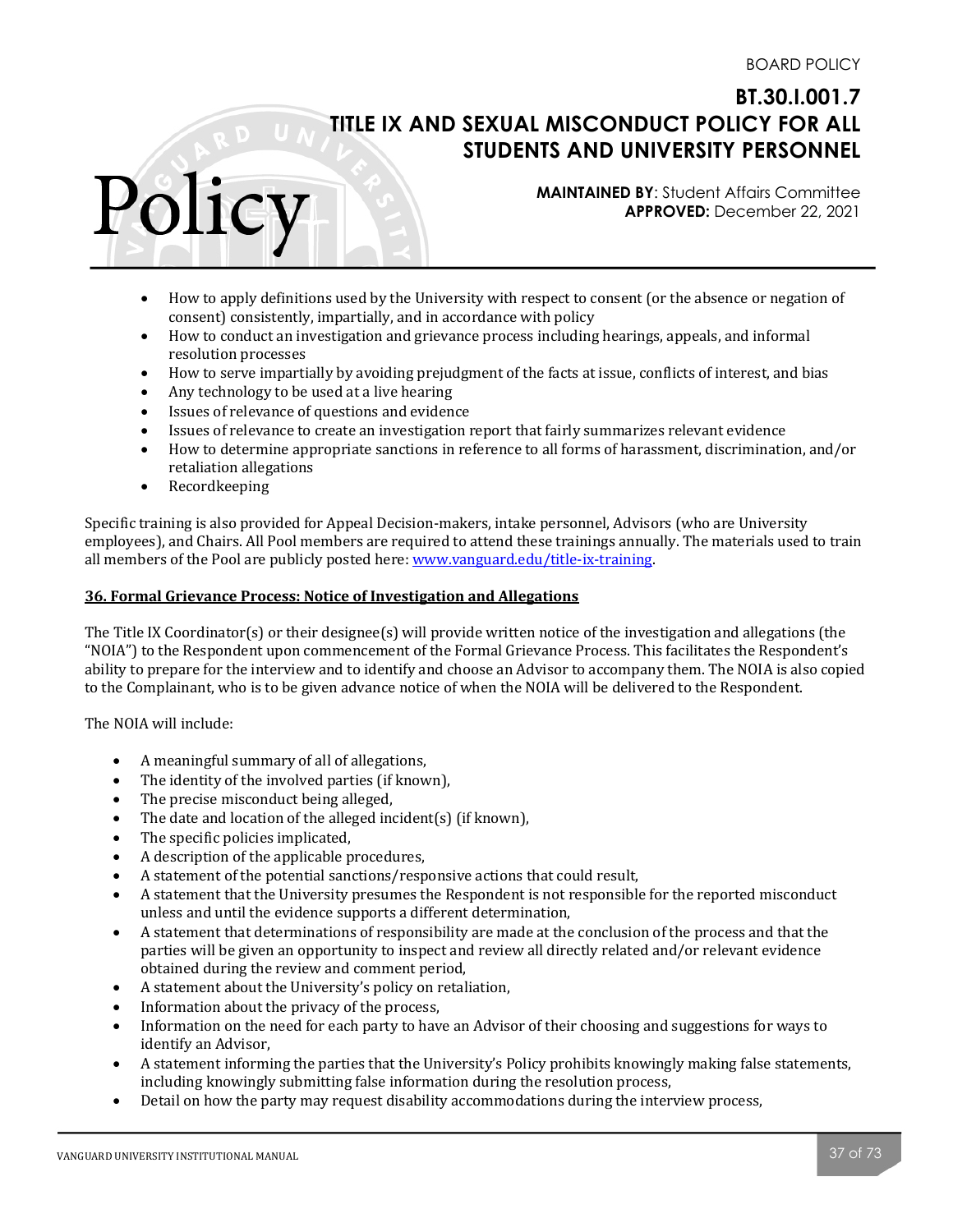**MAINTAINED BY**: Student Affairs Committee **APPROVED:** December 22, 2021

- A link to the University's VAWA Brochure,
- The name(s) of the Investigator(s), along with a process to identify, in advance of the interview process, to the Title IX Coordinator(s) any conflict of interest that the Investigator(s) may have, and
- An instruction to preserve any evidence that is directly related to the allegations.

Amendments and updates to the NOIA may be made as the investigation progresses and more information becomes available regarding the addition or dismissal of various charges.

Notice will be made in writing and may be delivered by one or more of the following methods: in person, mailed to the permanent address(es) of the parties as indicated in University records, or emailed to the parties' Universityissued email. Email is preferred. Once mailed, emailed, and/or received in-person, notice will be presumptively delivered. 

#### **37. Resolution Timeline**

Polic

The University will make a good faith effort to complete the resolution process within a sixty-to-ninety (60-90) business day time period, including appeal, which can be extended as necessary for appropriate cause by the Title IX Coordinator(s), who will provide notice and rationale for any extensions or delays to the parties as appropriate, as well as an estimate of how much additional time will be needed to complete the process.

#### **38. Appointment of Investigators**

Once the decision to commence a formal investigation is made, the Title IX Coordinator(s) appoints Pool members to conduct the investigation, usually within two (2) business days of determining that an investigation should proceed.

#### **39. Ensuring Impartiality**

Any individual materially involved in the administration of the resolution process [including the Title IX Coordinator(s), Investigator(s), and Decision-maker(s)] may neither have nor demonstrate a conflict of interest or bias for a party generally, or for a specific Complainant or Respondent.

The Title IX Coordinator(s) will vet the assigned Investigator(s) to ensure impartiality by ensuring there are no actual or apparent conflicts of interest or disqualifying biases. The parties may, at any time during the resolution process, raise a concern regarding bias or conflict of interest, and the Title IX Coordinator(s) will determine whether the concern is reasonable and supportable. If so, another Pool member will be assigned and the impact of the bias or conflict, if any, will be remedied. If the source of the conflict of interest or bias is the Title IX Coordinator(s), concerns should be raised with the Vice President for Student Affairs.

The Formal Grievance Process involves an objective evaluation of all relevant evidence obtained, including evidence that supports that the Respondent engaged in a policy violation and evidence that supports that the Respondent did not engage in a policy violation. Credibility determinations may not be based solely on an individual's status or participation as a Complainant, Respondent, or witness.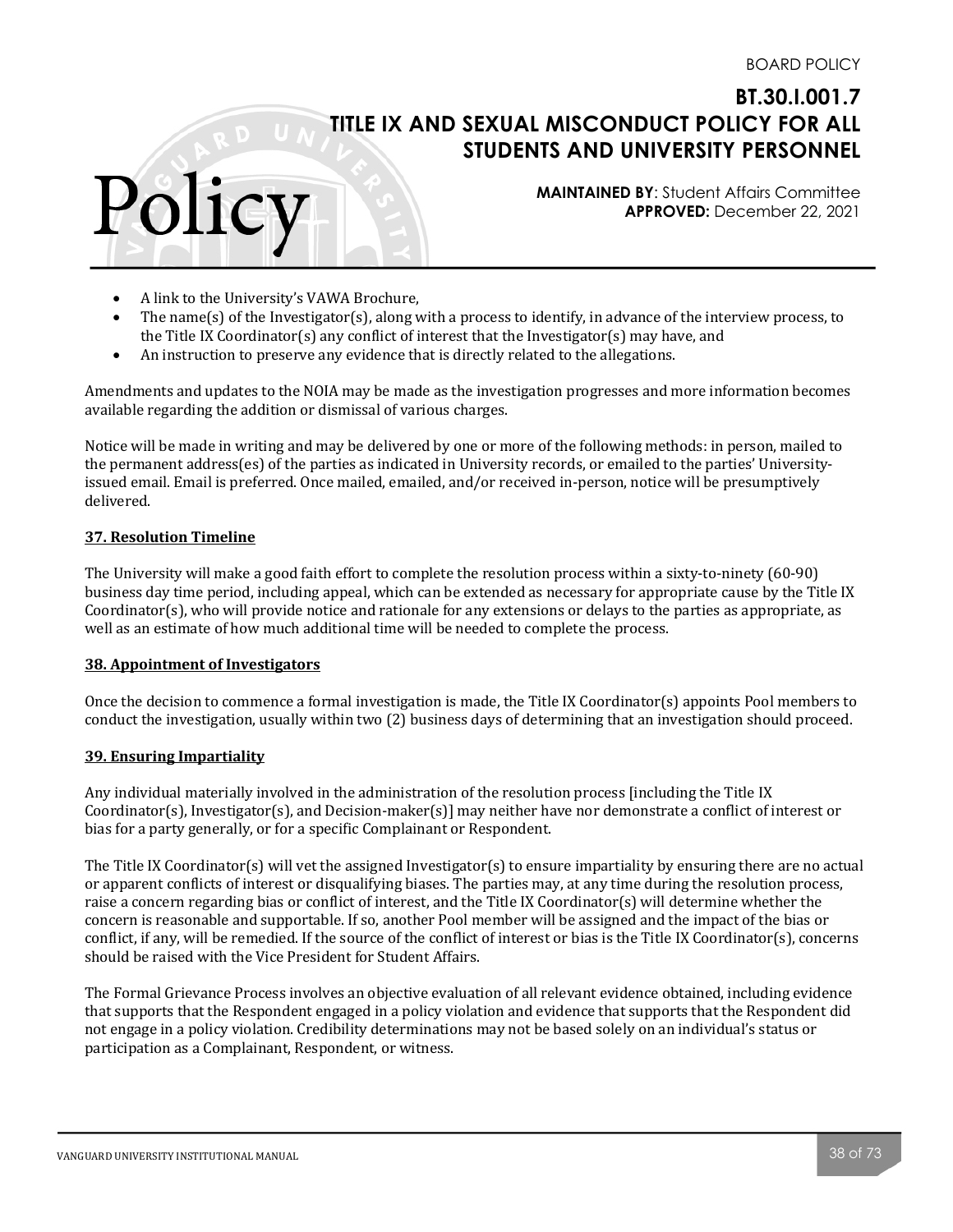**MAINTAINED BY**: Student Affairs Committee **APPROVED:** December 22, 2021

The University operates with the presumption that the Respondent is not responsible for the reported misconduct unless and until the Respondent is determined to be responsible for a policy violation by the applicable standard of proof. 

#### **40. Investigation Timeline**

Polic

Investigations are completed expeditiously, normally within thirty  $(30)$  business days, though some investigations may take weeks or even months, depending on the nature, extent, and complexity of the allegations, availability of witnesses, police involvement, etc.

The University will make a good faith effort to complete investigations as promptly as circumstances permit and will communicate regularly with the parties to update them on the progress and timing of the investigation.

#### **41. Delays in the Investigation Process and Interactions with Law Enforcement**

The University may undertake a short delay in its investigation (several days to a few weeks) if circumstances require. Such circumstances include, but are not limited to: a request from law enforcement to temporarily delay the investigation, the need for language assistance, the absence of parties and/or witnesses, and/or accommodations for disabilities or health conditions.

The University will communicate in writing the anticipated duration of the delay and reason to the parties and provide the parties with status updates if necessary. The University will promptly resume its investigation and resolution process as soon as feasible. During such a delay, the University will implement supportive measures as deemed appropriate.

The University's action(s) or processes are not typically altered or precluded on the grounds that civil or criminal charges involving the underlying incident(s) have been filed or that criminal charges have been dismissed or reduced.

#### **42. Steps in the Investigation Process**

All investigations are thorough, reliable, impartial, prompt, and fair. Investigations involve interviews with all relevant parties and witnesses; obtaining available, relevant evidence; and identifying sources of expert information, as necessary.

All parties have a full and fair opportunity, through the investigation process, to suggest witnesses and questions, to provide evidence and expert witnesses, and to fully review and respond to all evidence on the record.

The Investigator(s) typically take(s) the following steps, if not already completed (not necessarily in this order):

- Determine the identity and contact information of the Complainant
- In coordination with campus partners (e.g., the Title IX Coordinator(s)), initiate or assist with any necessary supportive measures
- Identify all policies implicated by the alleged misconduct and notify the Complainant and Respondent of all of the specific policies implicated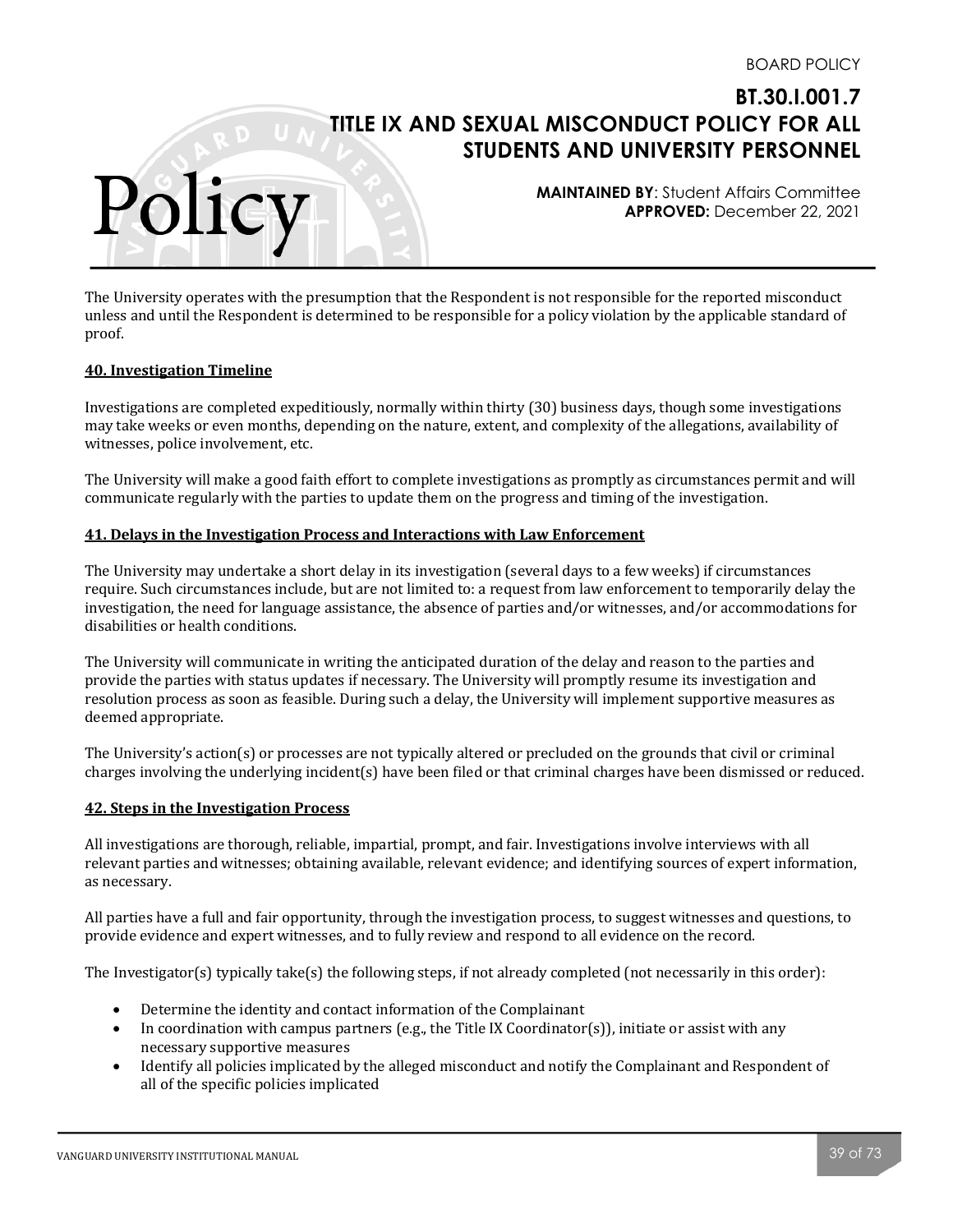**MAINTAINED BY**: Student Affairs Committee **APPROVED:** December 22, 2021

- Assist the Title IX Coordinator(s) with conducting a prompt initial assessment to determine if the allegations indicate a potential policy violation
- Commence a thorough, reliable, and impartial investigation by identifying issues and developing a strategic investigation plan, including a witness list, evidence list, intended investigation timeframe, and order of interviews for all witnesses and the parties
- Meet with the Complainant to finalize their interview/statement, if necessary
- Prepare the initial Notice of Investigation and Allegation (NOIA). The NOIA may be amended with any additional or dismissed allegations
	- $\circ$  Notice should inform the parties of their right to have the assistance of an Advisor, who could be a member of the Pool or an Advisor of their choosing present for all meetings attended by the party
- Provide each interviewed party and witness an opportunity to review and verify the Investigator's summary notes (or transcript) of the relevant evidence/testimony from their respective interviews and meetings
- Make good faith efforts to notify the parties of any meeting or interview involving the other party, in advance when possible
- When participation of a party is expected, provide that party with written notice of the date, time, and location of the meeting, as well as the expected participants and purpose
- Interview all available, relevant witnesses and conduct follow-up interviews as necessary
- Allow each party the opportunity to suggest witnesses and questions they wish the Investigator(s) to ask of the other party and witnesses, and document in the report which questions were asked, with a rationale for any changes or omissions
- Complete the investigation promptly and without unreasonable deviation from the intended timeline
- Provide regular status updates to the parties throughout the investigation
- Prior to the conclusion of the investigation, provide the parties and their respective Advisors (if so desired by the parties) with a list of witnesses whose information will be used to render a finding
- Write a comprehensive investigation report fully summarizing the investigation, all witness interviews, and addressing all relevant evidence. Appendices including relevant physical or documentary evidence will be included
- The Investigator(s) gather, assess, and synthesize evidence
- Prior to the conclusion of the investigation, provide the parties and their respective Advisors (if so desired by the parties) a secured electronic or hard copy of the draft investigation report as well as an opportunity to inspect and review all of the evidence obtained as part of the investigation that is directly related to the reported misconduct, including evidence upon which the University does not intend to rely in reaching a determination, for a ten  $(10)$  business day review and comment period so that each party may meaningfully respond to the evidence. The parties may elect to waive the full ten days. Each copy of the materials shared will be watermarked on each page with the role of the person receiving it (e.g., Complainant, Respondent, Complainant's Advisor, Respondent's Advisor).
- The Investigator(s) may elect to respond in writing in the investigation report to the parties' submitted responses and/or to share the responses between the parties for additional responses
- The Investigator(s) will incorporate relevant elements of the parties' written responses into the final investigation report, include any additional relevant evidence, make any necessary revisions, and finalize the report. The Investigator(s) should document all rationales for any changes made after the review and comment period.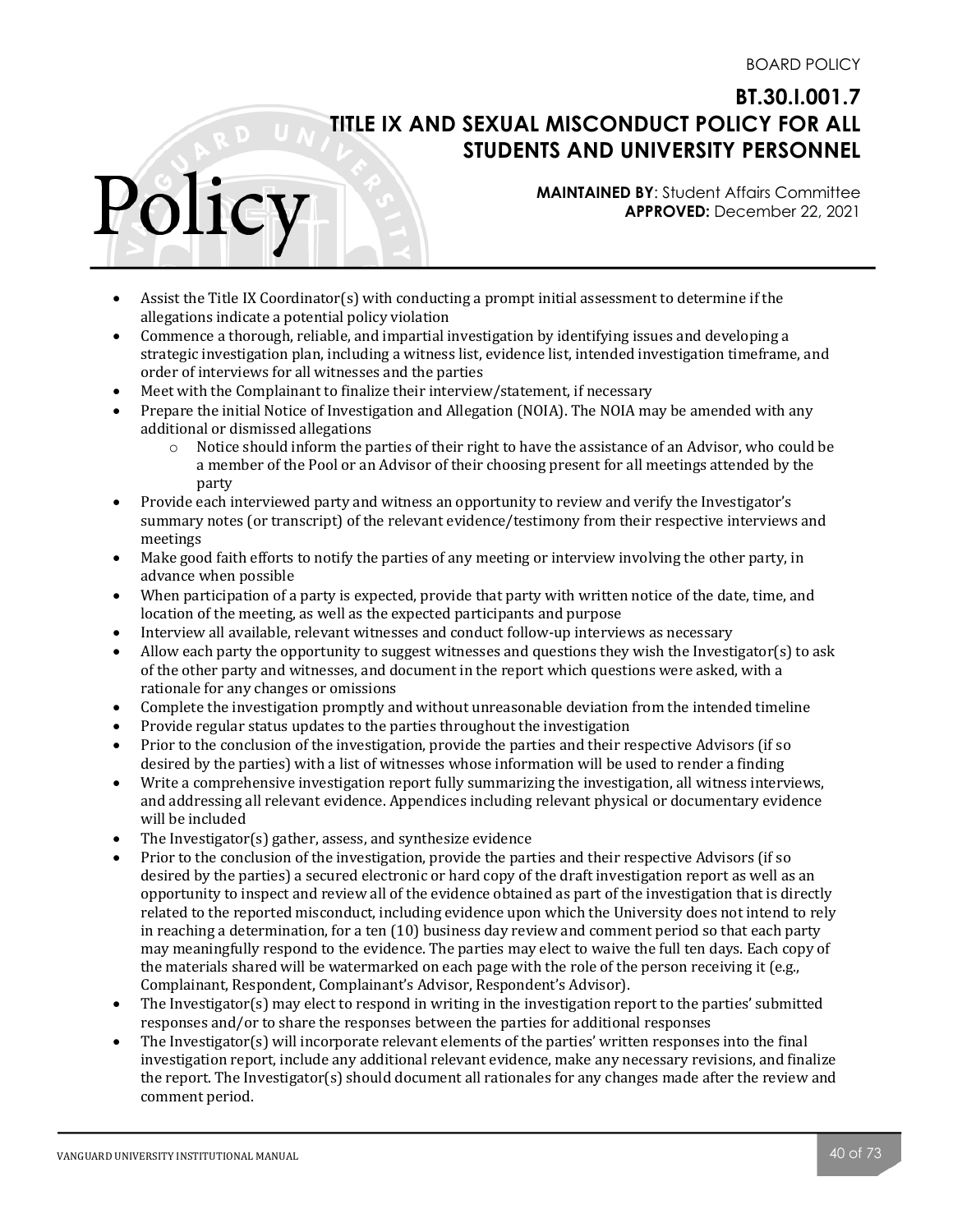**MAINTAINED BY**: Student Affairs Committee **APPROVED:** December 22, 2021

- The Investigator(s) shares the report with the Title IX Coordinator(s) and/or legal counsel for their review and feedback
- The Investigator will incorporate any relevant feedback, and the final report is then shared with all parties and their Advisors through secure electronic transmission or hard copy at least ten (10) business days prior to a hearing. The parties are also provided with a file of any directly related evidence that was not included in the report.

### **43. Role and Participation of Witnesses in the Investigation**

Witnesses (as distinguished from the parties) who are employees of the University are expected to cooperate with and participate in the University's investigation and resolution process. Failure of such witnesses to cooperate with and/or participate in the investigation or resolution process constitutes a violation of policy and may warrant discipline. 

Although in-person interviews for parties and all potential witnesses are ideal, circumstances  $(e.g.,$  study abroad, summer break, health concerns) may require individuals to be interviewed remotely. Skype, Zoom, FaceTime, WebEx, or similar technologies may be used for interviews if the Investigator(s) determine that timeliness or efficiency dictate a need for remote interviewing. The University will take appropriate steps to reasonably ensure the security/privacy of remote interviews.

Witnesses may also provide written statements in lieu of interviews or choose to respond to written questions, if deemed appropriate by the Investigator(s), though not preferred. If a witness submits a written statement but does not intend to be and is not present for cross examination at a hearing, their written statement may not be used as evidence.

#### **44. Recording of Interviews**

Polic

No unauthorized audio or video recording of any kind is permitted during investigation meetings. If Investigator(s) elect to audio and/or video record interviews, all involved parties must be made aware of and consent to audio and/or video recording.

#### **45. Evidentiary Considerations in the Investigation**

The investigation does not consider: 1) incidents not directly related to the possible violation, unless they evidence a pattern; 2) the character of the parties; or 3) questions and evidence about the Complainant's sexual predisposition or prior sexual behavior, unless such questions and evidence about the Complainant's prior sexual behavior are offered to prove that someone other than the Respondent committed the conduct alleged by the Complainant, or if the questions and evidence concern specific incidents of the Complainant's prior sexual behavior with respect to the Respondent and are offered to prove consent.

#### **46. Referral for Hearing**

Provided that the complaint is not resolved through Informal Resolution, once the final investigation report is shared with the parties, the Title IX Coordinator(s) will refer the matter for a hearing.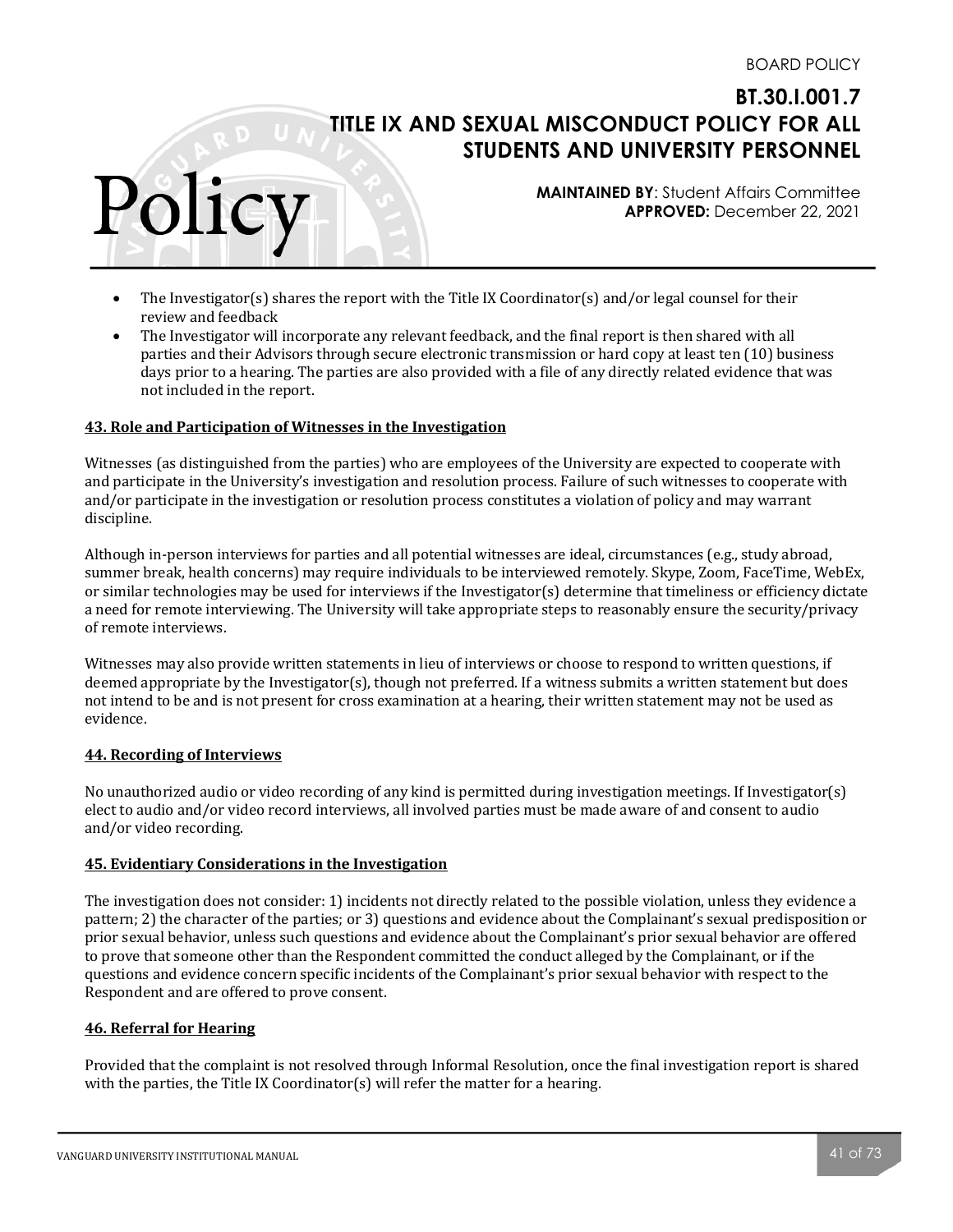**MAINTAINED BY**: Student Affairs Committee **APPROVED:** December 22, 2021

The hearing cannot be less than ten  $(10)$  business days from the conclusion of the investigation –when the final investigation report is transmitted to the parties and the Decision-maker–unless all parties and the Decision-maker agree to an expedited timeline.

The Title IX Coordinator(s) will select an appropriate Decision-maker(s) from the Pool depending on whether the Respondent is an employee or a student.

#### **47. Hearing Decision-maker Composition**

Polic

The University will designate a three-member panel from the Pool, at the discretion of the Title IX Coordinator(s) to form the Hearing Panel. With a panel, one of the three members will be appointed as Chair by the Title IX Coordinator(s). 

The Decision-makers, i.e. the members appointed to the Hearing Panel, will not have had any previous involvement with the investigation. The Title IX Coordinator(s) may elect to have an alternate from the Pool sit in throughout the hearing process in the event that a substitute is needed for any reason.

Those who have served as Investigators will be witnesses in the hearing and therefore may not serve as Decisionmakers. Those who are serving as Advisors for any party may not serve as Decision-makers in that matter.

The Title IX Coordinator(s) may not serve as a Decision-maker or Chair in the matter but may serve as an administrative facilitator of the hearing if their previous  $role(s)$  in the matter do not create a conflict of interest. Otherwise, a designee may fulfill this role. The hearing will convene at a time determined by the Chair or designee.

#### **48. Evidentiary Considerations in the Hearing**

Any evidence that the Decision-makers (Hearing Panel) determine is relevant and credible may be considered. The hearing does not consider: 1) incidents not directly related to the possible violation, unless they evidence a pattern; 2) the character of the parties; or 3) questions and evidence about the Complainant's sexual predisposition or prior sexual behavior, unless such questions and evidence about the Complainant's prior sexual behavior are offered to prove that someone other than the Respondent committed the conduct alleged by the Complainant, or if the questions and evidence concern specific incidents of the Complainant's prior sexual behavior with respect to the Respondent and are offered to prove consent.

Previous disciplinary action of any kind involving the Respondent may be considered in determining an appropriate sanction upon a determination of responsibility. This information is only considered at the sanction stage of the process and is not shared until then.

The parties may each submit a written impact statement prior to the hearing for the consideration of the Decisionmakers at the sanction stage of the process when a determination of responsibility is reached.

After post-hearing deliberation, the Decision-makers render a determination by majority vote based on the preponderance of the evidence; whether it is more likely than not that the Respondent violated the Policy as alleged.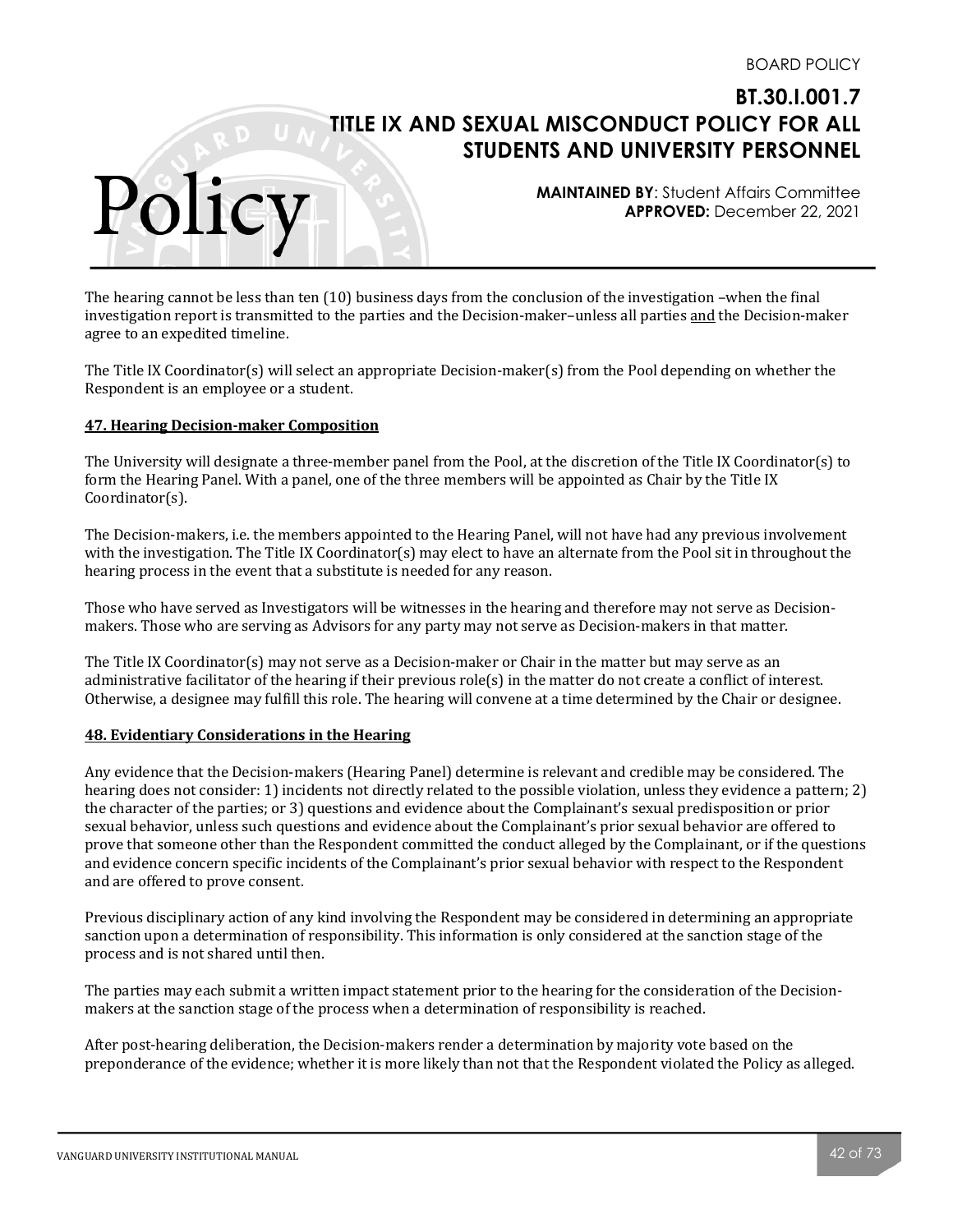**MAINTAINED BY**: Student Affairs Committee **APPROVED:** December 22, 2021

### **49. Notice of Hearing**

Polic

No less than ten  $(10)$  business days prior to the hearing, the Title IX Coordinator(s) or the Chair will send notice of the hearing to the parties. Once mailed, emailed, and/or received in-person, notice will be presumptively delivered. The primary method of delivery shall be to University email.

The notice will contain:

- A description of the alleged violation(s), a list of all policies allegedly violated, a description of the applicable procedures, and a statement of the potential sanctions/responsive actions that could result.
- The time, date, and location of the hearing and a reminder that attendance is mandatory, superseding all other campus activities.
- Any technology that will be used to facilitate the hearing.
- Information about the option for the live hearing to occur with the parties located in separate rooms using technology that enables the Decision-makers and parties to see and hear a party or witness answering questions. Such a request must be raised with the Title IX Coordinator(s) at least five  $(5)$  business days prior to the hearing.
- A list of all those who will attend the hearing, along with an invitation to object to any Decision-makers on the basis of demonstrated bias. This must be raised with the Title IX Coordinator(s) at least two (2) business days prior to the hearing.
- Information on how the hearing will be recorded and on access to the recording for the parties after the hearing.
- A statement that if any party or witness does not appear at the scheduled hearing, the hearing may be held in their absence, and the party's or witness's testimony and any statements given prior to the hearing will not be considered by the Decision-makers. For compelling reasons, the Chair may reschedule the hearing.
- Notification that the parties may have the assistance of an Advisor of their choosing at the hearing and will be required to have one present for any questions they may desire to ask. The party must notify the Title IX Coordinator(s) if they do not have an Advisor, and the University will appoint one. Each party must have an Advisor present. There are no exceptions.
- A copy of all the materials provided to the Decision-maker(s) about the matter, unless they have been provided already.<sup>14</sup>
- An invitation to each party to submit to the Chair an impact statement pre-hearing that the Decision-maker will review during any sanction determination.
- An invitation to contact the Title IX Coordinator(s) to arrange any disability accommodations, language assistance, and/or interpretation services that may be needed at the hearing, at least seven (7) business days prior to the hearing.
- Notice that parties cannot bring mobile phones/devices into the hearing, absent a compelling reason and upon request to the Chair.

Hearings for possible violations that occur near or after the end of an academic term (assuming the Respondent is still subject to this Policy) and are unable to be resolved prior to the end of term will typically be held immediately after

 $14$  The final investigation report may be shared using electronic means that preclude downloading, forwarding, or otherwise sharing.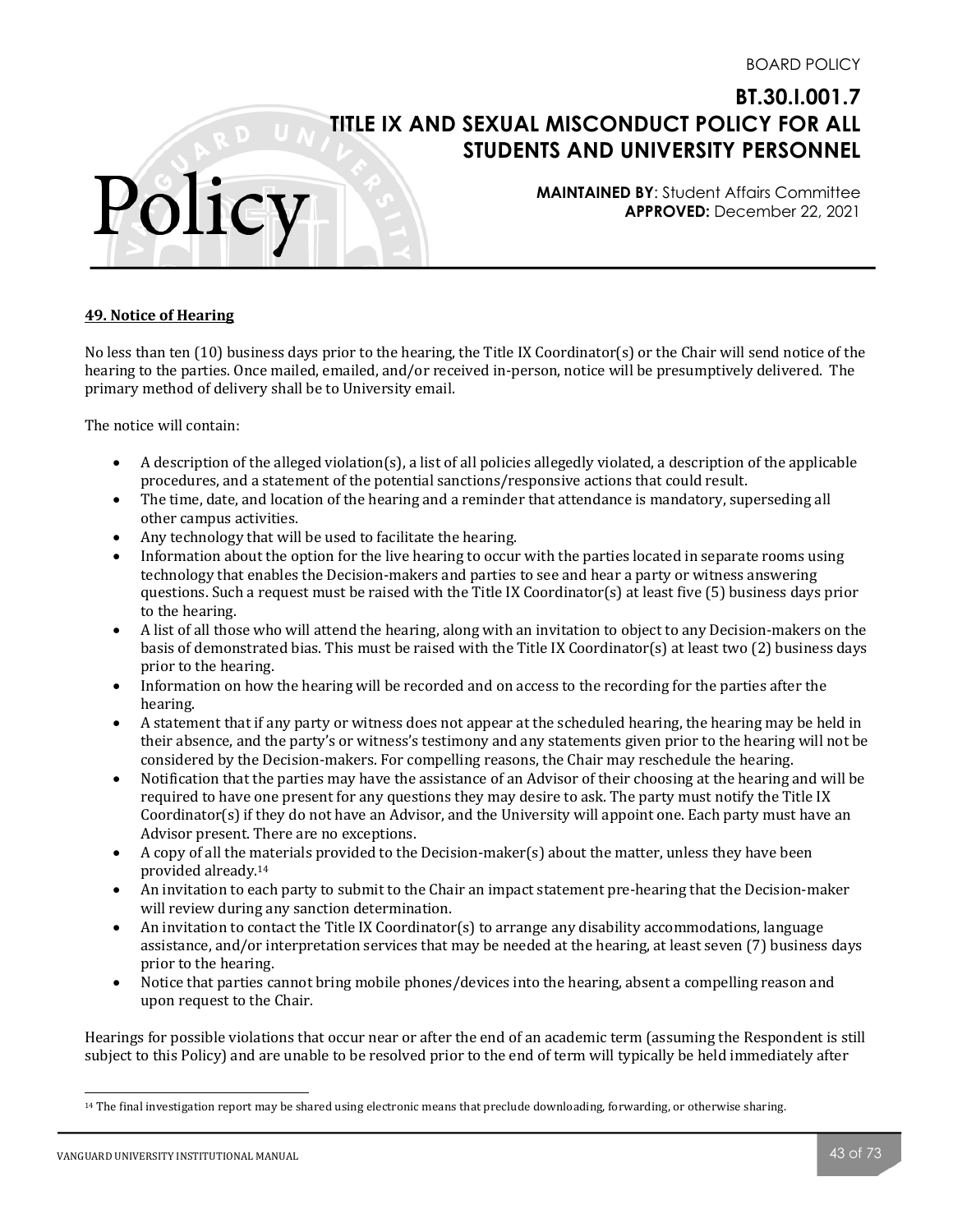**MAINTAINED BY**: Student Affairs Committee **APPROVED:** December 22, 2021

the end of the term or during the summer, as needed, to meet the resolution timeline followed by the University and remain within the 60-90 business day goal for resolution.

In these cases, if the Respondent is a graduating student, a hold may be placed on graduation and/or official transcripts until the matter is fully resolved (including any appeal).

### **50. Alternative Hearing Participation Options**

If a party or parties prefer not to attend or cannot attend the hearing in person, the party should request alternative arrangements from the Chair at least five (5) business days prior to the hearing.

The Title IX Coordinator(s) or the Chair can arrange to use technology to allow remote testimony without compromising the fairness of the hearing. Remote options may also be needed for witnesses who cannot appear in person. Any witness who cannot attend in person should let the Chair know at least five (5) business days prior to the hearing so that appropriate arrangements can be made.

#### **51. Pre-Hearing Preparation**

Polic

The Chair or hearing facilitator after any necessary consultation with the parties, Investigator(s) and/or Title IX Coordinator(s), will provide the names of persons who will be participating in the hearing, all pertinent documentary evidence, and the final investigation report to the parties at least ten (10) business days prior to the hearing.

Any witness scheduled to participate in the hearing must have been first interviewed by the Investigator(s) or have proffered a written statement or answered written questions, unless all parties and the Chair assent to the witness's participation in the hearing. The same holds for any evidence that is first offered at the hearing. If the parties and Chair do not assent to the admission of evidence newly offered at the hearing, the Chair may delay the hearing and instruct that the investigation needs to be re-opened to consider that evidence.

The parties will be given a list of the names of the Decision-makers, i.e. the Hearing Panel, at least five (5) business days in advance of the hearing. All objections to any Decision-maker must be raised in writing, detailing the rationale for the objection, and must be submitted to the Title IX Coordinator(s) as soon as possible and no later than two days prior to the hearing. Decision-makers will only be removed if the Title IX Coordinator(s) concludes that their bias or conflict of interest precludes an impartial hearing of the allegation(s).

The Title IX Coordinator(s) will give the Decision-makers a list of the names of all parties, witnesses, and Advisors at least five (5) business days in advance of the hearing. Any Decision-maker who cannot make an objective determination must recuse themselves from the proceedings when notified of the identity of the parties, witnesses, and Advisors in advance of the hearing. If a Decision-maker is unsure of whether a bias or conflict of interest exists, they must raise the concern to the Title IX Coordinator(s) as soon as possible.

During the ten (10) business day period prior to the hearing, the parties have the opportunity for continued review and comment on the final investigation report and available evidence. That review and comment can be shared with the Chair at the pre-hearing meeting or at the hearing and will be exchanged between each party by the Chair.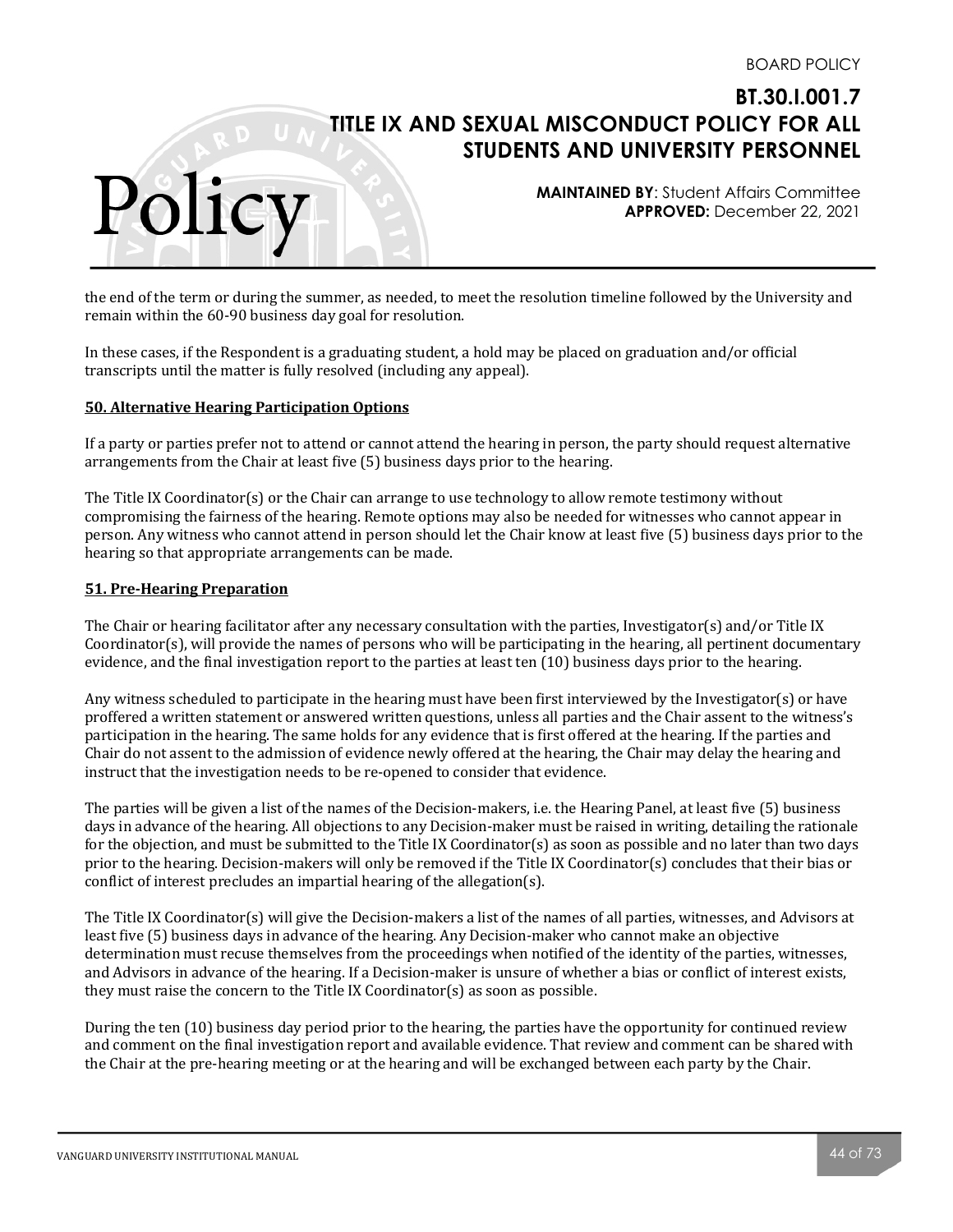**MAINTAINED BY**: Student Affairs Committee **APPROVED:** December 22, 2021

#### **52. Pre-Hearing Meetings**

Polic

The Chair may convene a pre-hearing meeting(s) with the parties and their Advisors to invite them to submit the questions or topics they (the parties and their Advisors) wish to ask or discuss at the hearing, so that the Chair can rule on their relevance ahead of time to avoid any improper evidentiary introduction in the hearing or provide recommendations for more appropriate phrasing. However, this advance review opportunity does not preclude the Advisors from asking a question for the first time at the hearing or from asking for a reconsideration based on any new information or testimony offered at the hearing. The Chair must document and share with each party their rationale for any exclusion or inclusion at a pre-hearing meeting.

The Chair, **only** with full agreement of the parties, may decide in advance of the hearing that certain witnesses do not need to be present if their testimony can be adequately summarized by the Investigator(s) in the investigation report or during the hearing.

At each pre-hearing meeting with a party and their Advisor, the Chair will consider arguments that evidence identified in the final investigation report as relevant is, in fact, not relevant. Similarly, evidence identified as directly related but not relevant by the Investigator(s) may be argued to be relevant. The Chair may rule on these arguments pre-hearing and will exchange those rulings between the parties prior to the hearing to assist in preparation for the hearing. The Chair may consult with legal counsel and/or the Title IX Coordinator(s), or ask either or both to attend pre-hearing meetings.

The pre-hearing meeting(s) will not be recorded. The Chair shall attach a summary of the pre-hearing meetings to the report. 

#### **53. Hearing Procedures**

At the hearing, the Decision-makers have the authority to hear and make determinations on all allegations of discrimination, harassment, and/or retaliation and may also hear and make determinations on any additional alleged policy violations that have occurred in concert with the discrimination, harassment, and/or retaliation.

Participants at the hearing will include the Chair; the Hearing Panel; the hearing facilitator, if one has been appointed by the Title IX Coordinator(s); the Investigator(s) who conducted the investigation; the parties; Advisors to the parties; any called witnesses. The Hearing may include the Title IX Coordinator(s) and anyone providing authorized accommodations or assistive services.

The Chair will answer all questions of procedure. Anyone appearing at the hearing to provide information will respond to questions on their own behalf.

The Chair will allow witnesses who have relevant information to appear at a portion of the hearing in order to respond to specific questions from the Decision-makers and the parties and the witnesses will then be excused.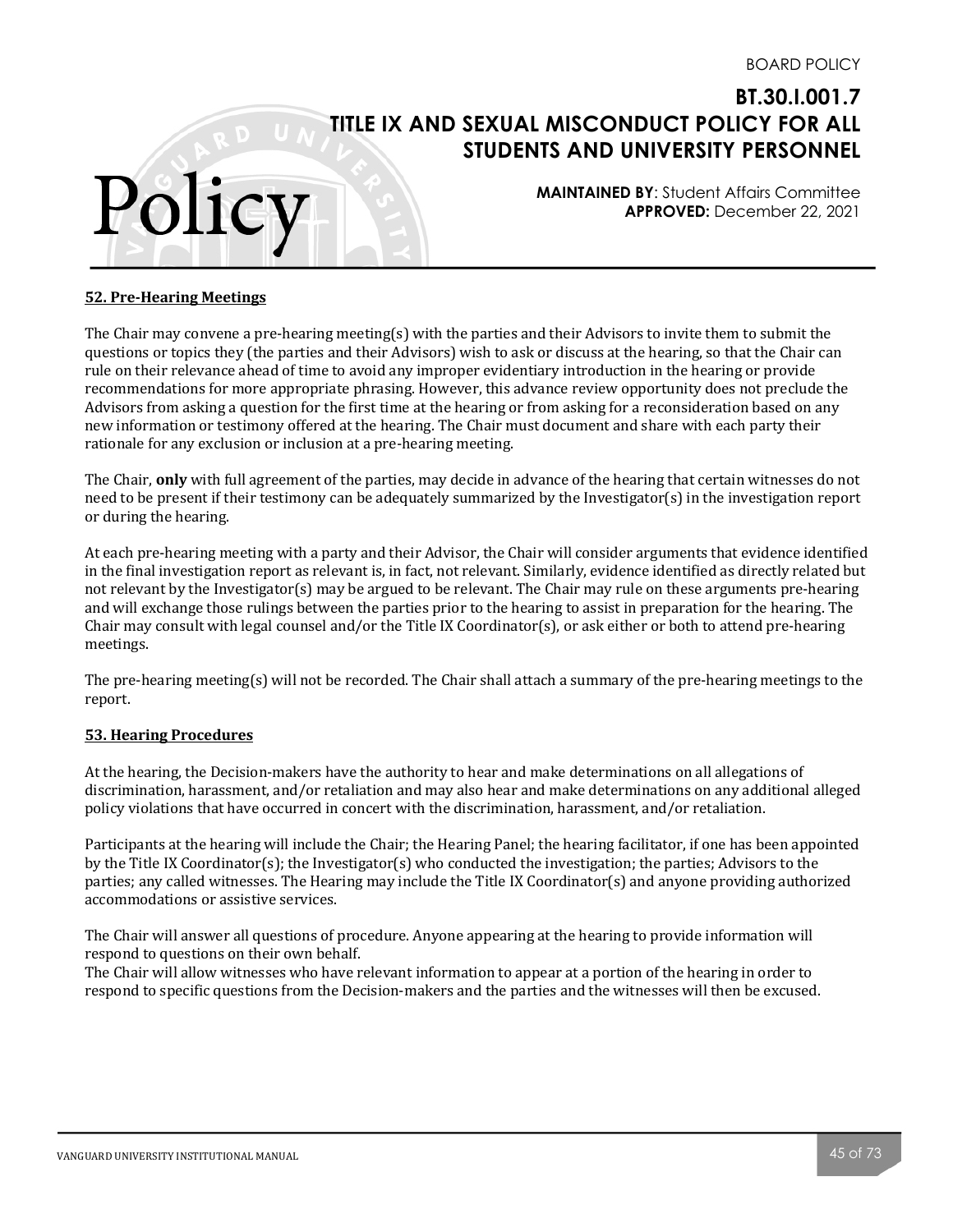**MAINTAINED BY**: Student Affairs Committee **APPROVED:** December 22, 2021

#### **54. Joint Hearings**

Polic

In hearings involving more than one Respondent or in which two (2) or more Complainants have accused the same individual of substantially similar conduct, the default procedure will be to hear the allegations jointly.

However, the Title IX Coordinator(s) may permit the investigation and/or hearings pertinent to each Respondent to be conducted separately if there is a compelling reason to do so. In joint hearings, separate determinations of responsibility will be made for each Respondent with respect to each alleged policy violation.

### **55.** The Order of the Hearing - Introductions and Explanation of Procedure

The Chair explains the procedures and introduces the participants. This may include a final opportunity for challenge or recusal of the Decision-maker(s) on the basis of bias or conflict of interest. The Chair will rule on any such challenge unless the Chair is the individual who is the subject of the challenge, in which case the Title IX  $Coordinate(s)$  will review and decide the challenge.

The Chair or the hearing facilitator then conducts the hearing according to the hearing script. At the hearing, recording, witness logistics, party logistics, curation of documents, separation of the parties, and other administrative elements of the hearing process are managed by a non-voting hearing facilitator appointed by the Title IX Coordinator(s). The hearing facilitator may attend to: logistics of rooms for various parties/witnesses as they wait; flow of parties/witnesses in and out of the hearing space; ensuring recording and/or virtual conferencing technology is working as intended; copying and distributing materials to participants, as appropriate, etc.

#### **56. Investigator Presents the Final Investigation Report**

The Investigator(s) will then present a summary of the final investigation report, including items that are contested and those that are not, and will be subject to questioning by the Decision-makers and the parties (through their Advisors). The Investigator(s) will be present during the entire hearing process, but not during deliberations. Neither the parties nor the Decision-makers should ask the Investigator(s) their opinions on credibility, recommended findings, or determinations, and the Investigators, Advisors, and parties will refrain from discussion of or questions about these assessments. If such information is introduced, the Chair will direct that it be disregarded.

#### **57. Testimony and Questioning**

Once the Investigator(s) present their report and are questioned, the parties and witnesses may provide relevant information in turn, beginning with the Complainant, and then in the order determined by the Chair. The parties/witnesses will submit to questioning by the Decision-makers and then by the parties through their Advisors ("cross-examination"). 

All questions are subject to a relevance determination by the Chair. The Advisor, who will remain seated during questioning, will pose the proposed question orally, electronically, or in writing (orally is the default, but other means of submission may be permitted by the Chair upon request if agreed to by all parties and the Chair), the proceeding will pause to allow the Chair to consider it (and state it if it has not been stated aloud), and the Chair will determine whether the question will be permitted, disallowed, or rephrased.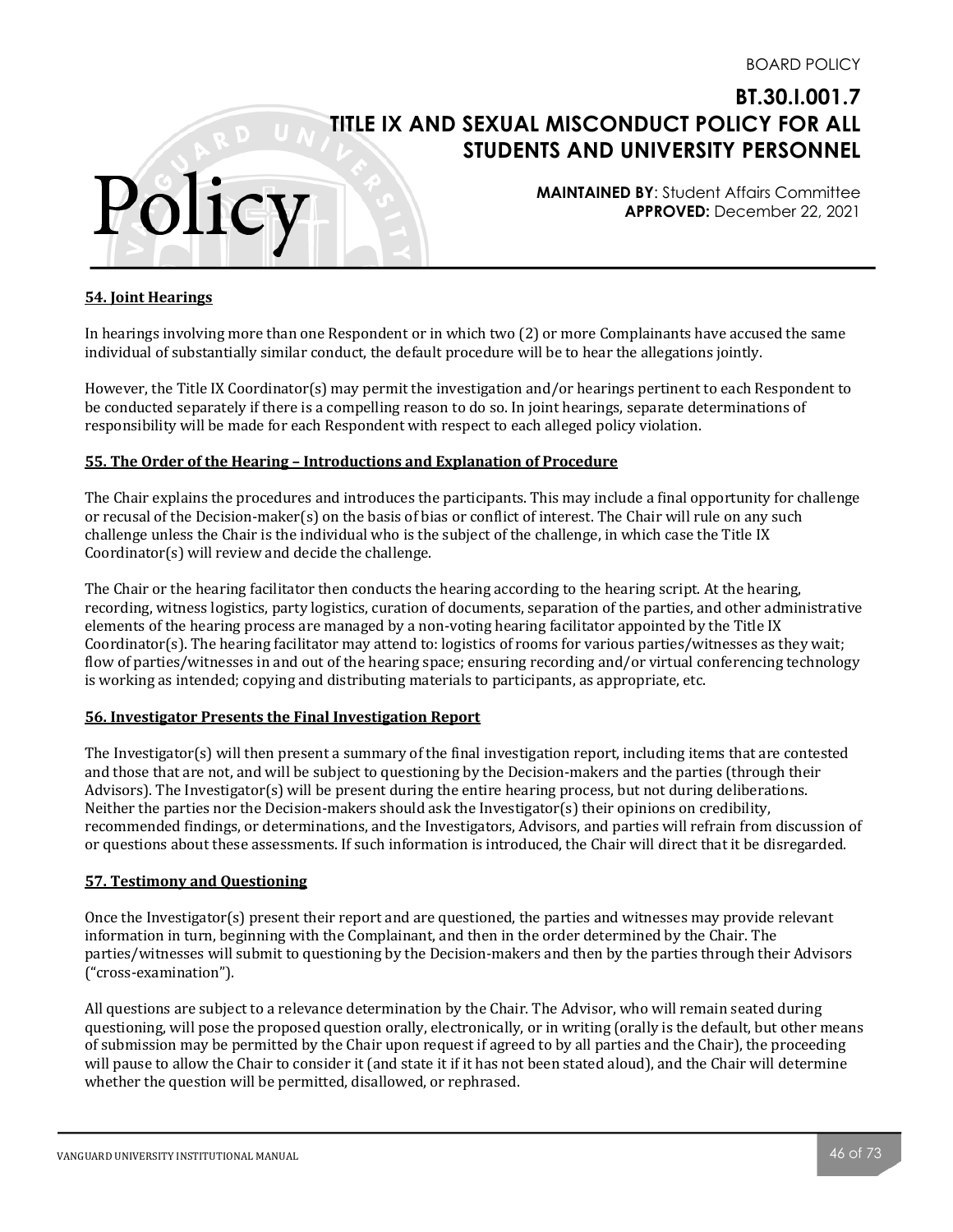**MAINTAINED BY**: Student Affairs Committee **APPROVED:** December 22, 2021

The Chair may invite explanations or persuasive statements regarding relevance with the Advisors, if the Chair so chooses. The Chair will then state their decision on the question for the record and advise the party/witness to whom the question was directed, accordingly. The Chair will explain any decision to exclude a question as not relevant, or to reframe it for relevance.

The Chair will limit or disallow questions on the basis that they are irrelevant, unduly repetitious (and thus irrelevant), or abusive. The Chair has final say on all questions and determinations of relevance. The Chair may consult with legal counsel or the Title IX Coordinator on any questions of admissibility. The Chair may ask Advisors to frame why a question is or is not relevant from their perspective but will not entertain argument from the Advisors on relevance once the Chair has ruled on a question.

If the parties raise an issue of bias or conflict of interest of an Investigator or Decision-maker at the hearing, the Chair may elect to address those issues, consult with legal counsel, and/or refer them to the Title IX Coordinator(s), and/or preserve them for appeal. If bias is not in issue at the hearing, the Chair should not permit irrelevant questions that probe for bias.

### **58. Refusal to Submit to Cross-Examination and Inferences**

Polic

If a party or witness chooses not to submit to cross-examination at the hearing, either because they do not attend the meeting, or they attend but refuse to participate in questioning, then the Decision-makers may not rely on any prior statement made by that party or witness at the hearing including those contained in the investigation report in the ultimate determination of responsibility. The Decision-makers must disregard that statement. Evidence provided that is something other than a statement by the party or witness may be considered.

If the party or witness attends the hearing and answers some cross-examination questions, only statements related to the cross-examination questions they refuse to answer cannot be relied upon. However, if the statements of the party who is refusing to submit to cross-examination or refuses to attend the hearing are the subject of the allegation itself (e.g., the case is about verbal harassment or a quid pro quo offer), then those statements are not precluded from admission. Statements can be relied upon when questions are posed by the Decision-makers, as distinguished from questions posed by Advisors through cross-examination.

The Decision-makers may not draw any inference solely from a party's or witness's absence from the hearing or refusal to answer cross-examination or other questions.

If charges of policy violations other than sexual harassment are considered at the same hearing, the Decision-makers may consider all evidence it deems relevant, may rely on any relevant statement as long as the opportunity for crossexamination is afforded to all parties through their Advisors, and may draw reasonable inferences from any decision by any party or witness not to participate or respond to questions.

If a party's Advisor of choice refuses to comply with the University's established rules of decorum for the hearing, the University may require the party to use a different Advisor. If the University-provided Advisor refuses to comply with the rules of decorum, the University may provide that party with a different Advisor to conduct cross-examination on behalf of that party.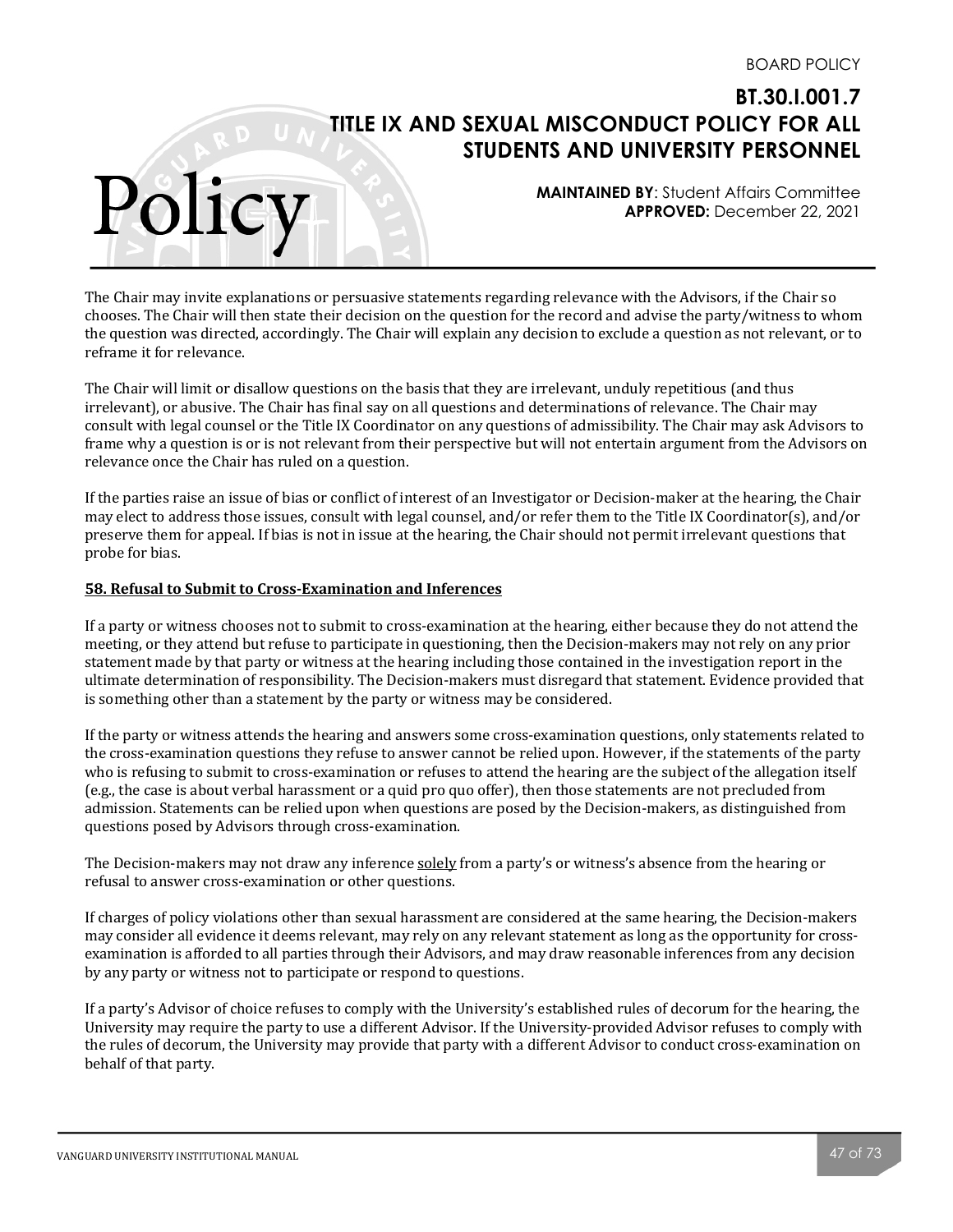**MAINTAINED BY**: Student Affairs Committee **APPROVED:** December 22, 2021

#### **59. Recording Hearings**

Polic

Hearings (but not deliberations) are recorded by the University for purposes of review in the event of an appeal. The parties may not personally record the proceedings and no other unauthorized recordings are permitted.

The Decision-makers, the parties, their Advisors, and appropriate administrators of the University will be permitted to listen to the recording in a controlled environment determined by the Title IX Coordinator(s). No person will be given or be allowed to make a copy of the recording without permission of the Title IX Coordinator(s).

### **60. Deliberation, Decision-making, and Standard of Proof**

The Decision-makers will deliberate in closed session to determine whether the Respondent is responsible or not responsible for the policy violation(s) in question. A simple majority vote is required to determine the finding. The preponderance of the evidence is used. The hearing facilitator may be invited to attend the deliberation by the Chair, but is there only to facilitate procedurally, not to address the substance of the allegations.

When there is a finding of responsibility on one or more of the allegations, the Decision-makers may then consider the previously submitted party impact statements in determining appropriate sanction(s).

The Chair will ensure that each of the parties has an opportunity to review any impact statement submitted by the other party(ies). The Decision-makers may – at their discretion – consider the statements, but they are not binding.

The Decision-makers will review the statements and any pertinent conduct history provided by the Director of Student Conduct or the Vice President for Student Affairs and will determine the appropriate sanction(s).

The Chair will then prepare a written deliberation statement and deliver it to the Title IX Coordinator(s), detailing the determination, rationale, the evidence used in support of its determination, the evidence not relied upon in its determination, credibility assessments, and any sanctions.

This report is typically three  $(3)$  to five  $(5)$  pages in length and must be submitted to the Title IX Coordinator $(s)$  within two  $(2)$  business days of the end of deliberations, unless the Title IX Coordinator(s) grants an extension. If an extension is granted, the Title IX Coordinator(s) will notify the parties.

#### **61. Notice of Outcome**

Using the deliberation statement, the Title IX Coordinator(s) will work with the Chair to prepare a Notice of Outcome. The Title IX Coordinator(s) will then share the letter, including the final determination, rationale, and any applicable sanction(s) with the parties and their Advisors within 10 business days of receiving the Decision-makers deliberation statement.

The Notice of Outcome will then be shared with the parties simultaneously. Notification will be made in writing and may be delivered by one or more of the following methods: in person, mailed to the local or permanent address of the parties as indicated in official University records, or emailed to the parties' University-issued email or otherwise approved account. Email is preferred. Once mailed, emailed, and/or received in-person, notice will be presumptively delivered.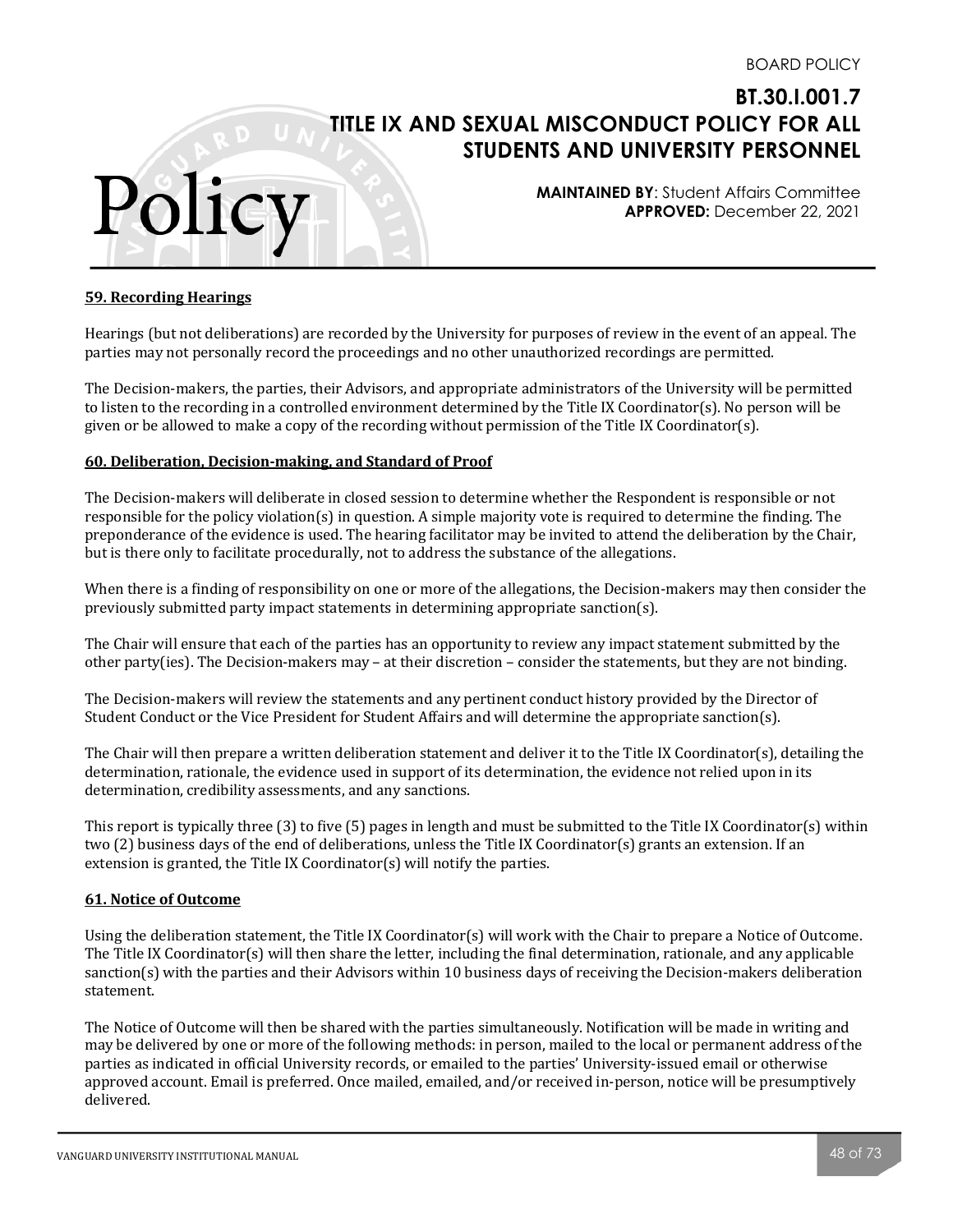**MAINTAINED BY**: Student Affairs Committee **APPROVED:** December 22, 2021

The Notice of Outcome will articulate the specific policy(ies) reported to have been violated, including the relevant policy section, and will contain a description of the procedural steps taken by the University from the receipt of the misconduct report to the determination, including any and all notifications to the parties, interviews with parties and witnesses, site visits, methods used to obtain evidence, and hearings held.

The Notice of Outcome will specify the finding on each alleged policy violation; the findings of fact that support the determination; conclusions regarding the application of the relevant policy to the facts at issue; a statement of, and rationale for, the result of each allegation to the extent the University is permitted to share such information under state or federal law; any sanctions issued which the University is permitted to share according to state or federal law; and any remedies provided to the Complainant designed to ensure access to the University's educational systems, or employment program or activity, to the extent the University is permitted to share such information under state or federal law (this detail is not typically shared with the Respondent unless the remedy directly relates to the Respondent). 

The Notice of Outcome will also include information on when the results are considered by the University to be final, any changes that occur prior to finalization, and the relevant procedures and bases for any available appeal options.

#### **<u>62. Statement of the Rights of the Parties (see Appendix C)</u>**

#### **63. Sanctions**

Polic

Factors considered when determining a sanction/responsive action may include, but are not limited to:

- The nature, severity of, and circumstances surrounding the violation(s)
- The Respondent's disciplinary history
- Previous allegations or allegations involving similar conduct
- The need for sanctions/responsive actions to bring an end to the discrimination, harassment, and/or retaliation
- The need for sanctions/responsive actions to prevent the future recurrence of discrimination, harassment, and/or retaliation
- The need to remedy the effects of the discrimination, harassment, and/or retaliation on the Complainant and the community
- $\bullet$  The impact on the parties
- Any other information deemed relevant by the Decision-maker(s)

The sanctions will be implemented as soon as is feasible, either upon the outcome of any appeal or the expiration of the window to appeal without an appeal being requested.

The sanctions described in this policy are not exclusive of, and may be in addition to, other actions taken, or sanctions imposed by external authorities.

### **a) Student Sanctions**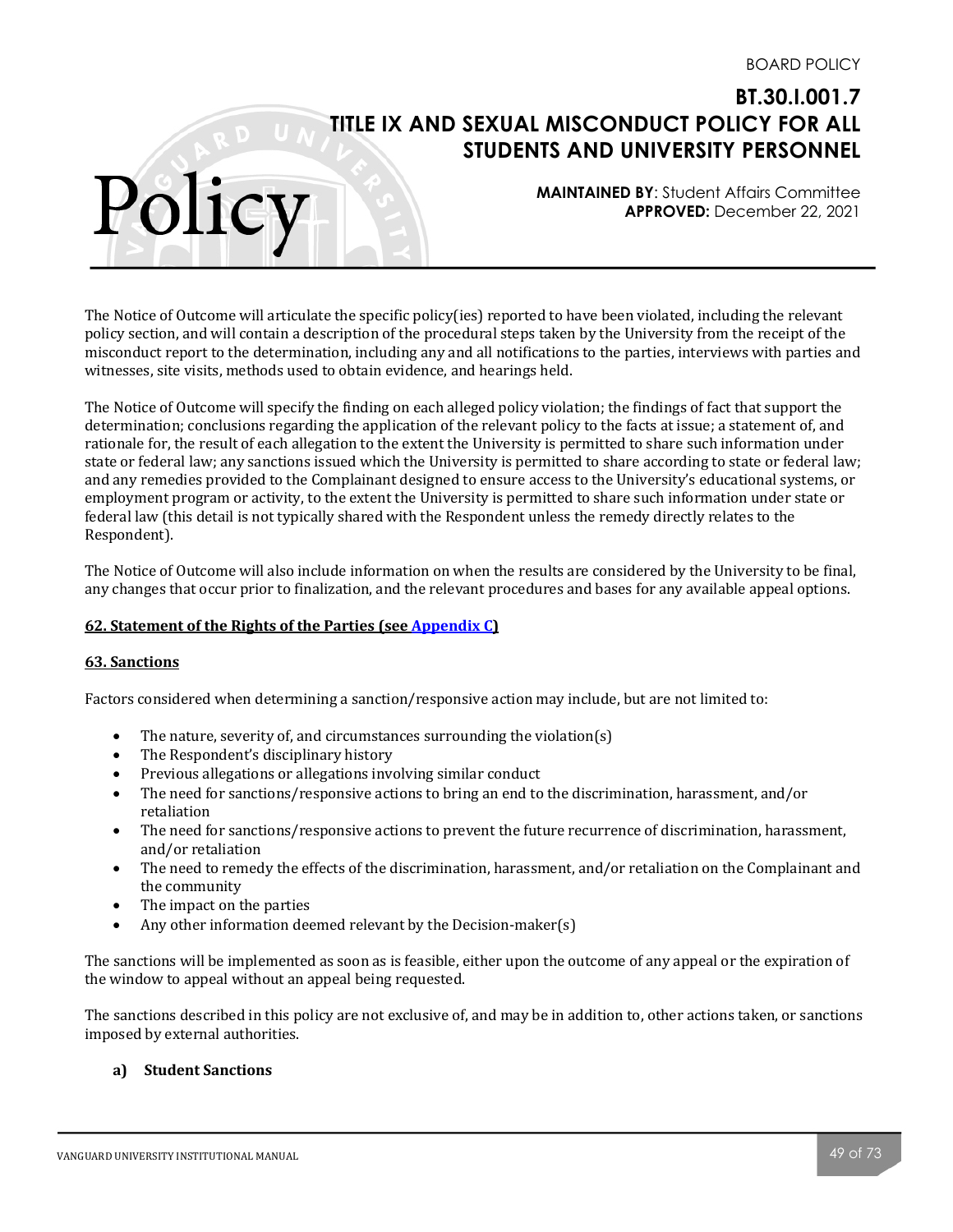**MAINTAINED BY**: Student Affairs Committee **APPROVED:** December 22, 2021

Aside from expulsion, the following are the usual sanctions that may be imposed upon students or organizations singly or in combination:

- *Warning:* A formal statement that the conduct was unacceptable and a warning that further violation of any University policy, procedure, or directive will result in more severe sanctions/responsive actions.
- *Required Counseling:* A mandate to meet with and engage in either University-sponsored or external counseling to better comprehend the misconduct and its effects.
- *Probation:* A written reprimand for violation of institutional policy, providing for more severe disciplinary sanctions in the event that the student or organization is found in violation of any institutional policy, procedure, or directive within a specified period of time. Terms of the probation will be articulated and may include denial of specified social privileges, exclusion from co-curricular activities, exclusion from designated areas of campus, no-contact orders, and/or other measures deemed appropriate.
- *Suspension:* Termination of student status from the University for a period of between one and twelve quarters (that is, up to three academic years). Students who return from suspension are automatically placed on probation through the remainder of their tenure as a student at the University.
- *Expulsion:* Permanent termination of student status and revocation of rights to be on campus for any reason or to attend University sponsored events.
- *Withholding Diploma*: The University may withhold a student's diploma for a specified period of time and/or deny a student participation in commencement activities if the student has an allegation pending or as a sanction if the student is found responsible for an alleged violation.
- *Organizational Sanctions*: Deactivation, loss of recognition, loss of some or all privileges (including University registration) for a specified period of time.
- *Other Actions:* In addition to or in place of the above sanctions, the University may assign any other sanctions as deemed appropriate.

### **b) Employee (faculty and staff) Sanctions/Responsive Actions**

Beyond termination, other responsive actions for an employee who has engaged in harassment, discrimination, and/or retaliation include:

- *Warning – Verbal or Written*
- *Letter in personnel file*
- *Performance Improvement Plan/Management Process*
- *Enhanced supervision, observation, or review*
- *Required Counseling*
- *Required Training or Education*
- *Probation*

- *Denial of Pay Increase/Pay Grade*
- Loss of Oversight or Supervisory Responsibility
- *Demotion*
- *Transfer*
- *Reassignment*
- *Delay of tenure track progress*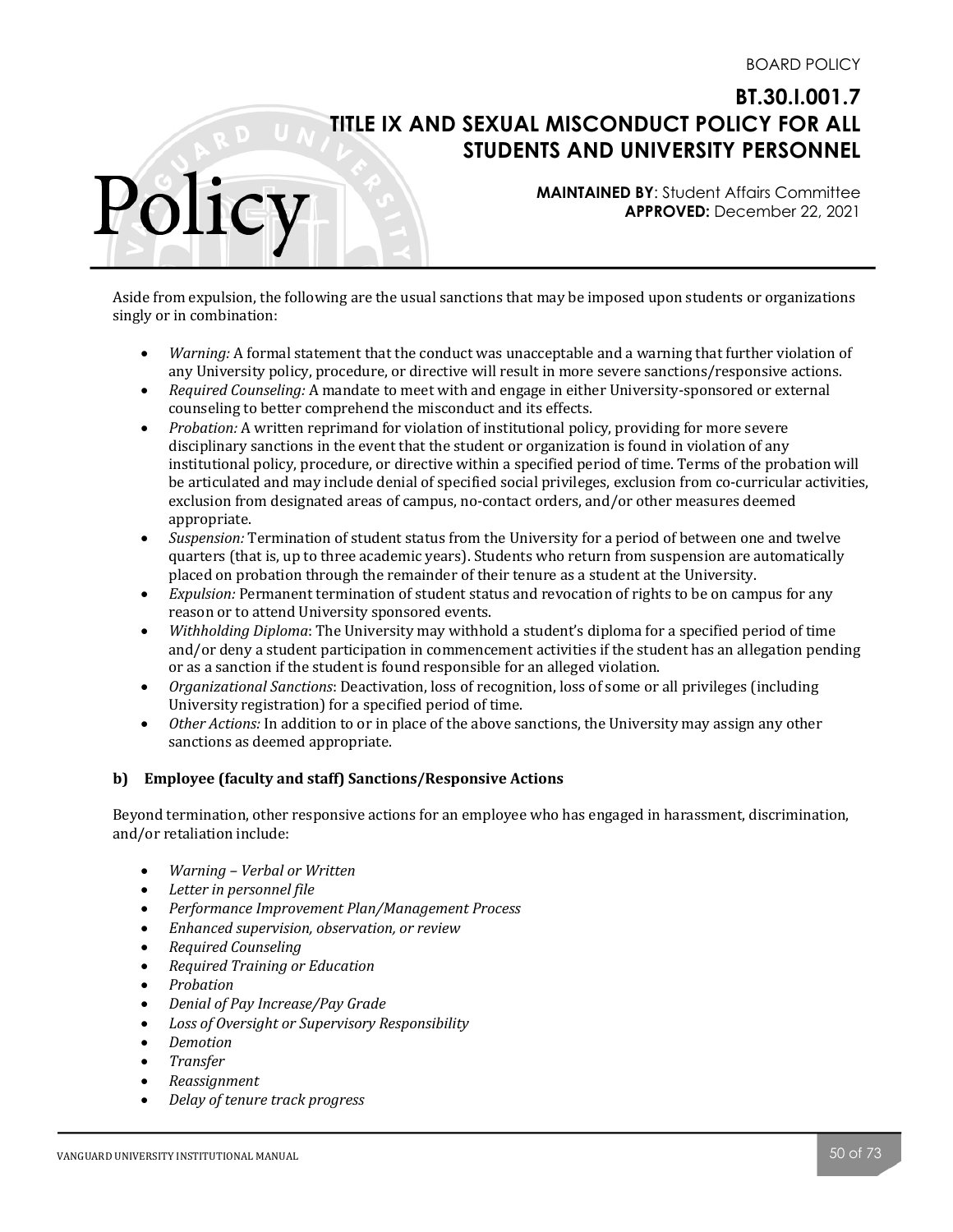**MAINTAINED BY**: Student Affairs Committee **APPROVED:** December 22, 2021

- Assignment to new supervisor
- *Restriction of stipends, research, and/or professional development resources*
- *Suspension with pay*

Polic

- *Suspension* without pay
- *Denying the opportunity for promotion*
- *Denying the opportunity to hold committee or community roles, such as serving as a Resident Fellow or Department Chair*
- *Public or private censure*
- Other Actions: In addition to or in place of the above sanctions/responsive actions, the University may assign any other responsive actions as deemed appropriate.

### **64. Withdrawal or Resignation While Charges Pending**

*a)* Students: Under this policy, if a student has an allegation pending for violation under Sexual Harassment and Sexual Misconduct or in regard to a related Equal Opportunity, Harassment, and Nondiscrimination, the University may place a hold on a student's ability to graduate and/or to receive an official transcript/diploma.

Should a student decide to not participate in the resolution process, the process proceeds absent their participation to a reasonable resolution. Should a student Respondent permanently withdraw from the University, the resolution process ends, as the University no longer has disciplinary jurisdiction over the withdrawn student.

However, the University will continue to address and remedy any systemic issues, variables that may have contributed to the alleged violation(s), and any ongoing effects of the alleged harassment, discrimination, and/or retaliation. The student who withdraws or leaves while the process is pending may not return to the University. Such exclusion applies to all campuses of the University. A hold will be placed on their ability to be readmitted. They may also be barred from the University property and/or events.

If the student Respondent only withdraws or takes a leave for a specified period of time (e.g., one semester or term), the resolution process may continue remotely and that student is not permitted to return to the University unless and until all sanctions have been satisfied.

*b.* Employees: Should an employee Respondent resign with unresolved allegations pending, the resolution process ends, as the University no longer has disciplinary jurisdiction over the resigned employee.

However, the University will continue to address and remedy any systemic issues, variables that contributed to the alleged violation(s), and any ongoing effects of the alleged harassment or discrimination.

The employee who resigns with unresolved allegations pending is not eligible for rehire with the University and the  $r$ ecords retained by the Title IX Coordinator(s) will reflect that status.

All University responses to future inquiries regarding employment references for that individual will include that the former employee resigned during a pending disciplinary matter.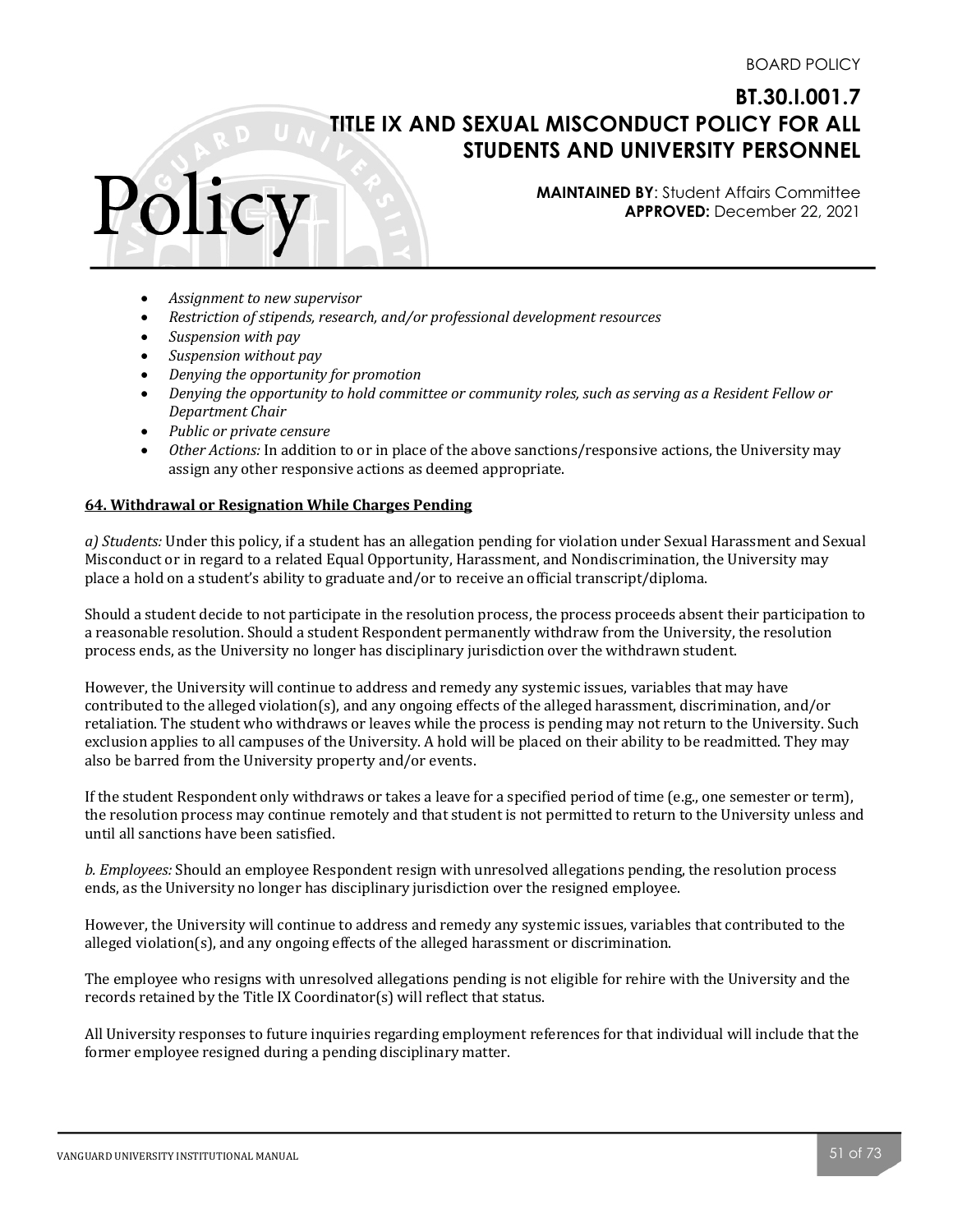

#### **65. Appeals**

Polic

Any party may file a request for appeal ("Request for Appeal"), but it must be submitted in writing to the Title IX Coordinator(s) within 3 business days of the delivery of the Notice of Outcome.

A single Appeal Decision-maker will Chair the appeal. No Appeal Decision-Maker will have been involved in the process previously, including any dismissal appeal that may have been heard earlier in the process.

The Request for Appeal will be forwarded to the Appeal Chair for consideration to determine if the request meets the grounds for appeal (a Review for Standing).

This review is not a review of the merits of the appeal, but solely a determination as to whether the request meets the grounds and is timely filed.

### **a) Grounds for Appeal**

Appeals are limited to the following grounds:

- i) Procedural irregularity that affected the outcome of the matter;
- ii) New evidence that was not reasonably available at the time the determination regarding responsibility or dismissal was made, that could affect the outcome of the matter; and
- iii) The Title IX Coordinator(s), Investigator(s), or Decision-maker(s) had a conflict of interest or bias for or against Complainants or Respondents generally or the specific Complainant or Respondent that affected the outcome of the matter.

If any of the grounds in the Request for Appeal do not meet the grounds in this Policy, that request will be denied by the Appeal Decision-Maker and the parties and their Advisors will be notified in writing of the denial and the rationale. 

If any of the grounds in the Request for Appeal meet the grounds in this Policy, then the Appeal Decision-Maker will notify the other party(ies) and their Advisors, the Title IX Coordinator(s), and, when appropriate, the Investigators and/or the original Decision-maker(s).

The other party(ies) and their Advisors, the Title IX Coordinator(s), and, when appropriate, the Investigators and/or the original Decision-makers will be mailed, emailed, and/or provided a hard copy of the request with the approved grounds and then be given 3 business days to submit a response to the portion of the appeal that was approved and involves them. All responses will be forwarded by the Chair to all parties for review and comment.

The non-appealing party (if any) may also choose to raise a new ground for appeal at this time. If so, that will be reviewed to determine if it meets the grounds in this Policy by the Appeal Chair and either denied or approved. If approved, it will be forwarded to the party who initially requested an appeal, the Investigator(s) and/or original Decision-makers, as necessary, who will submit their responses in 3 business days, which will be circulated for review and comment by all parties.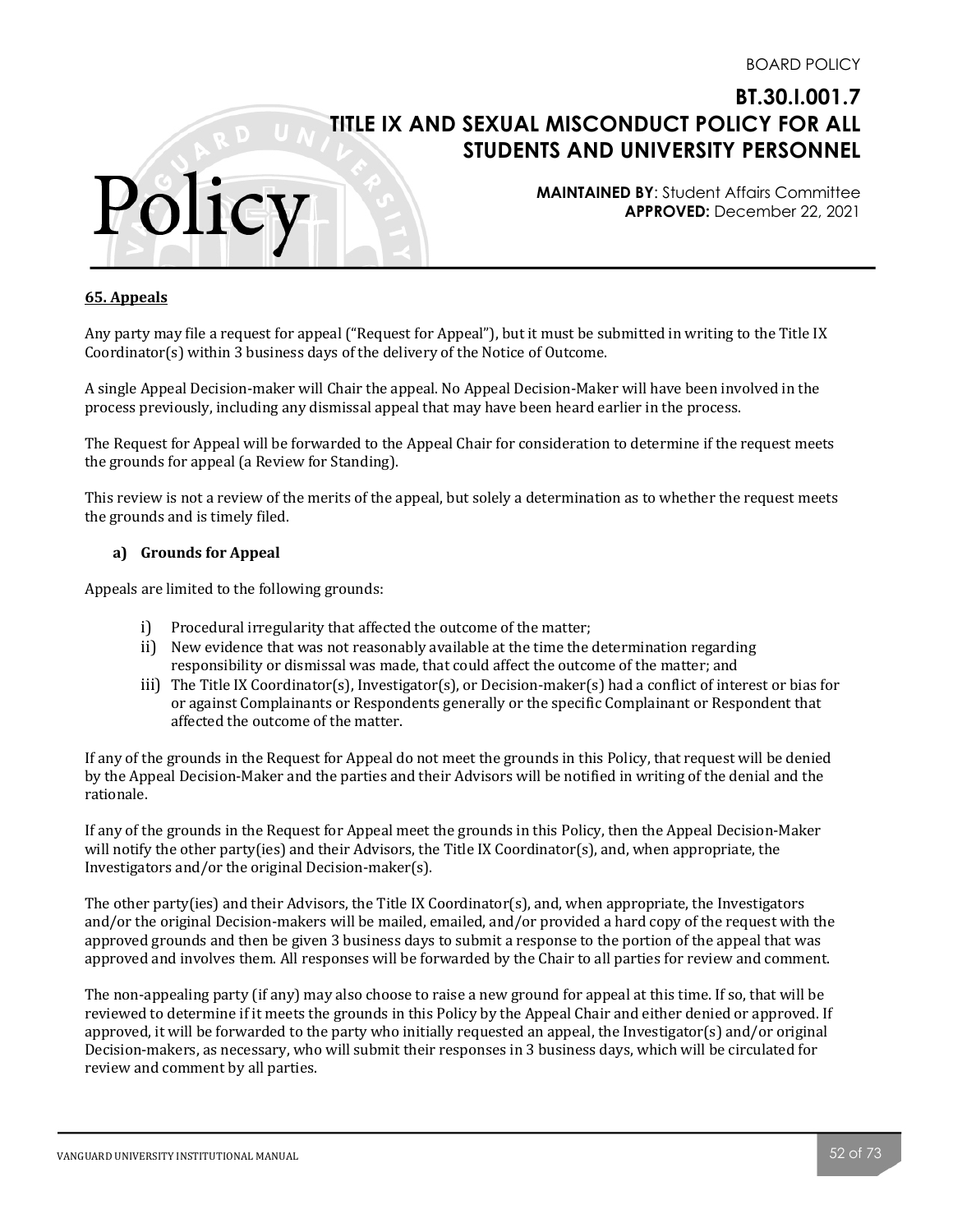**MAINTAINED BY**: Student Affairs Committee **APPROVED:** December 22, 2021

Neither party may submit any new requests for appeal after this time period. The Appeal Chair will collect any additional information needed and all documentation regarding the approved grounds and the subsequent responses and will render a decision in no more than 5 business days, barring exigent circumstances. All decisions apply the preponderance of the evidence standard.

A Notice of Appeal Outcome will be sent to all parties simultaneously including the decision on each approved ground and rationale for each decision. The Notice of Appeal Outcome will specify the finding on each ground for appeal, any specific instructions for remand or reconsideration, any sanctions that may result which the University is permitted to share according to state or federal law, and the rationale supporting the essential findings to the extent the University is permitted to share under state or federal law.

Notification will be made in writing and may be delivered by one or more of the following methods: in person, mailed to the local or permanent address of the parties as indicated in official institutional records, or emailed to the parties. Email is preferred. Once mailed, emailed and/or received in-person, notice will be presumptively delivered.

### b) **Sanctions Status During the Appeal**

Any sanctions imposed as a result of the hearing are stayed during the appeal process. Supportive measures may be reinstated, subject to the same supportive measure procedures above.

If any of the sanctions are to be implemented immediately post-hearing, but pre-appeal, then emergency removal procedures (detailed above) for a hearing on the justification for doing so must be permitted within 48 hours of implementation. 

The University may still place holds on official transcripts, diplomas, graduations, and course registration pending the outcome of an appeal when the original sanctions included separation.

#### **c) Appeal Considerations**

- Decisions on appeal are to be deferential to the original decision, making changes to the finding only when there is clear error and to the sanction(s)/responsive action(s) only if there is a compelling justification to do so.
- Appeals are not intended to provide for a full re-hearing  $(de novo)$  of the allegation $(s)$ . In most cases, appeals are confined to a review of the written documentation or record of the original hearing and pertinent documentation regarding the specific grounds for appeal.
- An appeal is not an opportunity for Appeal Decision-maker to substitute their judgment for that of the original Decision-makers merely because they disagree with the finding or sanctions.
- The Appeal Chair may consult with the Title IX Coordinator(s) on questions of procedure or rationale, for clarification, if needed. Documentation of all such consultation will be maintained.
- Appeals granted based on new evidence should normally be remanded to the original Investigator(s) and/or Decision-maker(s) for reconsideration. Other appeals may be remanded at the discretion of the Title IX Coordinator(s) or, in limited circumstances, decided on appeal.
- Once an appeal is decided, the outcome is final: further appeals are not permitted, even if a decision or sanction is changed on remand (except in the case of a new hearing).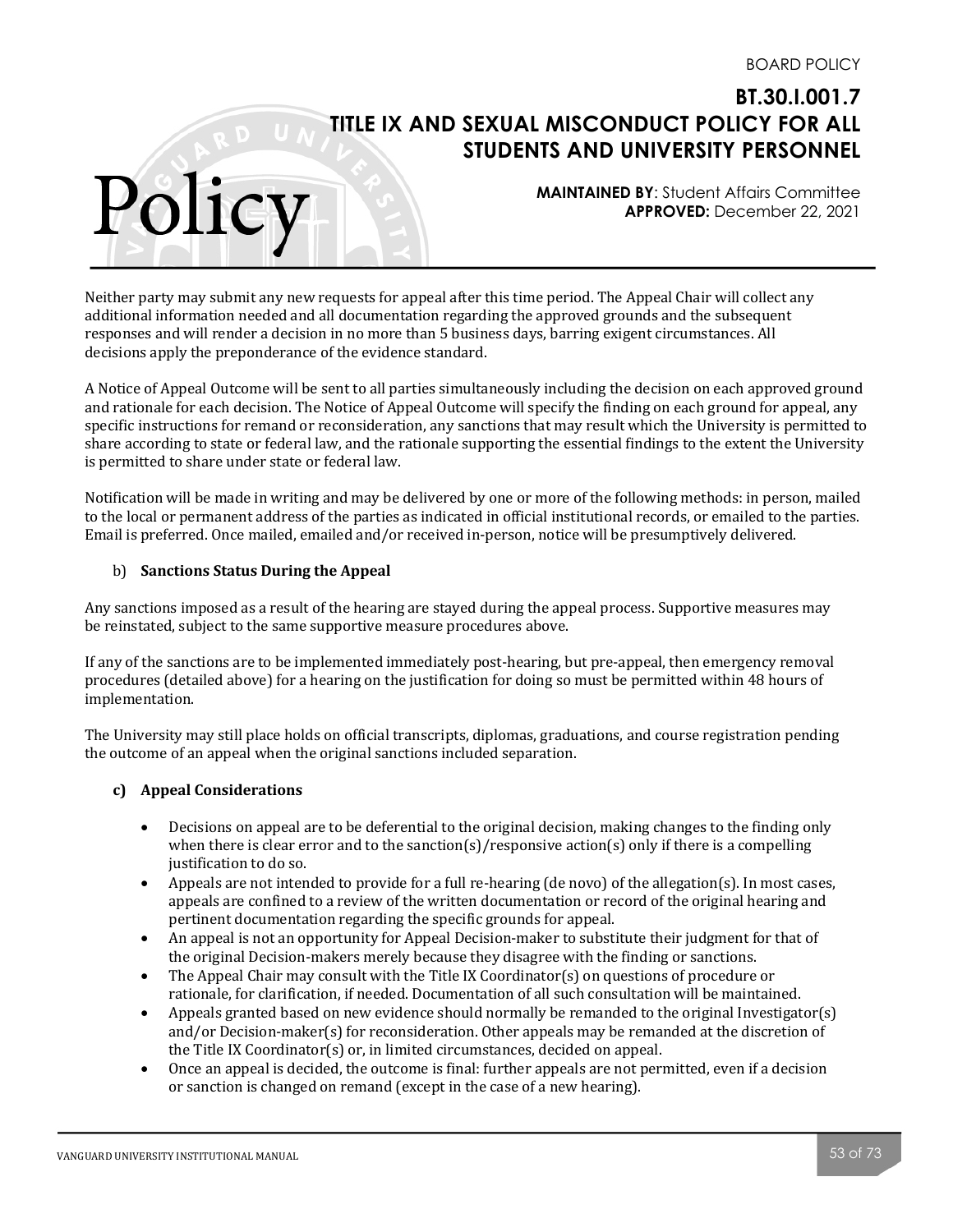**MAINTAINED BY**: Student Affairs Committee **APPROVED:** December 22, 2021

- In rare cases where a procedural error cannot be cured by the original Decision-makers (as in cases of bias), the appeal may order a new hearing with a new Decision-maker(s).
- The results of a remand to a Decision-makers cannot be appealed.
- In cases in which the appeal results in reinstatement to the University or resumption of privileges, all reasonable attempts will be made to restore the Respondent to their prior status, recognizing that some opportunities lost may be irreparable in the short term.

#### **66. Long-Term Remedies/Other Actions**

Polic

Following the conclusion of the resolution process, and in addition to any sanctions implemented, the Title IX Coordinator(s) may implement additional long-term remedies or actions with respect to the parties and/or the campus community that are intended to stop the harassment, discrimination, and/or retaliation, remedy the effects, and prevent reoccurrence.

These remedies/actions may include, but are not limited to:

- Referral to counseling and health services
- Referral to the Employee Assistance Program
- $\bullet$  Education to the individual and/or the community
- Permanent alteration of housing assignments
- Permanent alteration of work arrangements for employees
- Provision of campus safety escorts
- Climate surveys
- Policy modification and/or training
- Provision of transportation accommodations
- Implementation of long-term contact limitations between the parties
- Implementation of adjustments to academic deadlines, course schedules, etc.

At the discretion of the Title IX Coordinator(s), certain long-term support or measures may also be provided to the parties even if no policy violation is found.

When no policy violation is found, the Title IX Coordinator(s) will address any remedies owed to the Respondent to ensure no effective denial of educational access.

The University will maintain the privacy of any long-term remedies/actions/measures, provided privacy does not impair the University's ability to provide these services.

### 67. Failure to Comply with Sanctions and/or Interim and Long-term Remedies and/or Responsive Actions

All Respondents are expected to comply with the assigned sanctions, responsive actions, and/or corrective actions within the timeframe specified by the final Decision-makers, including the Appeal Chair.

Failure to abide by the sanction(s)/action(s) imposed by the date specified, whether by refusal, neglect, or any other reason, may result in additional sanction(s)/action(s), including suspension, expulsion, and/or termination from the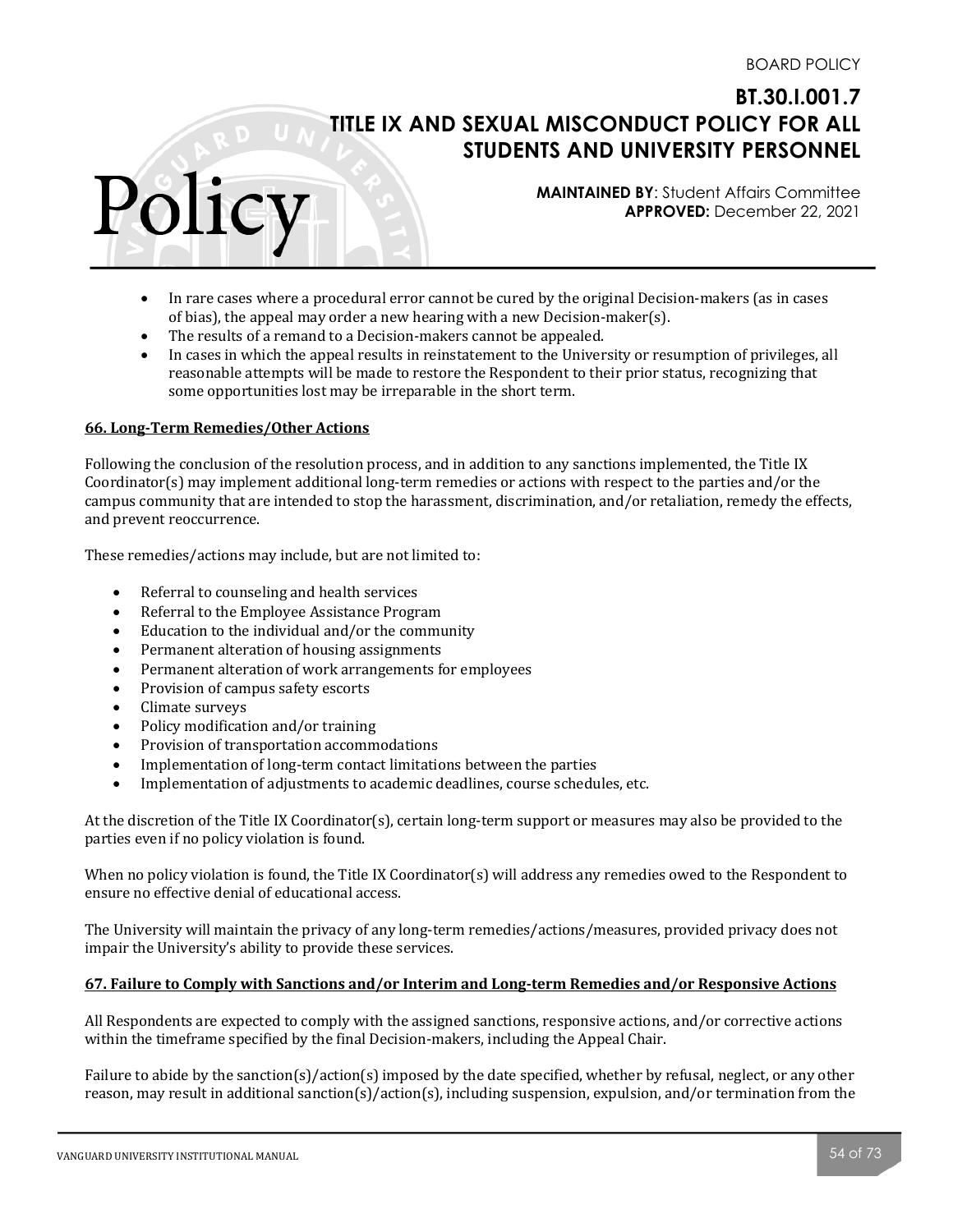**MAINTAINED BY**: Student Affairs Committee **APPROVED:** December 22, 2021

University.

A suspension will only be lifted when compliance is achieved to the satisfaction of the Title IX Coordinator(s).

#### **68. Recordkeeping**

Polic

The University will maintain for a period of seven years records of:

- 1. Each sexual harassment investigation including any determination regarding responsibility and any audio or audiovisual recording or transcript required under federal regulation;
- 2. Any disciplinary sanctions imposed on the Respondent;
- 3. Any remedies provided to the Complainant designed to restore or preserve equal access to the University's education program or activity;
- 4. Any appeal and the result therefrom:
- 5. Any Informal Resolution and the result therefrom;
- 6. All materials used to train Title IX Coordinator(s)s, Investigators, Decision-makers, and any person who facilitates an Informal Resolution process. The University will make these training materials publicly available on the University's website.
- 7. Any actions, including any supportive measures, taken in response to a report or formal complaint of sexual harassment.

The University will also maintain any and all records in accordance with state and federal laws.

#### **69. Disabilities Accommodations in the Resolution Process**

The University is committed to providing reasonable accommodations and support to qualified students, employees, or others with disabilities to ensure equal access to the University's resolution process.

Anyone needing such accommodations or support should contact the assigned Title IX Coordinator, who will review the request and, in consultation with the person requesting the accommodation and Human Resources and/or the Director of Disability Services to determine which accommodations are appropriate and necessary for full participation in the process.

#### **70. Revision of this Policy and Procedures**

This Policy and procedures supersede any previous policy(ies) addressing harassment, sexual misconduct, discrimination, and/or retaliation under Title IX and will be reviewed and updated annually by the Title IX Coordinator(s). The University reserves the right to make changes to this document as necessary, and once those changes are posted online, they are in effect.

During the resolution process, the Title IX Coordinator(s) may make minor modifications to procedures that do not  $m$ aterially jeopardize the fairness owed to any party. The Title IX Coordinator(s) may also vary procedures materially with notice (on the institutional website, with the appropriate effective date identified) upon determining that changes to law or regulation require policy or procedural alterations not reflected in this Policy and procedures.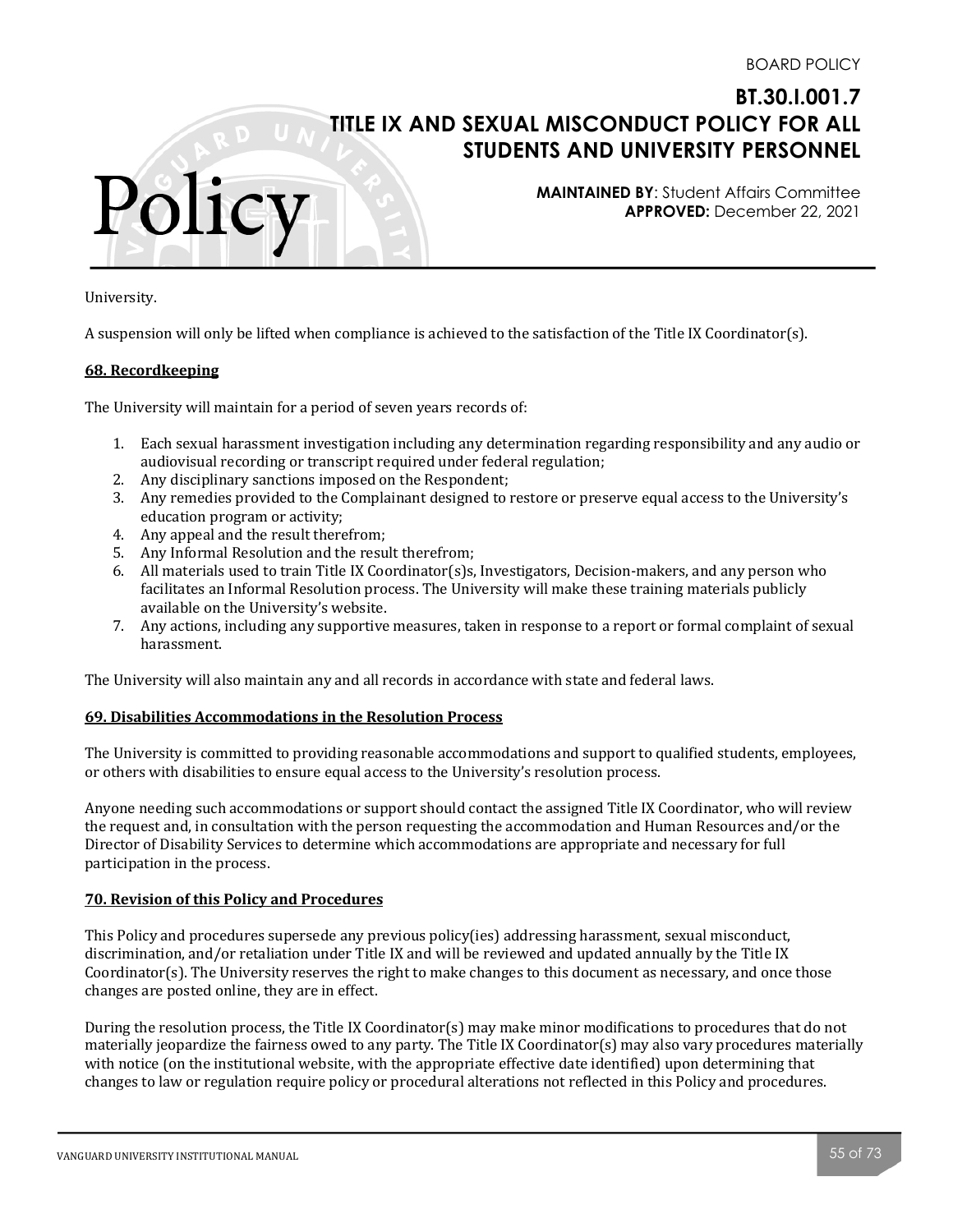**MAINTAINED BY**: Student Affairs Committee **APPROVED:** December 22, 2021

If government laws or regulations change - or court decisions alter - the requirements in a way that impacts this document, this document will be construed to comply with the most recent government regulations or holdings. This document does not create legally enforceable protections beyond the protection of the background state and federal laws which frame such policies and codes, generally.

This Policy and procedures are effective 14 August 2020.

### **ATIXA 2020 ONE POLICY, TWO PROCEDURES MODEL USE AND ADAPTATION OF THIS MODEL IS PERMITTED THROUGH A LIMITED LICENSE TO VANGUARD UNIVERSITY OF SOUTHERN CALIFORNIA. ALL OTHER RIGHTS RESERVED. ©2020. ATIXA**

### **HISTORY**

Polic

(v7): Revisions to policy include minor housekeeping to TIX Coordinator and Deputies due to personnel changes, alignment to further clarify language, and inclusion of S.B. 483 law that is effective January 1, 2022.

(v6): Revisions to policy align with California Penal Code section 261.5 definition of unlawful sexual intercourse between minor and adult; and change in Title IX Coordinator due to employee separation from university.

(v5): Revisions to this policy addresses misconduct related to Civil Rights violations, and ADA/504 Coordinator, or harassment or retaliation actions related to a person's status in a protected class. The revisions are comprehensive of federal and state law. Policy has been expanded to reflect those civil rights violations or complaints of harassment or retaliation related to a person's protected class, other than sex, shall be addressed through Process B. It also formally appoints a Title VII Coordinator/Officer; (3) permits disclosure of reports or complaints related to an employee Complainant or Respondent to ensure increased accountability of employees and strengthen employee screening practices; and (4) clarified the ability to proceed to informal or alternate resolution proceedings in Process B. Revisions were reviewed and approved by the Board of Trustees on Wednesday, February 24, 2021 (SL2021-01) for immediate implementation; and that the Institutional Manual be updated accordingly and all Students and University Personnel be informed immediately of the policy revisions.

(v4): Revisions to this policy adhere to changes in federal law, which requires compliance no later than August 14, 2020, for all education programs or activities that receive federal funds. On May 6, 2020, the Department of Education released sweeping regulations directing schools to implement procedures to redress Title IX based reports of sexual harassment and sexual assault. The policy as drafted is comprehensive of federal and state law. See briefing memo provided to the Board of Trustees for more information. These mandated revisions were reviewed and approved by the Executive Committee of the Board on Friday, August 14, 2020 for immediate implementation; and that the Institutional Manual be updated accordingly and all Students and University Personnel be informed immediately of the policy revisions.

(v3): This policy and procedure revision was approved by the Board of Trustees on October 19, 2016 with implementation to take place in August 2017. NOTE: Policy was reviewed in August 2017 and minor revisions in language made for compliance with best practices.

(v2): Minor revisions made to language under POLICY EXPECTATIONS WITH RESPECT TO CONSENSUAL RELATIONSHIPS so that it is consistent with language in other organizational policies. Revision approved by the President's Cabinet on July 23, 2015.

(v1): This policy and procedure was approved by the Board of Trustees on March 27, 2015 (via electronic vote) with implementation to take place immediately upon approval.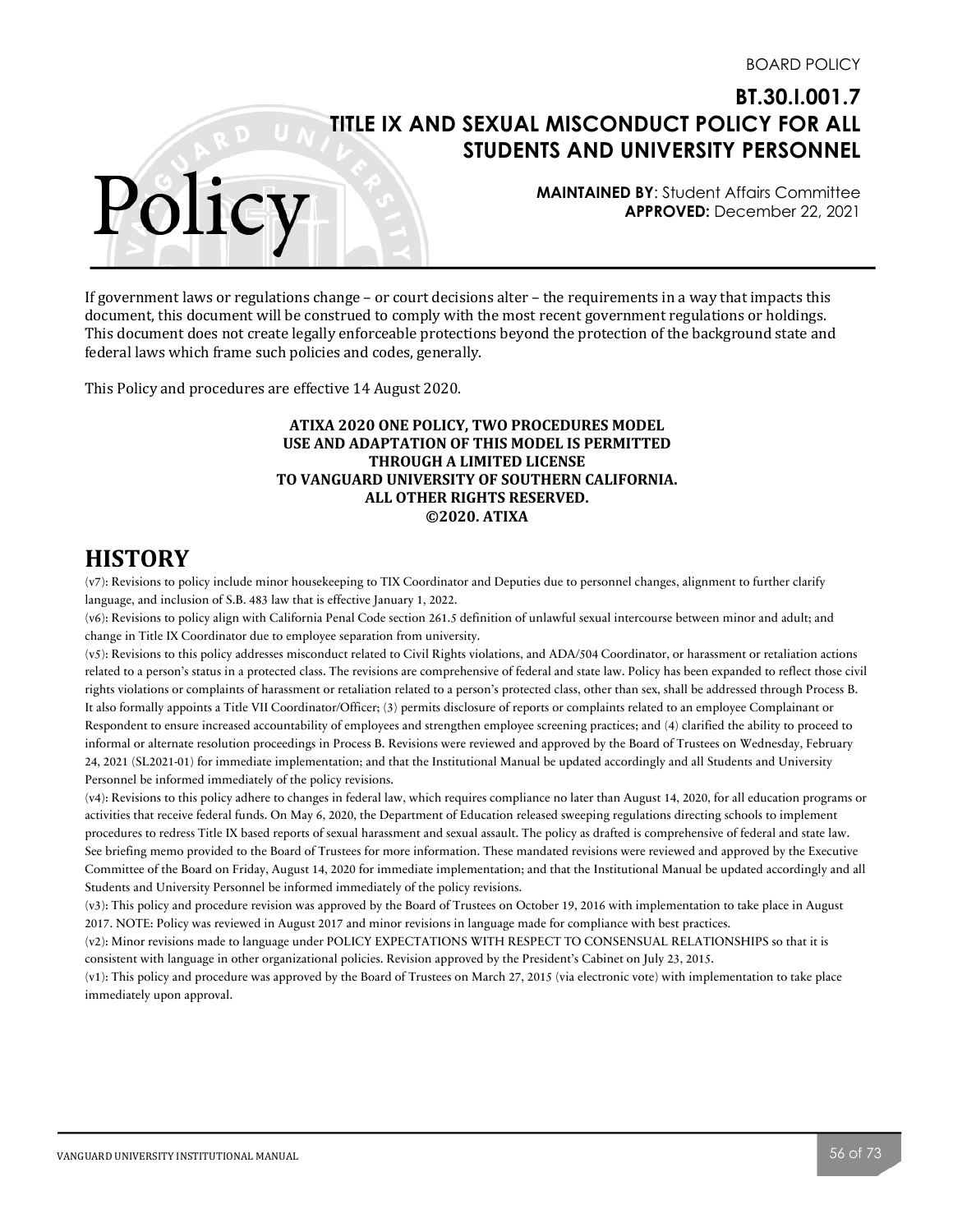**MAINTAINED BY**: Student Affairs Committee **APPROVED:** December 22, 2021

# **APPENDIX A: POLICY EXAMPLES**

Examples of possible Sexual Harassment include:

Polic

- A professor offers for a student to have sex or go on a date with them in exchange for a good grade. This constitutes sexual harassment regardless of whether the student accedes to the request and irrespective of whether a good grade is promised, or a bad grade is threatened.
- A professor engages students in class in discussions about the students' past sexual experiences, yet the conversations are not in any way germane to the subject matter of the class. The professor inquires about explicit details and demands that students answer them, though the students are clearly uncomfortable and hesitant.

#### Example of Stalking:

● A graduate student working as an on-campus tutor received flowers and gifts delivered to their office. After learning the gifts were from a student they recently tutored, the graduate student thanked the student and stated that it was not necessary and would appreciate it if the gift deliveries stopped. The student then started leaving notes of love and gratitude on the tutor's car, both on-campus and at home. Asked again to stop, the student stated by email, "You can ask me to stop, but I'm not giving up. We are meant to be together, and I'll do anything to make you have the feelings for me that I have for you." When the tutor did not respond, the student emailed again, "You cannot escape me. I will track you to the ends of the earth. If I can't have you, no one will."

### Examples of possible Sexual Assault:

- Amanda and Bill meet at a party. They spend the evening dancing and getting to know each other. Bill convinces Amanda to come up to his room. From 11:00 p.m. until 3:00 a.m., Bill uses every line he can think of to convince Amanda to have sex with him, but she adamantly refuses. Despite her clear communications that she is not interested in doing anything sexual with him, Bill keeps at her, questions her religious convictions, and accuses her of being "a prude." He brings up several rumors that he has heard about how she performed oral sex on a number of other guys. Finally, it seems to Bill that her resolve is weakening, and he convinces her to "jerk him off" (hand to genital contact). Amanda would have never done it but for Bill's incessant advances. He feels that he successfully seduced her and that she wanted to do it all along but was playing shy and hard to get. Why else would she have come up to his room alone after the party? If she really didn't want it, she could have left.
- Jiang is a junior. Beth is a sophomore. Jiang comes to Beth's residence hall room with some mutual friends to watch a movie. Jiang and Beth, who have never met before, are attracted to each other. After the movie, everyone leaves, and Jiang and Beth are alone. They hit it off, soon become more intimate, and start to make out. Jiang verbally expresses his desire to have sex with Beth. Beth, who was abused by a babysitter at the age of five and avoids sexual relations as a result, is shocked at how quickly things are progressing. As Jiang takes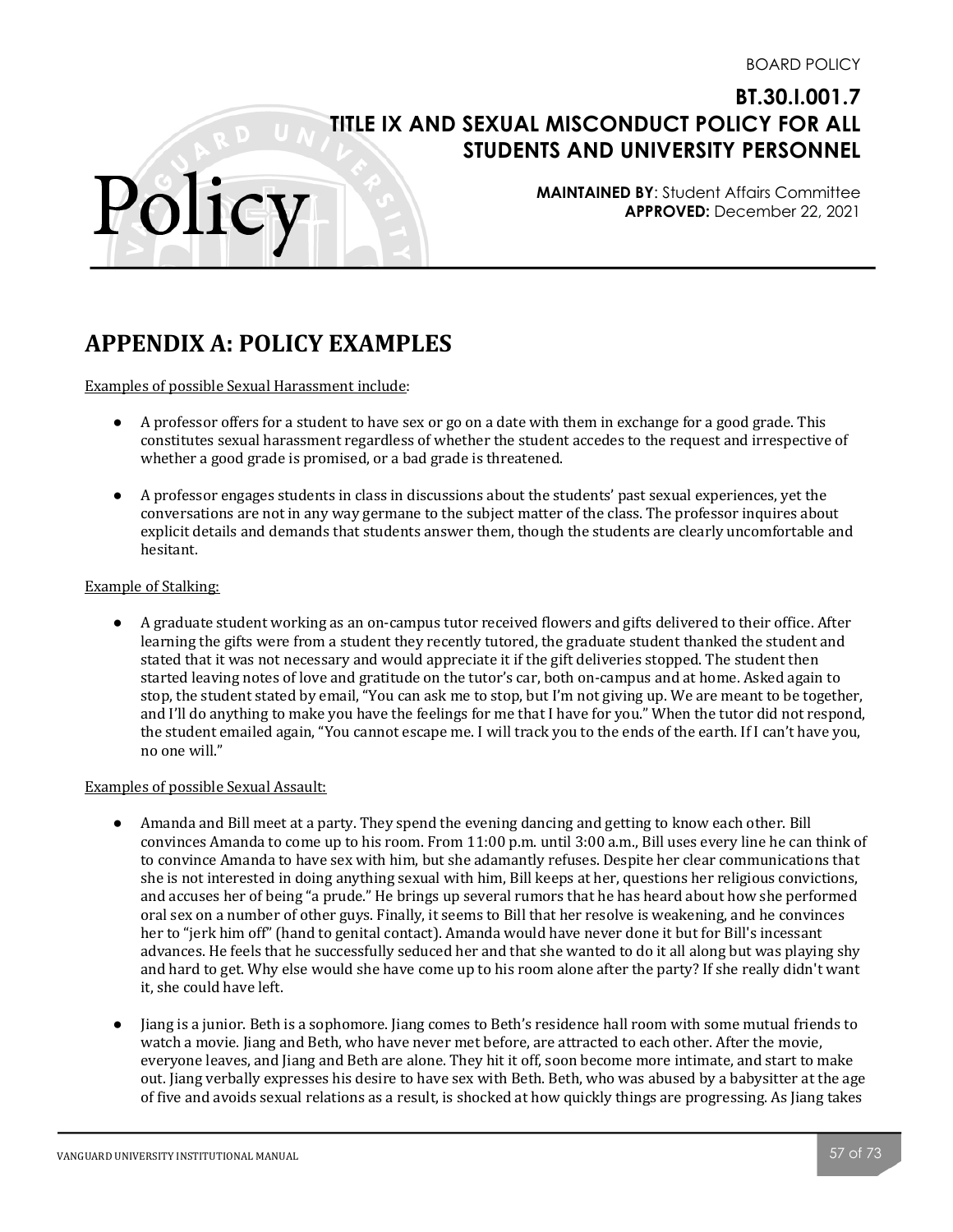**MAINTAINED BY**: Student Affairs Committee **APPROVED:** December 22, 2021

her by the wrist over to the bed, lays her down, undresses, and begins to have intercourse with Beth, Beth has a severe flashback to her childhood trauma. She wants to tell Jiang to stop but cannot. Beth is stiff and unresponsive during the intercourse.

Examples of Retaliation:

- Student-athlete A alleges sexual harassment by a coach; the coach subsequently cuts the student-athlete's playing time without a legitimate justification.
- A faculty member alleges gender inequity in pay within her department; the Department Chair then revokes his approval for her to attend a national conference, citing the faculty member's tendency to "ruffle feathers."
- A student from Organization A participates in a sexual harassment investigation as a witness whose testimony is damaging to the Respondent, who is also a member of Organization A; the student is subsequently removed as a member of Organization A because of their participation in the investigation.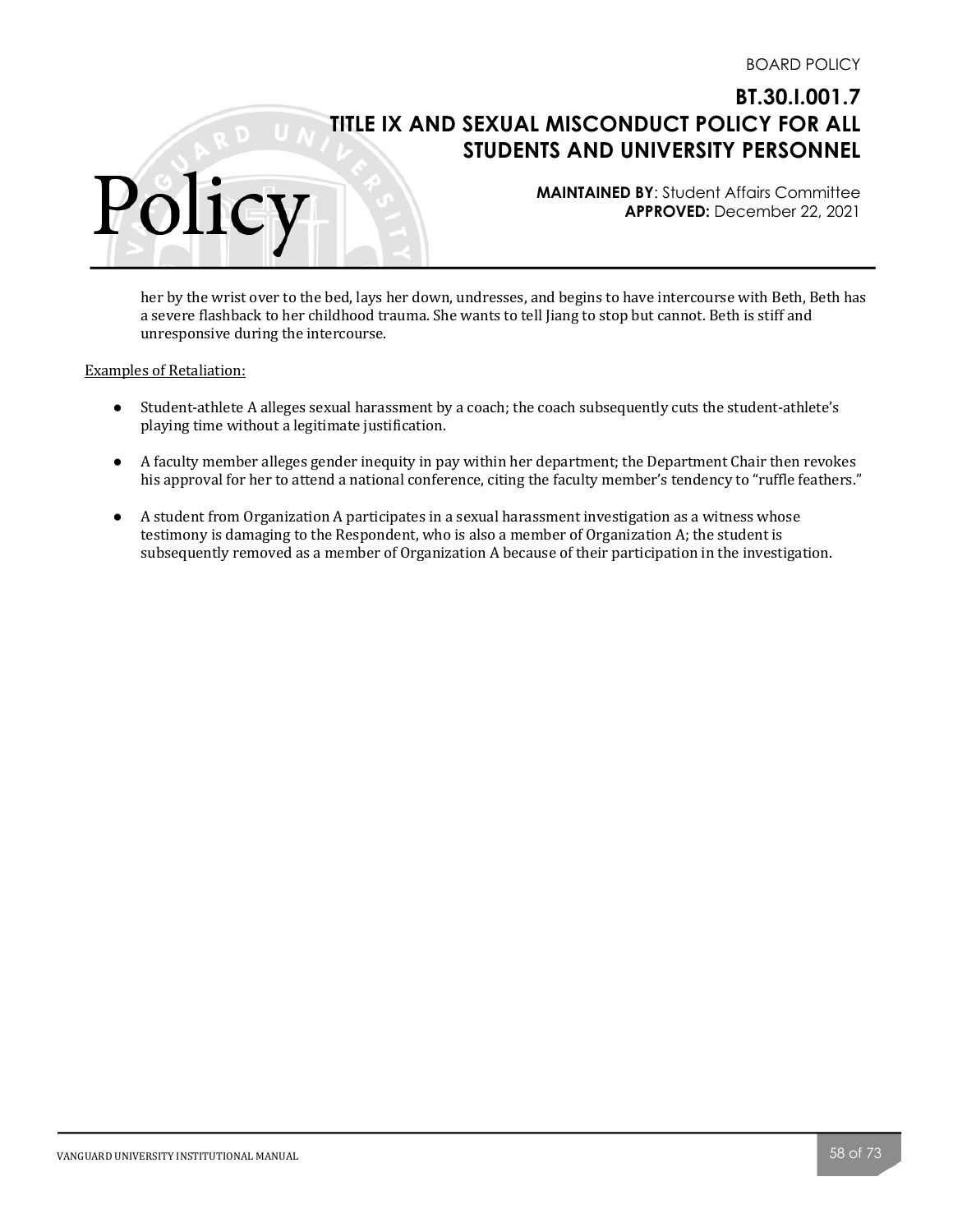**MAINTAINED BY**: Student Affairs Committee **APPROVED:** December 22, 2021

# **APPENDIX B: INFORMAL RESOLUTION (IR)**

In the case where a Complainant reports a case of discrimination or harassment that falls outside of the University and/or Title IX Office or in the case where a Complainant files a report falling within the jurisdiction of the University and/or Title IX office under Process A but elects informal resolution as permissible in accordance with this Policy. As such, informal resolution may be requested when:

1. A response based on supportive measures; and/or

Polic

- 2. A response based on a Respondent accepting responsibility; and/or
- 3. A response based on alternative resolution, which could include various approaches and facilitation of dialogue.

Informal resolution in some instances may be limited, including the following situations:

- 1. IR can be applied in any sex/gender-based interpersonal conflict but may not be appropriate or advisable in cases involving violent incidents (sexual violence, stalking, domestic and dating violence, severe sexual harassment, sexual exploitation, etc.)
- 2. Situations involving dangerous patterns or significant ongoing threat to the community should not be resolved by IR.
- 3. The determination of whether to permit an IR-based resolution is entirely at the discretion of the Title IX Coordinator( $s$ ) and in line with the requirements for IR laid out in the Title IX regulations.
- 4. Any party can end IR early-, mid-, or late-process for any reason or no reason.
- 5. IR can be attempted before and in lieu of formal resolution as a diversion-based resolution (although a formal complaint must be filed if you are within Section 106.30, per OCR).
- 6. Alternative approaches can inform formal resolution, as in a formal resolution model infused with restorative practices.
- 7. IR could be deployed after formal resolution, as an adjunct healing/catharsis opportunity (that could potentially mitigate sanctions or be a form of sanction).
- 8. Alternate Resolution approaches to IR must be facilitated by the University or a third-party. There may be value in creating clearly agreed-upon ground rules, which the parties must sign in advance and agree to abide by, otherwise the informal resolution process will be deemed to have failed.
- 9. Technology-facilitated IR can be made available, should the parties not be able or willing to meet in person.

If IR fails, a formal resolution can take place thereafter. No evidence elicited within the "safe space" of the IR facilitation is later admissible in the formal resolution unless all parties consent.

IR can result in the voluntary imposition of safety measures, remedies, and/or agreed-upon resolutions by the parties, that are enforceable by the University. These can be part of the accord/agreement. The parties may consent to adhering to a Non-Disclosure agreement.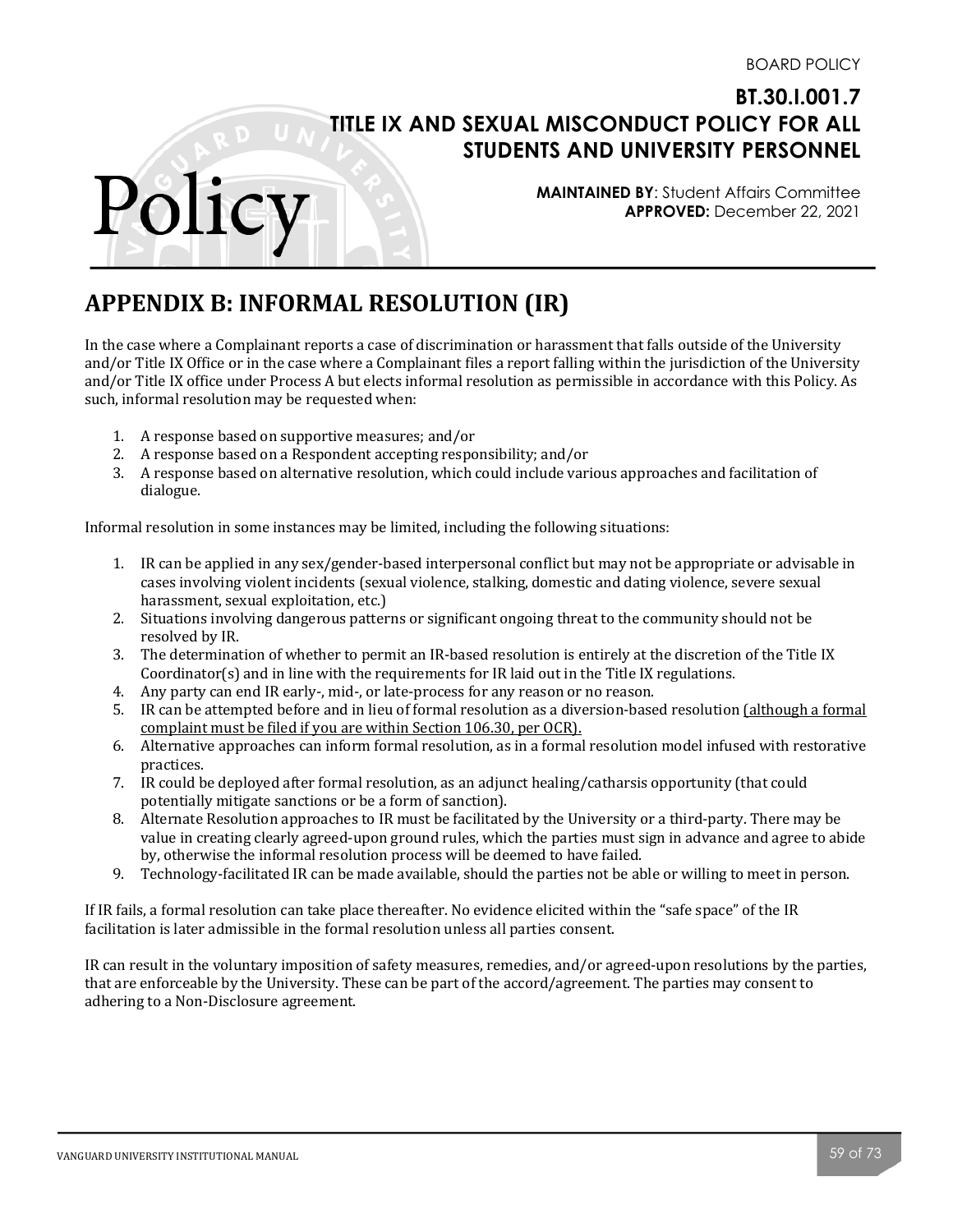**MAINTAINED BY**: Student Affairs Committee **APPROVED:** December 22, 2021

# **APPENDIX C: STATEMENT OF RIGHTS OF THE PARTIES**

- The right to an equitable investigation and resolution of all credible allegations of prohibited harassment or discrimination made in good faith the University officials.
- The right to timely written notice of all alleged violations, including the identity of the parties involved (if known), the precise misconduct being alleged, the date and location of the alleged misconduct (if known), the implicated policies and procedures, and possible sanctions.
- $\bullet$  The right to timely written notice of any material adjustments to the allegations (e.g., additional incidents or allegations, additional Complainants, unsubstantiated allegations) and any attendant adjustments needed to clarify potentially implicated policy violations.
- The right to be informed in advance of any public release of information regarding the allegation(s) or underlying  $incident(s)$ , whenever possible.
- The right not to have any personally identifiable information released to the public without consent provided, except to the extent permitted by law.
- The right to be treated with respect by University officials.
- The right to have the University policies and procedures followed without material deviation.
- The right not to be pressured to mediate or otherwise informally resolve any reported misconduct involving violence, including sexual violence.
- The right not to be discouraged by the University officials from reporting sexual harassment, discrimination, and/or retaliation to both on-campus and off-campus authorities.
- The right to be informed by the University officials of options to notify proper law enforcement authorities, including on-campus and local police, and the option(s) to be assisted by the University authorities in notifying such authorities, if the party so chooses. This also includes the right not to be pressured to report, as well.
- The right to have allegations of violations of this Policy responded to promptly and with sensitivity by the University law enforcement and/or other University officials.
- The right to be informed of available interim actions and supportive measures, such as counseling; advocacy; health care; student financial aid; or other services, both on campus and in the community.
- The right to a University-implemented no-contact order when a person has engaged in or threatens to engage in stalking, threatening, harassing, or other improper conduct.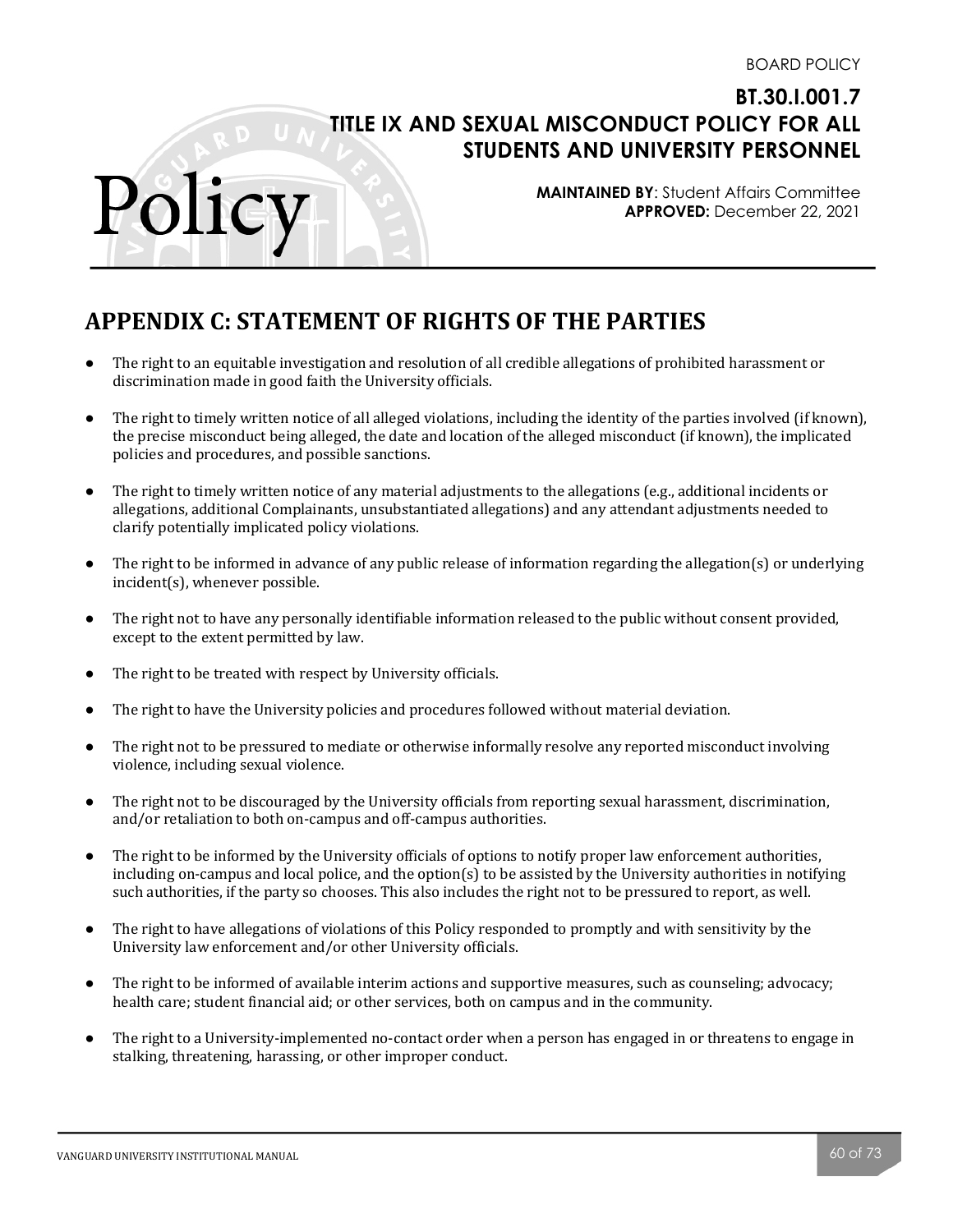**MAINTAINED BY**: Student Affairs Committee **APPROVED:** December 22, 2021

- The right to be informed of available assistance in changing academic, living, and/or working situations after an alleged incident of discrimination, harassment, and/or retaliation, if such changes are reasonably available. No formal report, or investigation, either campus or criminal, needs to occur before this option is available. Such actions may include, but are not limited to:
	- $\circ$  Relocating an on-campus student's housing to a different on-campus location
	- $\circ$  Assistance from University staff in completing the relocation
	- $\circ$  Changing an employee's work environment (e.g., reporting structure, office/workspace relocation)
	- $o$  Transportation accommodations
	- $\circ$  Visa/immigration assistance

- o Arranging to dissolve a housing contract and a pro-rated refund
- $\circ$  Exam, paper, and/or assignment rescheduling or adjustment
- $\circ$  Receiving an incomplete in, or a withdrawal from, a class (may be retroactive)
- $\circ$  Transferring class sections
- $\circ$  Temporary withdrawal/leave of absence (may be retroactive)
- $\circ$  Campus safety escorts
- $\circ$  Alternative course completion options
- The right to have the University maintain such actions for as long as necessary and for supportive measures to remain private, provided privacy does not impair the University's ability to provide the supportive measures.
- The right to receive sufficiently advanced, written notice of any meeting or interview involving the other party, when possible.
- The right to ask the Investigator(s) and Decision-maker(s) to identify and question relevant witnesses, including expert witnesses.
- The right to provide the Investigator(s)/Decision-maker(s) with a list of questions that, if deemed relevant by the  $Investigator(s)/Chair$ , may be asked of any party or witness.
- The right not to have irrelevant prior sexual history or character admitted as evidence.
- The right to know the relevant and directly related evidence obtained and to respond to that evidence.
- The right to a fair opportunity to provide the Investigator(s) with their account of the alleged misconduct and have that account be on the record.
- The right to receive a copy of the investigation report, including all factual, policy, and/or credibility analyses performed, and all relevant and directly related evidence available and used to produce the investigation report, subject to the privacy limitations imposed by state and federal law, prior to the hearing, and the right to have at least ten (10) business days to review the report prior to the hearing.
- The right to respond to the investigation report, including comments providing any additional relevant evidence after the opportunity to review the investigation report, and to have that response on the record.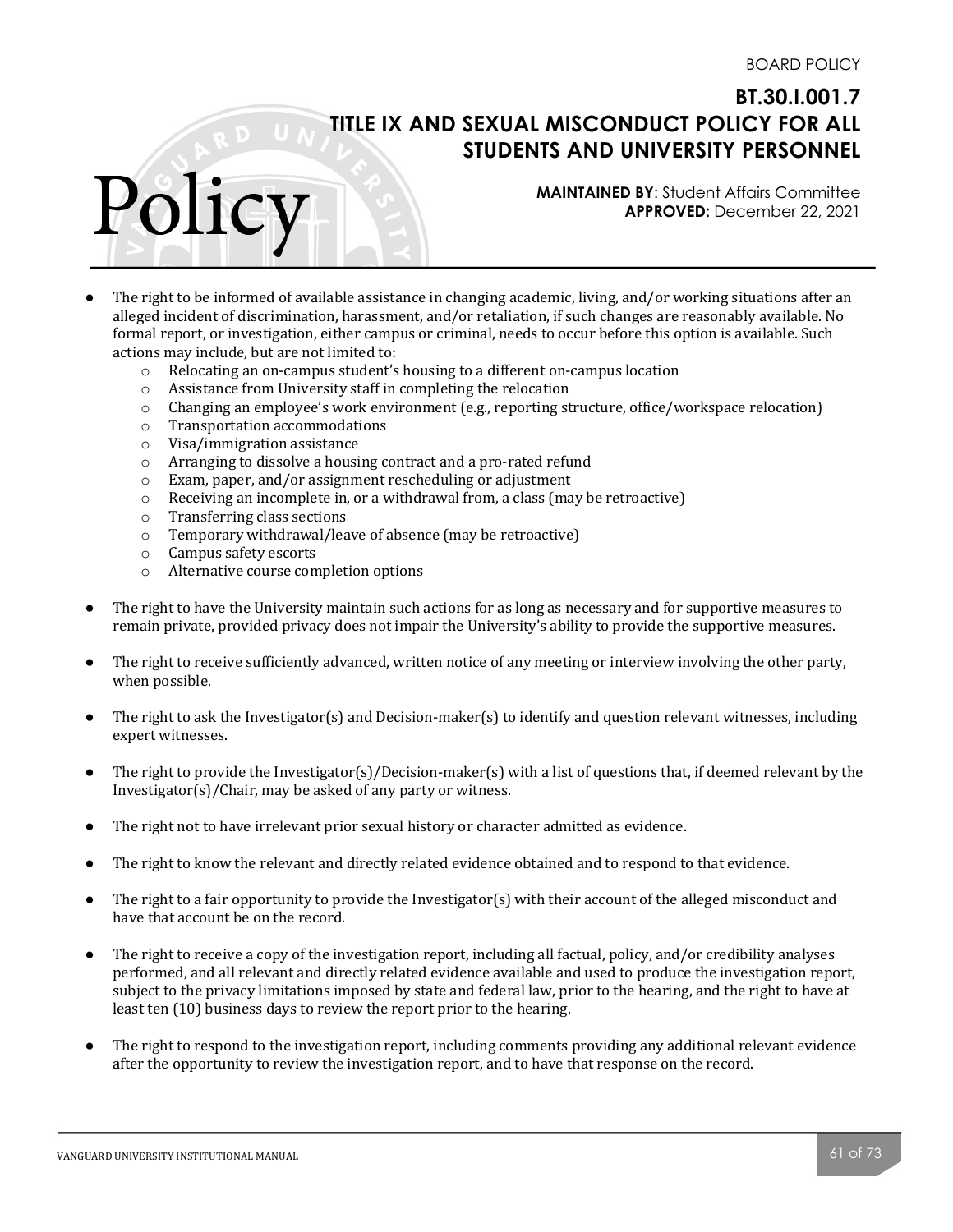**MAINTAINED BY**: Student Affairs Committee **APPROVED:** December 22, 2021

- The right to be informed of the names of all witnesses whose information will be used to make a finding, in advance of that finding, when relevant.
- The right to regular updates on the status of the investigation and/or resolution.
- The right to have reports of alleged Policy violations addressed by Investigators, Title IX Coordinator(s), and Decision-maker(s) who have received all required relevant annual training.
- The right to a Hearing Panel that is not single-sex in its composition, if a panel is used.
- The right to preservation of privacy, to the extent possible and permitted by law.
- The right to meetings, interviews, and/or hearings that are closed to the public.
- The right to petition that any University representative in the process be recused on the basis of disqualifying bias and/or conflict of interest.
- The right to have an Advisor of their choice to accompany and assist the party in all meetings and/or interviews associated with the resolution process.
- The right to the use of the appropriate standard of evidence, preponderance of the evidence; to make a finding after an objective evaluation of all relevant evidence.
- The right to be present, including presence via remote technology, during all testimony given and evidence presented during any formal grievance hearing.
- The right to have an impact statement considered by the Decision-maker(s) following a determination of responsibility for any allegation, but prior to sanctioning.
- The right to be promptly informed in a written Notice of Outcome letter of the finding(s) and sanction(s) of the resolution process and a detailed rationale of the decision (including an explanation of how credibility was assessed), delivered simultaneously (without undue delay) to the parties.
- The right to be informed in writing of when a decision by the University is considered final and any changes to the sanction(s) that occur before the decision is finalized.
- The right to be informed of the opportunity to appeal the finding(s) and sanction(s) of the resolution process, and the procedures for doing so in accordance with the standards for appeal established by the University.
- The right to a fundamentally fair resolution as defined in these procedures.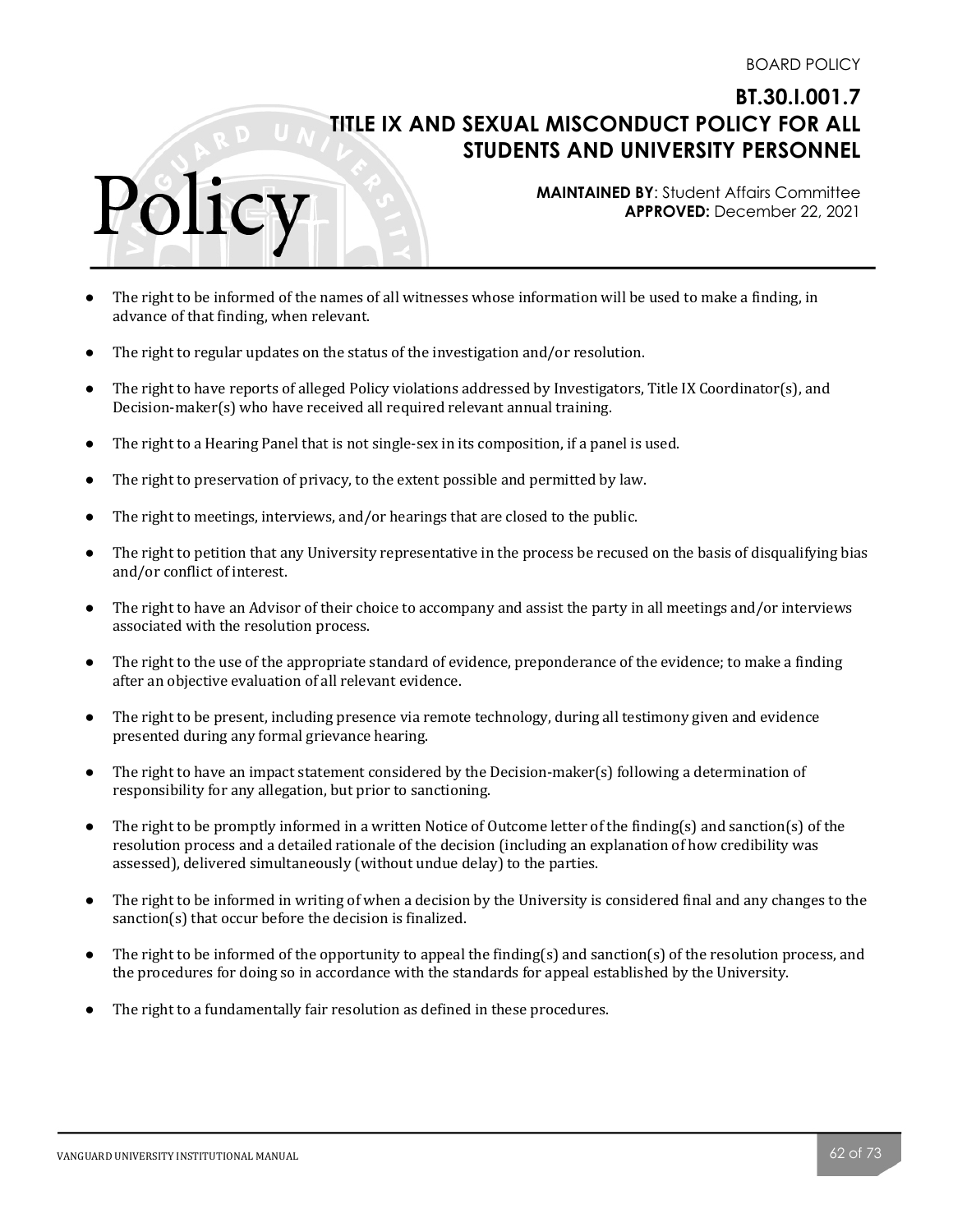**MAINTAINED BY**: Student Affairs Committee **APPROVED:** December 22, 2021

# **APPENDIX D: VIOLENCE RISK ASSESSMENT (VRA)**

Threat assessment is the process of assessing the actionability of violence by an individual against another person or group following the issuance of a direct or conditional threat. A *Violence Risk Assessment (VRA)* is a broader term used to assess any potential violence or danger, regardless of the presence of a vague, conditional, or direct threat. The implementation of VRAs require specific training and are typically conducted by psychologists, clinical counselors, social workers, case managers, law enforcement officers, student conduct officers, and/or Student Care Team members. 

A VRA is not an evaluation for an involuntary behavioral health hospitalization (e.g., 5150 in California), nor is it a psychological or mental health assessment.

A VRA assesses the risk of actionable violence, often with a focus on targeted/predatory escalations, and is supported by research from the fields of law enforcement, criminology, human resources, and psychology. When conducting a VRA, the assessor(s) use an evidence-based process consisting of:

- 1. an appraisal of *risk factors* that escalate the potential for violence;
- 2. a determination of **stabilizing influences** that reduce the risk of violence;
- 3. a contextual **analysis of violence risk** by considering environmental circumstances, hopelessness, and suicidality; catalyst events; nature and actionability of threat; fixation and focus on target; grievance collection; and action and time imperative for violence; and
- 4. the application of *intervention and management* approaches to reduce the risk of violence.

To assess an individual's level of violence risk, the Title IX Coordinator(s) will initiate the violence risk assessment process through Campus Safety and on occasion, in conjunction with the Student Care Team and local law enforcement.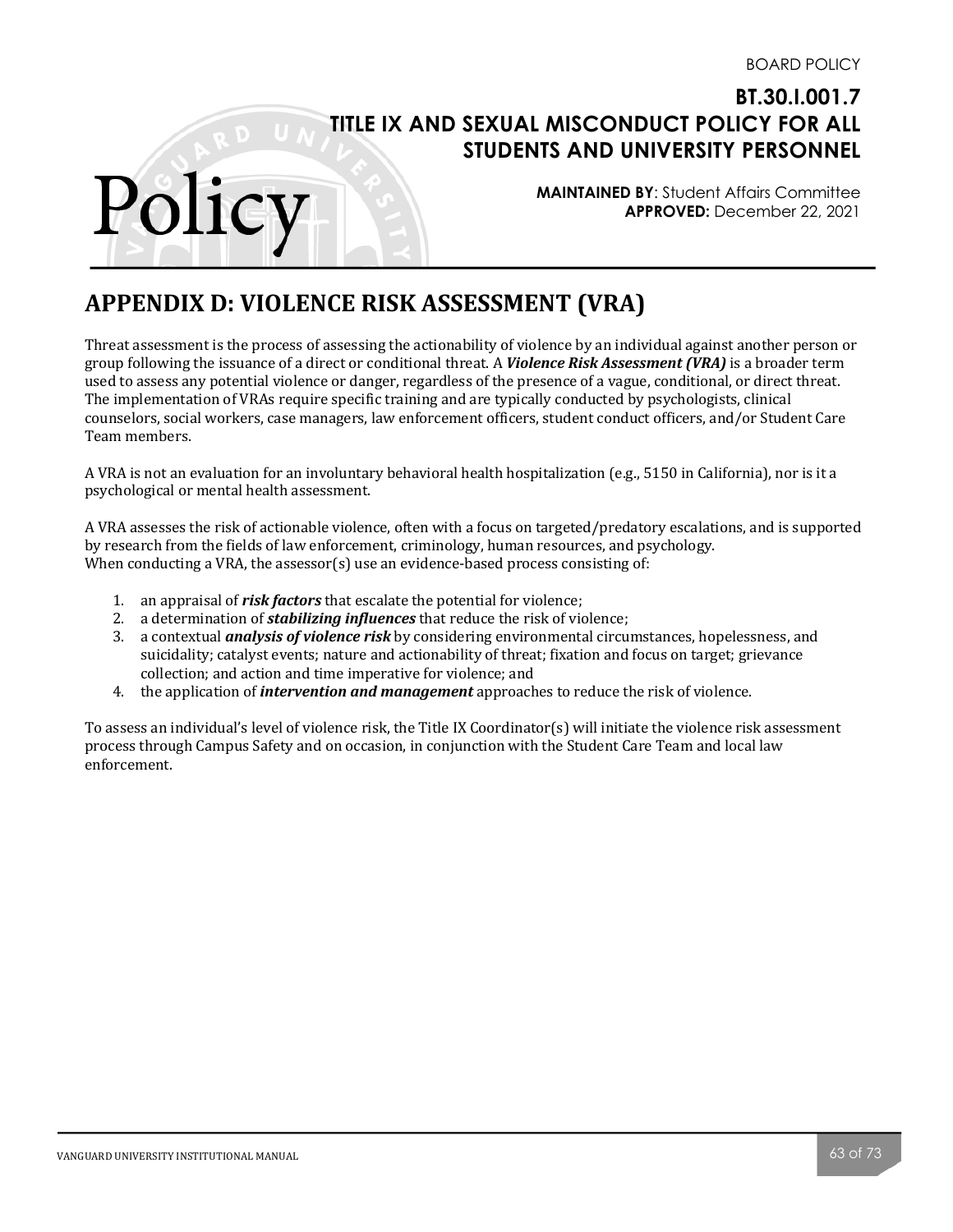**MAINTAINED BY**: Student Affairs Committee **APPROVED:** December 22, 2021

# **APPENDIX E: PROCESS B**

Polic

- Process B is applicable when the Title IX Coordinator(s) determines Process A is inapplicable, or offenses subject to Process A have been dismissed.
- If Process A is applicable, Process A must be applied in lieu of Process B.
- The University can substitute any alternative process instead of Process B, if desired.
- VAWA Section 304 requirements apply to Process B or any alternative process for reports that fall under VAWA.
- Title IX requirements outside of Section 106.30 (based on the original 1975 regulations, the 2001 Revised Guidance, etc.) may also be applicable to Process B.

### **RESOLUTION PROCESS FOR ALLEGED VIOLATIONS OF THE POLICY ON THE BASIS OF OTHER SEXUAL MISCONDUCT, EQUAL OPPORTUNITY, HARASSMENT, AND NONDISCRIMINATION**

The University will act on any formal or informal allegation or notice of violation of the policy on Equal Opportunity, violations of the ADA or Rehabilitation Act, Harassment and Nondiscrimination that is received by the Title IX Coordinator(s)<sup>15</sup> or a member of the administration, faculty, or other employee, with the exception of confidential resources, as articulated in the Policy above.

The procedures described herein apply to all allegations of harassment or discrimination on the basis of protected class status involving students, staff, faculty members, or third parties.

These procedures may also be used to address collateral misconduct arising from the investigation of or occurring in conjunction with harassing or discriminatory conduct (e.g., vandalism, physical abuse of another). All other allegations of misconduct unrelated to incidents covered by this policy will be addressed through the procedures elaborated in the respective student, faculty, and staff handbooks.

### **VIOLATON OF LAW AND UNIVERSITY DISCIPLINE**

The University reserves the right to review actions taken by civil authorities regarding any student or student organization. University disciplinary proceedings may be instituted against a student charged with violation of law and may, at the sole discretion of the University, be carried out prior to, concurrently, or following civil or criminal proceedings. Violations occurring during non-enrolled periods may be considered by the University in determining whether a student will be eligible to continue his/her enrollment in the University and if so, under what conditions.

In adherence to state and federal law, Process B shall follow the same process as designated in Process A, para. 30, and 32-70; except paras. 46-55 and paras. 57-59, and shall be at the discretion of the assigned Coordinator to permit informal or alternate resolution as authorized herein, effective August 14, 2020.

#### Process **B**

Under Process B, when an investigation is deemed appropriate and/or necessary, the investigator will conduct a fair, timely, and thorough investigation that provides all parties appropriate due process and reaches reasonable

<sup>&</sup>lt;sup>15</sup> All references herein to a Title IX Coordinator(s) also include a designee of the Title IX Coordinator(s).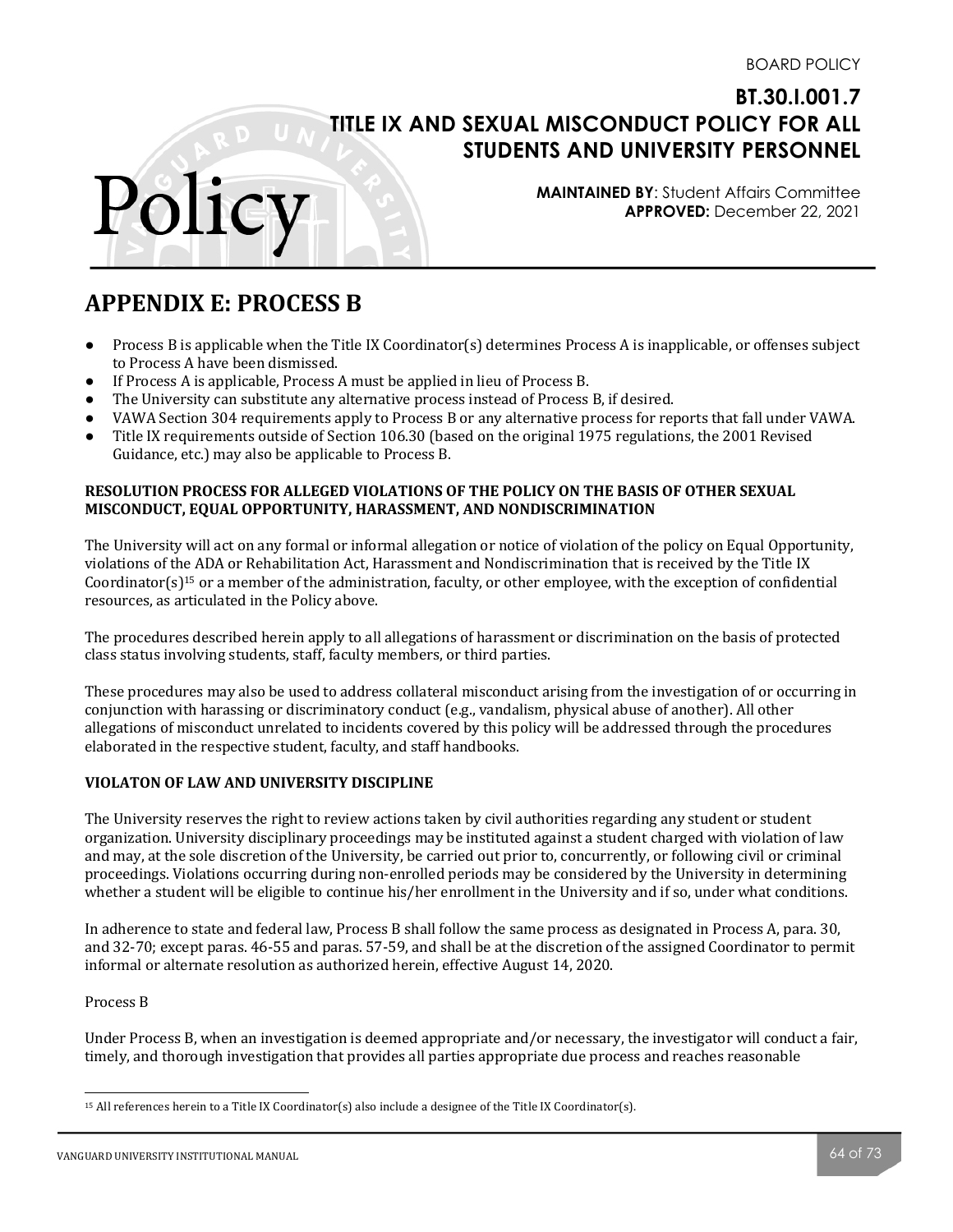**MAINTAINED BY**: Student Affairs Committee **APPROVED:** December 22, 2021

conclusions based on the evidence collected. The standard of evidence shall be a preponderance of the evidence. The investigation may include individual interviews with the parties involved and, where necessary, with individuals who may have observed the alleged conduct or may have other relevant information. Confidentiality will be maintained throughout the investigation to the extent possible consistent with adequate investigation practices; however, the information may be disclosed to University official with a legitimate need for disclosure or for any legitimate University purpose.

After the investigation is complete, the assigned Title IX Coordinator or Title VII Officer, as applicable, shall recommend how the University shall resolve the matter in terms of eliminating discrimination/harassment in the workplace and ensuring compliance with this policy. The Title IX Coordinator or Title VII Officer, as applicable, shall fairly assess the investigation, make determinations as to its findings, and provide recommendations as the Decision-Maker. 

Further, when the Respondent is a faculty member and a determination is made that there has been a violation of this policy, the Provost, in consultation with the respective Dean shall consider the findings and recommendations of the assigned Title IX Coordinator/Title VII Officer shall take necessary steps to ensure compliance with this policy and determine what disciplinary action, if any, shall be imposed in accordance with the Faculty Handbook. If at the end of the investigation misconduct is found, appropriate remedial measures shall be taken.

When the Respondent is a staff member, the employee who is found to have violated this policy will be subject to corrective action. Corrective action could include required subject matter courses/development, letter(s) of reprimand, and disciplinary action up to and including termination of employment.

Process B and Informal Resolution (IR)

Polic

Once a formal complaint has been opened for investigation and before the determination regarding responsibility has been provided to the parties, a party may request informal or alternate resolution as an alternative to formal resolution of the complaint, but that disposition requires agreement of the Complainant and the Respondent and the approval of the assigned University Title IX Coordinator or Title VII Officer. The assigned Title IX Coordinator/Title VII Officer may consult with the University Legal counsel. Informal resolution may not be used to resolve allegations that an employee sexually harassed a student.

If such a request is approved, the timeframes will be stayed, and the Program Coordinator will assign the informal resolution to an Investigator, or another University officer trained to facilitate an informal resolution process; who will take such steps as they deem appropriate to assist in reaching a resolution.

The Investigator, or other University officer facilitating the informal resolution process, will: (1) provide the parties with a written notice disclosing the allegations, the requirements of the informal resolution process including the circumstances under which it precludes the parties from resuming a formal complaint arising from the same allegations, provided, however, that at any time prior to agreeing to a resolution, any party has the right to withdraw from the informal resolution process and resume the investigative or hearing process with respect to the formal complaint, and any consequences resulting from participating in the informal resolution process, including the records that will be maintained or could be shared; and (2) obtain the parties' voluntary, written consent to the informal resolution process; (3) advise the parties that the Coordinator may act at his or discretion to expand the scope of the charges, investigation, or process in order to permit the University to address other relevant or related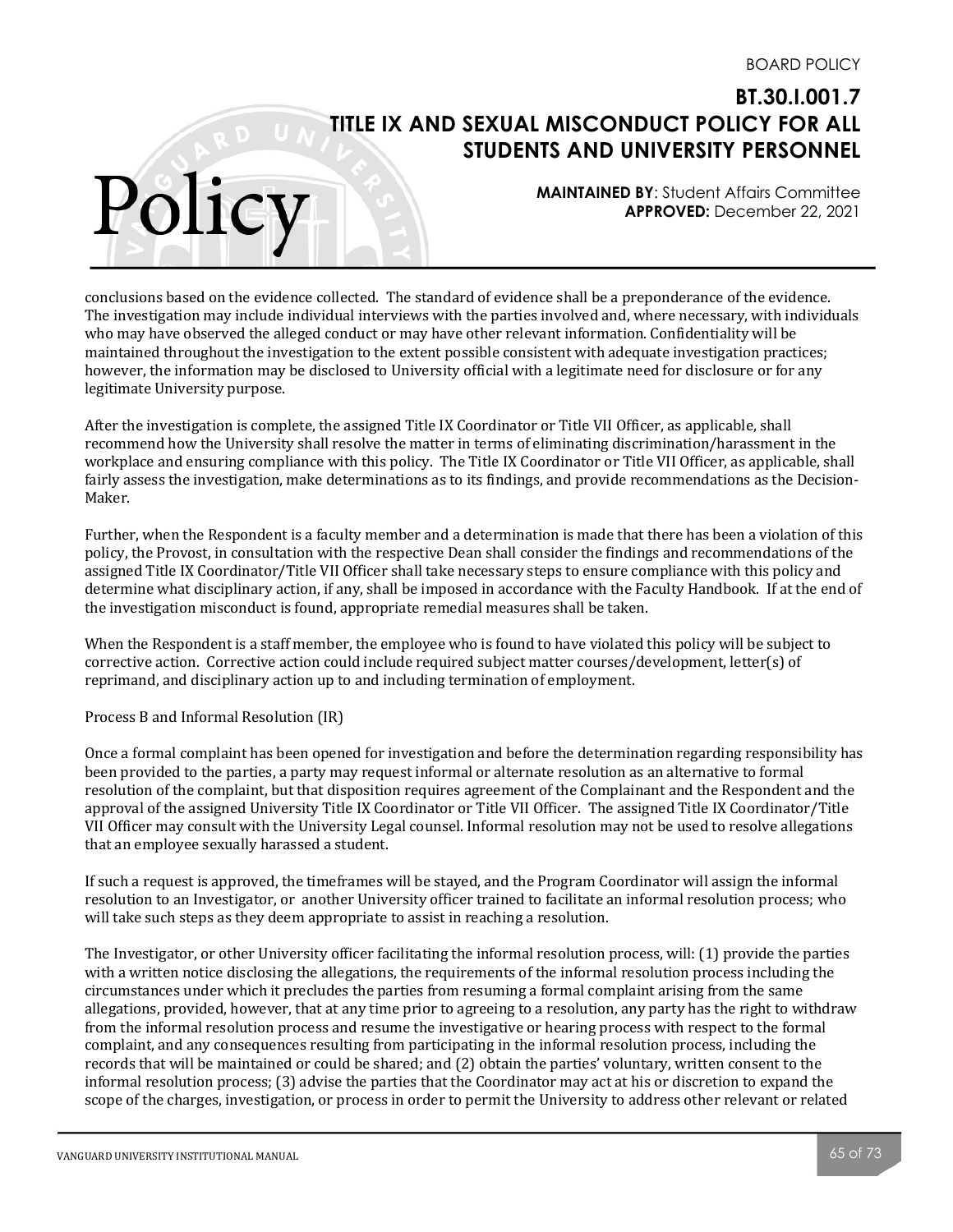**MAINTAINED BY**: Student Affairs Committee **APPROVED:** December 22, 2021

notice/complaints to determine whether the conduct occurred in the context of its employment or educational program or activity and/or has continuing effects on campus or in an off-campus sponsored program or activity. Further, the Coordinator may act at his or her discretion to address related or relevant notices or complains of a substantial University interest. A substantial University interest includes:

- a. Any action that constitutes a criminal offense as defined by law. This includes, but is not limited to, single or repeat violations of any local, state, or federal law;
- b. Any situation in which it is determined that the Respondent poses an immediate threat to the physical health or safety of any student or other individual;
- c. Any situation that significantly impinges upon the rights, property, or achievements of oneself or others or significantly breaches the peace and/or causes social disorder; and/or
- d. Any situation that is detrimental to the educational interests or mission of the University.

The parties will ordinarily have up to two weeks from receipt of the request to reach a written informal resolution, unless extended by written agreement of the Complainant and the Respondent with the approval the University Title IX Coordinator. If the parties cannot reach an informal resolution, then the investigation or hearing will resume, in accordance with the formal complaint procedures.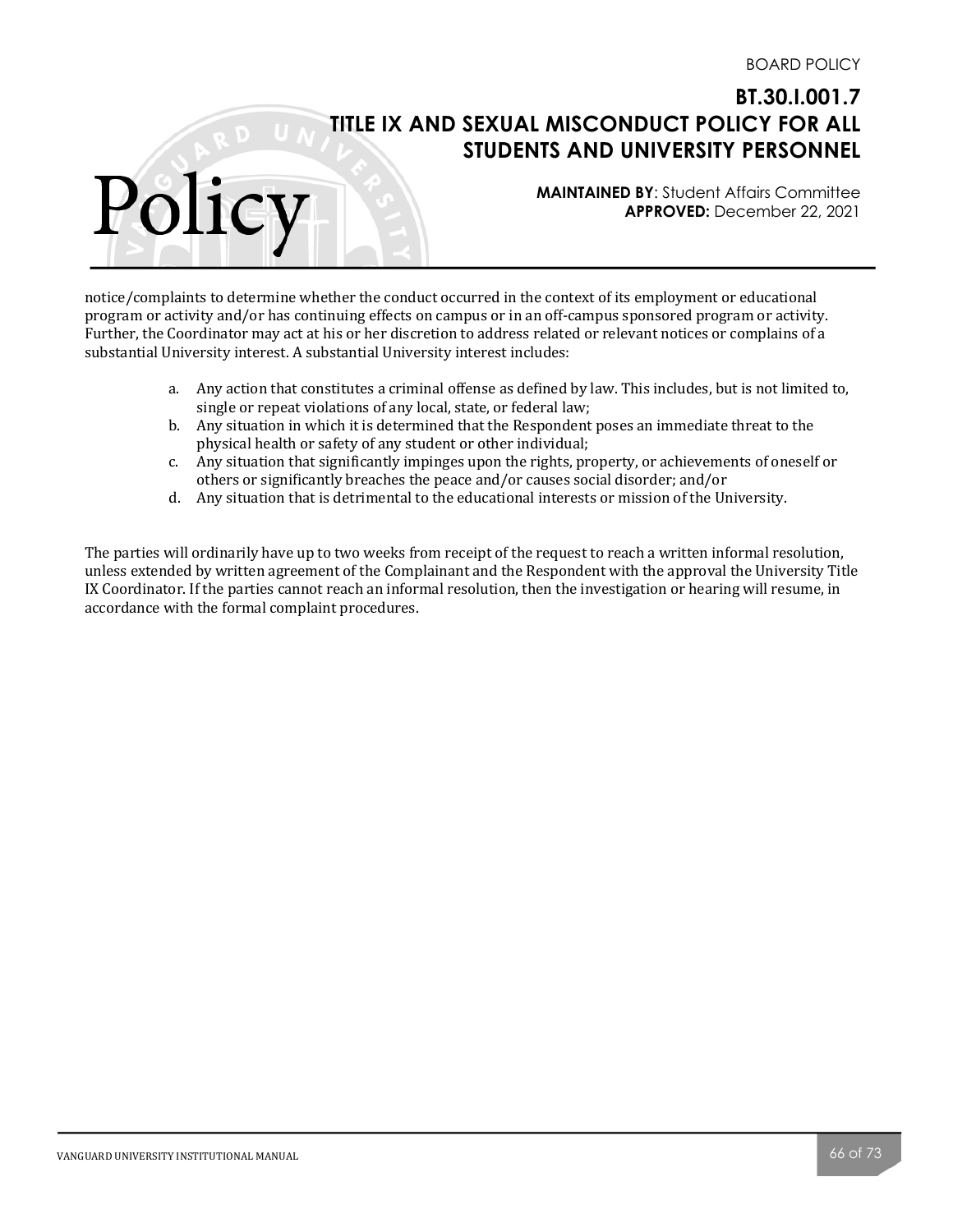**MAINTAINED BY**: Student Affairs Committee **APPROVED:** December 22, 2021

# **APPENDIX F: POLICY EXPECTATIONS WITH RESPECT TO CONSENSUAL RELATIONSHIPS**

All Vanguard University Faculty, Staff and Volunteers are expected to perform their responsibilities in a manner that is consistent with the mission and values of the University. Vanguard University recognizes that its Employees may develop personal relationships in the course of their employment. That said, consensual romantic relationships can lead to conflicts of interest and become potentially exploitative when they involve colleagues in the workplace or those teaching or in mentoring relationships. In an effort to prevent favoritism, morale problems, disputes or misunderstandings, potential sexual harassment claims, and to remain true and consistent with the University's Mission and Values, romantic relationships are not permitted between University Faculty, Administration, Staff, or volunteers (regardless of their level position at the university) and current traditional undergraduate students; or between supervisors and their direct reports or those with whom they have actual or perceived control or organizational influence due to their leadership role. NOTE: In cases where a student in the School for Graduate and Professional Students (SGPS) program is dating a staff or faculty member, that staff or faculty member cannot be in a position of authority or control over that student, i.e. cannot teach them in the classroom, or supervise them should they have a part– time job on campus.

Romantic relationships may include but are not limited to a pattern of exclusivity between two individuals, physical touching that implies romantic intention or desire, actual physical intimacy, or written communication or other action that implies or directly shows a sign of romantic interest. Relationships between University Faculty and students and, Staff and students should be transparent and only a friendship or mentoring relationship.

Consensual romantic or sexual relationships in which one party maintains a direct supervisory or otherwise evaluative role over the other party are inherently problematic. Therefore, persons with direct supervisory or otherwise evaluative responsibilities who are involved in such relationships must bring these relationships to the timely attention of their supervisor and/or the Title IX Coordinator. The existence of this type of relationship will likely result in removing the supervisory or evaluative responsibilities from the employee or shifting a party from being supervised or evaluated by someone with whom they have established a consensual relationship. When an affected relationship existed prior to adoption of this policy, the duty to notify the appropriate supervisor still pertains.

This type of relationship includes Resident Advisors (RAs) and students over whom the RA has direct responsibility. While no relationships are prohibited by this policy, failure to timely self-report such relationships to a supervisor as required can result in disciplinary action for an employee. The Title IX Coordinator will determine whether to refer violations of this provision to Human Resources for resolution, or to pursue resolution under this Policy, based on the circumstances of the allegation.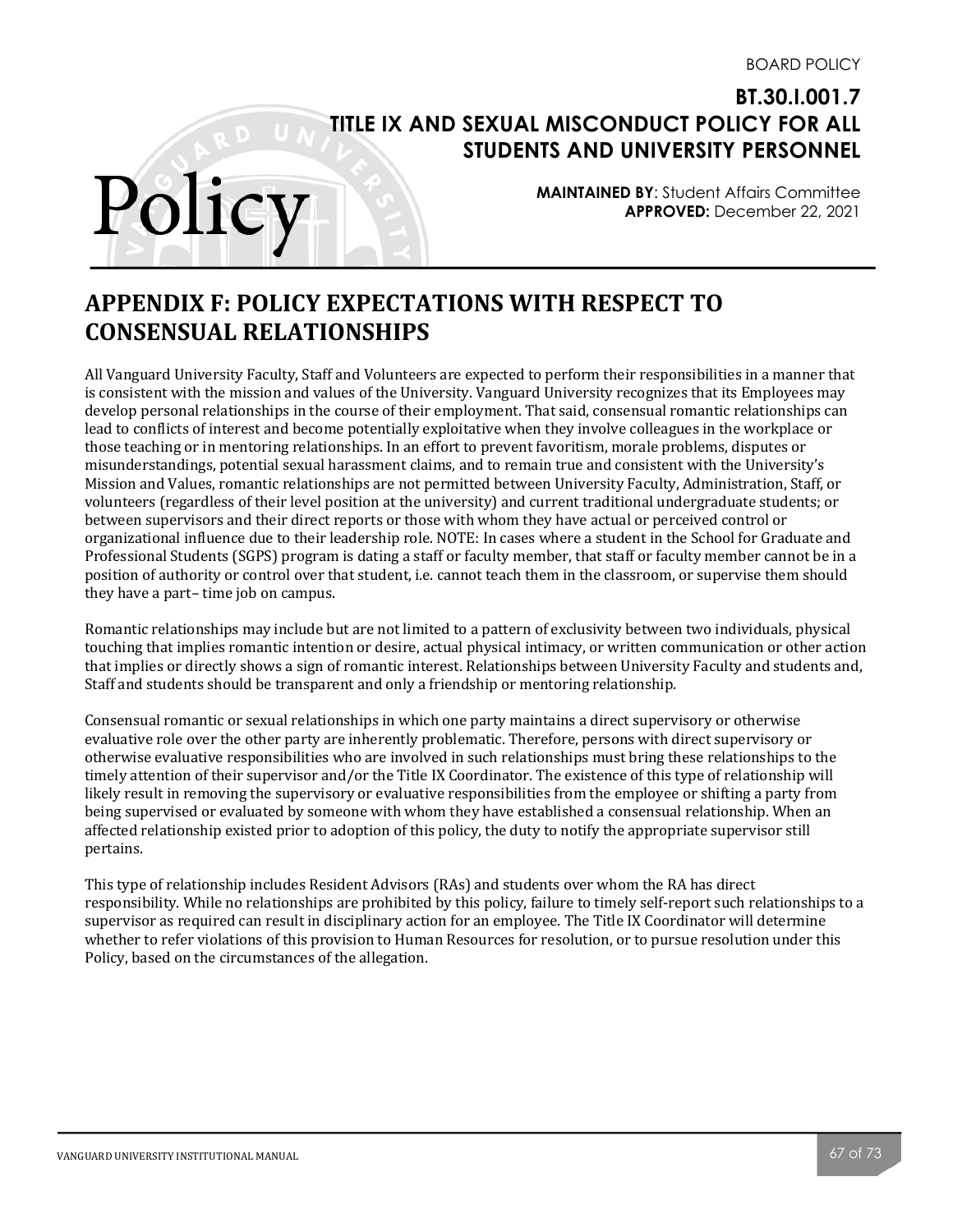**MAINTAINED BY**: Student Affairs Committee **APPROVED:** December 22, 2021

# **APPENDIX G: CALIFORNIA SENATE BILL 493 INTERIM POLICY**

California has taken steps to demonstrate its commitment to the ideal "that all persons, regardless of their sex, should enjoy freedom from discrimination of any kind in the educational institutions of the state." (CA Senate Bill 493, 2020). Seeking to moderate the effects of some of the provisions of the 2020 federal Title IX regulations, SB 493 was signed by Governor Gavin Newsom on September 29, 2020, and takes effect on January 1, 2022. The law applies to all higher education institutions in California that receive state funding. SB 493 also significantly represents the intent of the California legislature to overrule a set of cases decided by California Courts of Appeal which interpreted the state Administrative Procedure Act (APA) to require broad due process protections for California college and university hearings. SB 493 pulls back on those due process protections, reversing a court trend going back to 2015.

The new law is one of a handful of state laws enacted after the 2020 Title IX regulations and echoes and intentionally overlaps with familiar federal requirements under Title IX and/or VAWA  $\S$  304. For example, the law requires that each institution:

- disseminate a notice of nondiscrimination to each employee, volunteer, and individual or entity contracted with the institution
- designate at least one employee of the institution to coordinate efforts to comply with the law,
- adopt rules and procedures to prevent sexual harassment
- adopt and publish on its website grievance procedures providing for the prompt and equitable resolution of sexual harassment complaints
- publish on the institution's website the name, title, and contact information for the Title IX
- Coordinator or other employee designated to coordinate the institution's efforts and any individual official with the authority to investigate complaints or to institute corrective measures

Under existing California law, as amended by SB 493:

1) Sexual Harassment defined as:

- a) Unwelcome sexual advances, or
- b) Requests for sexual favors, or
- c) Other verbal, visual, or physical conduct of a sexual nature,
- d) Made by someone from in the work or educational setting,
- e) Under any of the following conditions:
	- i) submission to the conduct is explicitly or implicitly made a term or condition of an individual's employment, academic status, or progress, or
	- ii) submission to, or reject of, the conduct by the individual is used as the basis of employment or academic decisions affecting the individual, or
	- iii) the conduct has the purpose or effect of having a negative impact upon the individual's work or academic performance, or of creating an intimidating, hostile, or offensive work or educational environment, or
	- $iv)$  submission to, or rejection of, the conduct by the individual is used as the basis for any decision affecting the individual regarding benefits and services, honors, programs, or activities, available at or through the educational institution.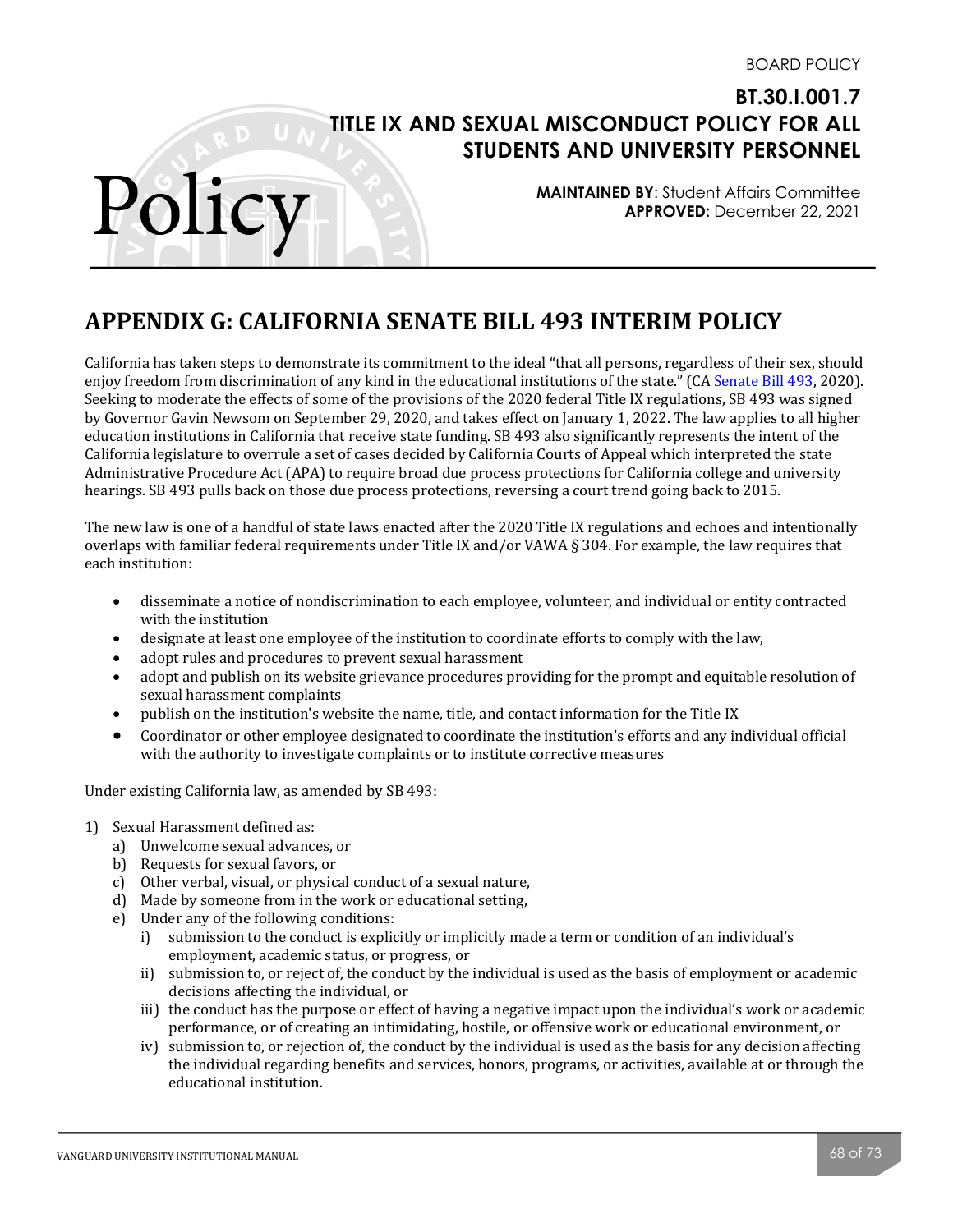**MAINTAINED BY**: Student Affairs Committee **APPROVED:** December 22, 2021

### 2) Sexual Violence defined as:

Polic

- a) Physical sexual acts perpetrated against a person without the person's affirmative consent. Physical sexual acts include both of the following:
	- i) Rape, defined as penetration, no matter how slight, of the vagina or anus with any part or object, or oral copulation of a sex organ by another person, without the consent of the victim.
	- ii) Sexual battery means the intentional touching of another person's intimate parts without consent, intentionally causing a person to touch the intimate parts of another without consent, or using a person's own intimate part to intentionally touch another person's body without consent. Sexual exploitation means a person taking sexual advantage of another person for the benefit of anyone other than that person without that person's consent, including, but not limited to, any of the following acts:
		- 1. The prostituting of another person.
		- 2. The trafficking of another person, defined as the inducement of a person to perform a commercial sex act, or labor or services, through force, fraud, or coercion.
		- 3. The recoridn of images, including video or photograph, or audio of another person's sexual activity or intimate parts, without that person's consent.
		- 4. The distribution of images, including video or photograph, or audio of another person's sexual activity or intimate parts, if the individual distributing the image sor audio knows or should have known tht the person depicted in the images or audio did not cnsent to the disclosure.
		- 5. The viewing of another person's sexual activity or intimate parts, in a place where that other person would have a reasonable expectation of privacy, without that person's consent, for the purpose of arousing or gratifying sexual desire.

#### 3) Consent defined as:

An affirmative consent standard in the determination of whether consent was given by both parties to sexual activity. "Affirmative consent" means affirmative, conscious, and voluntary agreement to engage in sexual activity. It si the responsibility of each person involved in the sexual activity to ensure that the person has the affirmative consent of the other or others to engage in the sexual activity. Lack of protest or resistance does not mean consent, nor does silence mean consent. Affirmative consent must be ongoing throughout a sexual activity and can be revoked at any time. The existence of a dating relationship between the persons involved, or the fact of past sexual relations between them, should never by itself be assumed to be an indicator of consent.

#### 4) Notice

Regardless of whether or not a complaint has been filed under the institution's grievance procedures, if the institution knows, or reasonably should know, about possible sexual harassment involving individuals subject to the university's policies at the time, the university shall promptly investigate to determine whether the alleged conduct more likely than not occurred, or otherwise respond if the university determines that an investigation is not required. If the institution determines that the alleged conduct more likely than not occurred, it shall immediately take reasonable steps to end the harassment, address the hostile environment, if one has been created, prevent its recurrence, and address its effects.

The university shall be presumed to know of sexual harassment if a responsible employee knew, or, in the exercise of reasonable care, should have known, about the sexual harassment. The university may rebut this presumption of knowledge if it shows all of the following:

a) The university provides training and requires all nonconfidential responsible employees to report sexual harassment.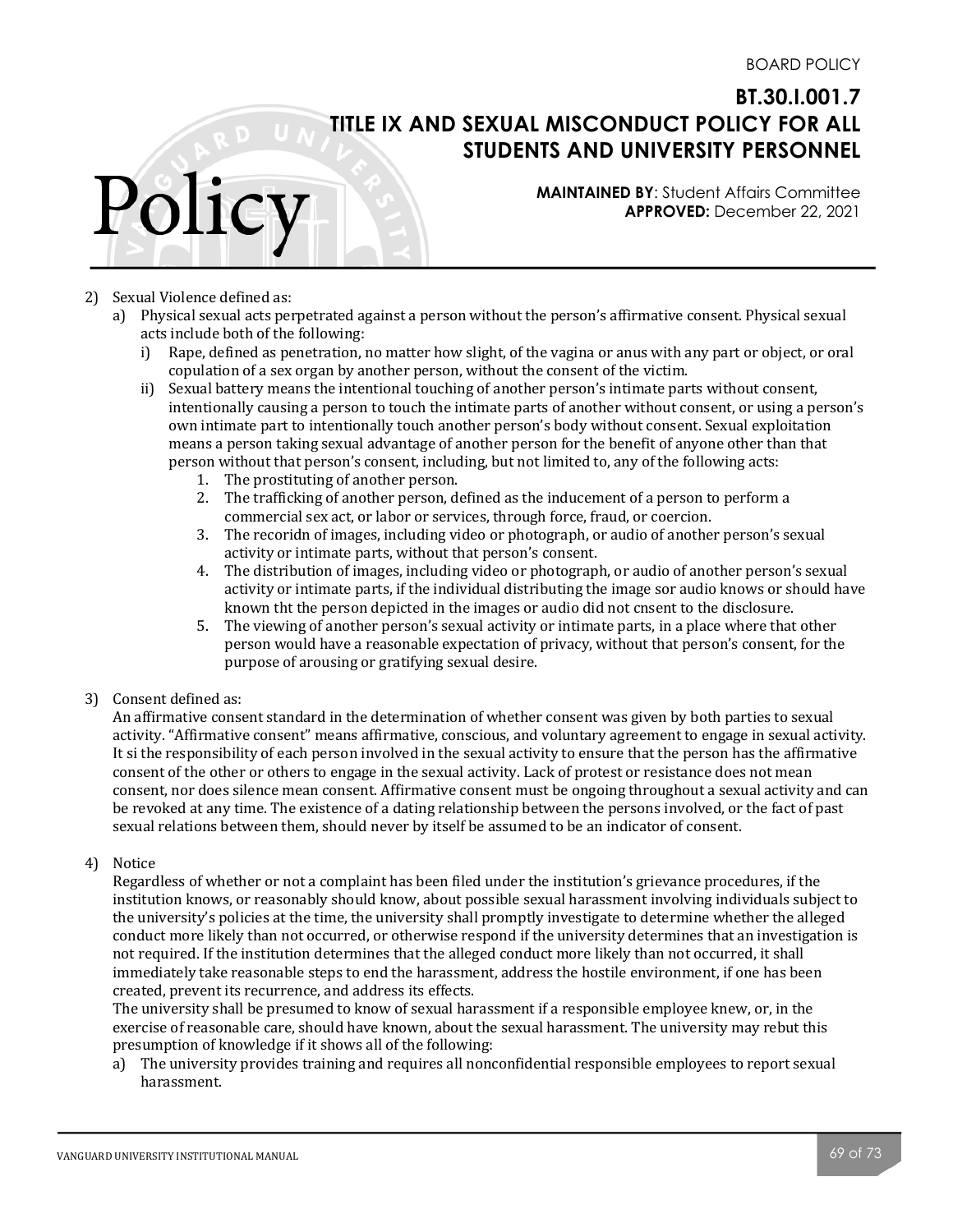**MAINTAINED BY**: Student Affairs Committee **APPROVED:** December 22, 2021

- b) Each nonconfidential responsible employee with actual or constructive knowledge of the conduct in question was provided training and direction to report sexual harassment.
- c) Each nonconfidential responsible employee with actual or constructive knowledge of the conduct in question failed to report it.
- d) The university shall consider and respond to requests for accommodations relating to prior incidents of sexual harassment that could contribute to a hostile educational environment or otherwise interfere with a student's access to education where both individuals are, at the time of the request, subject to the university's policies.
- 5) Jurisdiction

Polic

The university shall take reasonable steps to respond to each incident of sexual harassment involving individuals subject to the university's policies that occur in connection with any educational activity or other program of the university, as well as incidents that occurred outside of those educational programs or activities, whether they occurred on or off campus, if, based on the allegations, there is any reason to believe that the incident could contribute to a hostile educational environment or otherwise interfere with a student's access to education.

6) Responsible Employee is defined as:

An employee who has the authority to take action to redress sexual harassment or provide supportive measures to students, or who has the duty to report sexual harassment to an appropriate school official who has that authority. All Vanguard University employees are considered responsible employees, which includes but is not limited to, those individuals with any of the following positions or substantially similar positions or job duties, regardless of the specific title the university may attach to the position:

- Title IX Coordinator or other coordinator designated to comply with and carry out the university's responsibilities under this policy.
- Residential advisors or assistants  $(RA's)$ , while performing the duties of the employment by the university.
- Housing directors, coordinators, or deans.
- Commuter advisors or assistants  $(CA's)$ , while performing the duties of the employment by the university.
- Student life directors, coordinators, or deans.
- Athletic directors, coordinators, or deans.
- Coaches of any student athletic or academic team or activity.
- Faculty and adjunct faculty, teachers, instructors, or lecturers.
- Graduate student instructors, while performing the duties of employment by the university.
- Laboratory directors, coordinators, or principal investigators.
- Internship or externship directors or coordinators.
- Study abroad program directors or coordinators.

Responsible employee does not include those individuals described in Section 20. Mandated Reporting, subsection a. Confidential Resources. An individual described as a Confidential Resources as outlined in this policy shall inform each student who provides the individual with information regarding sexual harassment of the student's ability to report to a responsible employee and direct the student to those specific reporting resources. This information can be found on the University's Title IX webpage and in the online Resources for Survivors brochure.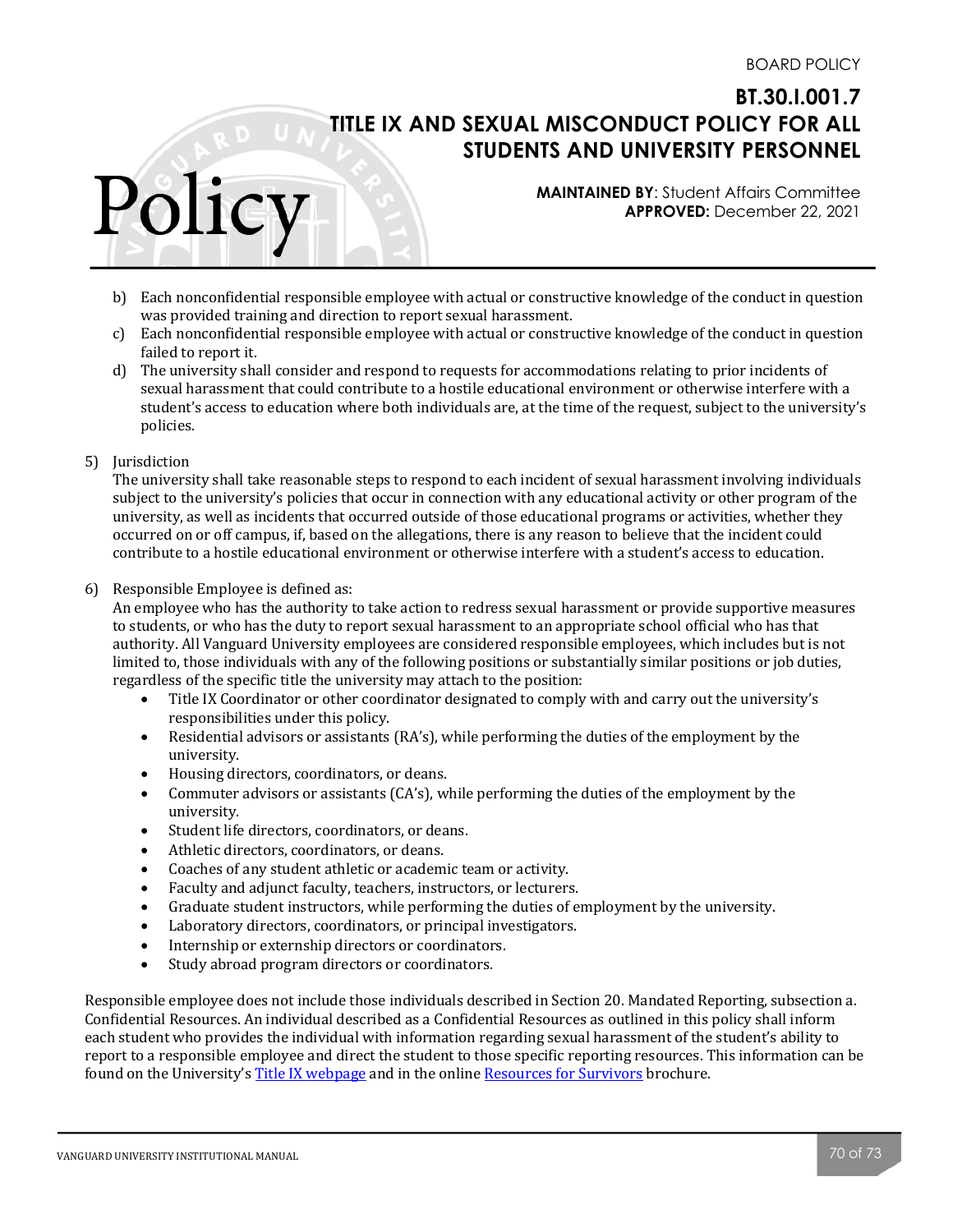**MAINTAINED BY**: Student Affairs Committee **APPROVED:** December 22, 2021

### 7) Confidentiality

Polic

If a complainant requests confidentiality, which could preclude a meaningful investigation or potential discipline of the potential respondent, or that no investigation or disciplinary action be pursued to address alleged sexual harassment, the university shall take the request seriously, while at the same time considering its responsibility to provide a safe and nondiscriminatory environment for all students, including for the complainant. The university shall generally grant the request. In determining whether to disclose a complainant's identity or proceed to an investigation over the objection of the complainant, the university may consider whether any of the following apply:

- a) There are multiple or prior reports of sexual misconduct against the respondent.
- b) The respondent reportedly used a weapon, physical restraints, or engaged in battery.
- c) The respondent is a faculty or staff member with oversight of students.
- d) There is a power imbalance between the complainant and respondent.
- e) The complainant believes that the complainant will be less safe if the complainant's name is disclosed, or an investigation is conducted.
- f) The university is able to conduct a thorough investigation and obtain relevant evidence in the absence of the complainant's cooperation.

If the university determines that it can honor the student's request for confidentiality, it shall still take reasonable steps to respond to the complaint, consistent with the request, to limit the effects of the alleged sexual harassment and prevent its recurrence without initiating formal action against the alleged perpetrator or revealing the identity of the complainant. These steps may include increased monitoring, supervision, or security at locations or activities where the alleged misconduct occurred; providing additional training and education materials for students and employees; or conducting climate surveys regarding sexual violence. The university shall also take immediate steps to provide for the safety of the complainant while keeping the complainant's identity confidential as appropriate. These steps may include changing living arrangements or course schedules, assignments, or tests. The complainant shall be notified that the steps the university will take to respond to the complaint will be limited by the request for confidentiality.

If the university determines that it must disclose the complainant's identity to the respondent or proceed with an investigation, it shall inform the complainant prior to making this disclosure or initiating the investigation. The university shall also take immediate steps to provide for the safety of the complainant where appropriate. In the event the complainant requests that the university inform the respondent that the student asked the university not to investigate or seek discipline, the university shall honor this request.

#### 8) Grievance Procedures

Under SB 493 the university is obligated to implement grievance procedures that contain procedural elements beyond those required by the Title IX federal regulations as outlined in the policy above. In some cases, these requirements can be synthesized to be consistent with Title IX regulations and, thus may be in addition to the Title IX Grievance Procedures outlined in the policy above. In other cases, the grievance procedures required under SB 493 may present a legal conflict with Title IX federal regulations. In which case, the university is obligated to adhere to the higher standard and abide by the federal regulation requirement. In these cases, the university will attempt to meet the SB 493 requirement up until the point in which it conflicts with the Title IX requirement.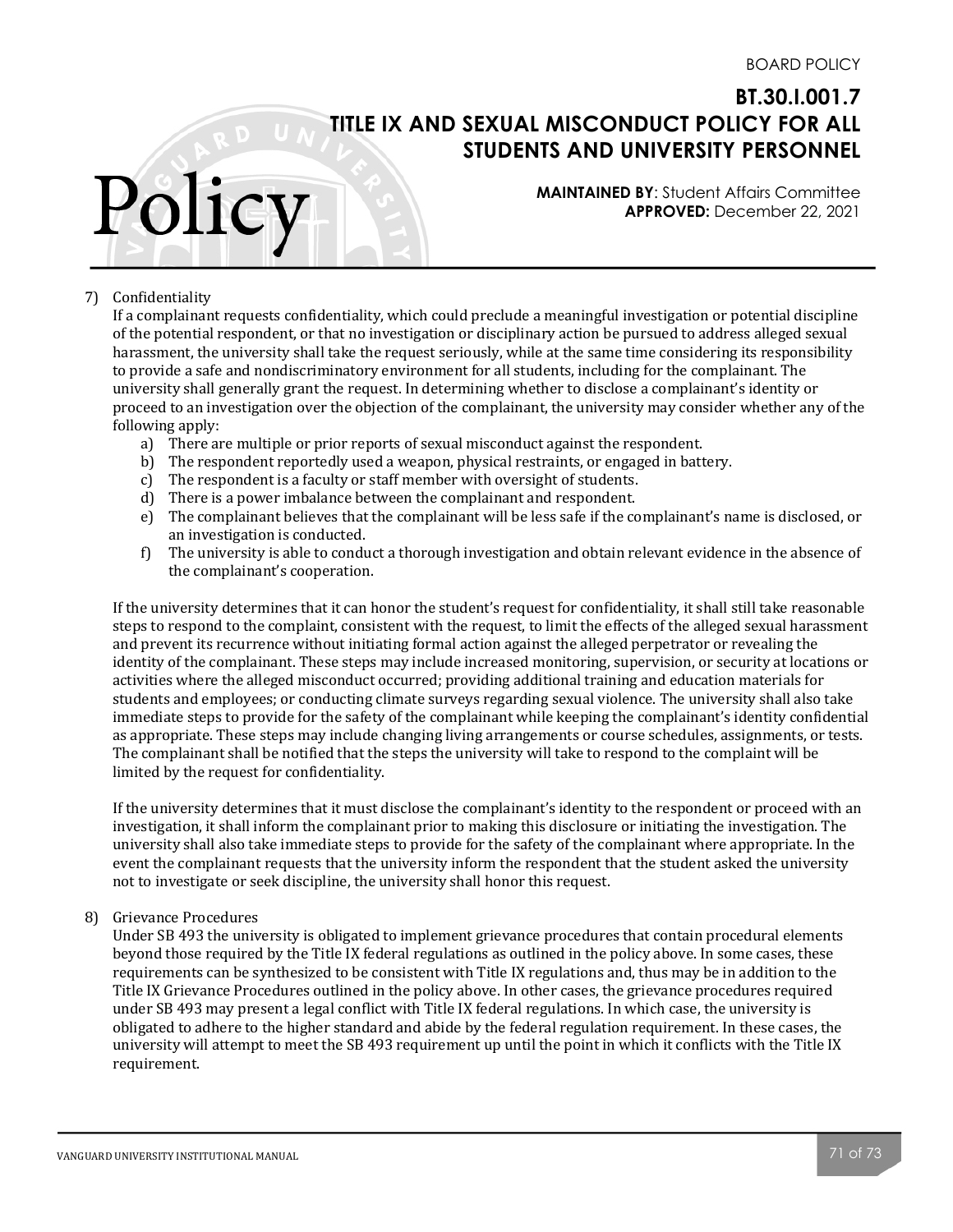**MAINTAINED BY**: Student Affairs Committee **APPROVED:** December 22, 2021

Outlined below are SB 493 requirements that are in addition to the Title IX requirements. Therefore, the Title IX requirement would be met, and the SB 493 requirement will be met. Specifically, a grievance process must:

- An investigator or hearing officer are generally prohibited from considering the past sexual history of a complainant or respondent.
- An investigator or hearing officer cannot consider prior or subsequent sexual history between the complainant and anyone other than the respondent for any reason unless, the consideration is directly relevant to prove that physical injuries alleged to have been inflicted by the respondent were inflicted by another individual.
- An investigator or hearing officer cannot consider the existence of a dating relationship or prior or subsequent consensual sexual relations between the complainant and the respondent unless the evidence is relevant to how the parties communicated consent in prior or subsequent consensual sexual relations.
	- o It is important to note that in circumstances where an investigator or hearing officer determines that evidence regarding a dating relationship or prior or subsequent consensual sexual activity between a complainant and respondent to be relevant, the fact that the complainant and respondent engaged in other consensual sexual activity with one another remains insufficient, by itself, to establish that the behavior in question was consensual.

### 9) Hearing Requirements

Polic

Title IX requires that live hearings provide an opportunity for advisors to cross examine the other party and any witnesses. In contrast, SB 493 bans cross-examination by a party or their advisor. Thus, in cases that only meet sexual offenses as defined under SB493, the university will all the Hearing Officer to conduct questioning. Additional requirements that expand beyond Title IX include:

- Allowing for parties to submit written questions to the hearing officer in advance of the hearing. At the hearing, the other party will have an opportunity to object, in written form only, to the questions posed. Neither the hearing officer nor the institution must respond to objections, other than to include any objection in the record. The hearing officer has the authority and obligation to discard or rephrase any question that the hearing officer deems to be repetitive, irrelevant, or harassing.
- Both parties are restricted from introducing evidence, including witness testimony, at the hearing that was available but not identified during the investigation. However, the hearing officer has discretion to accept for good cause, or exclude, the new evidence offered at the hearing.